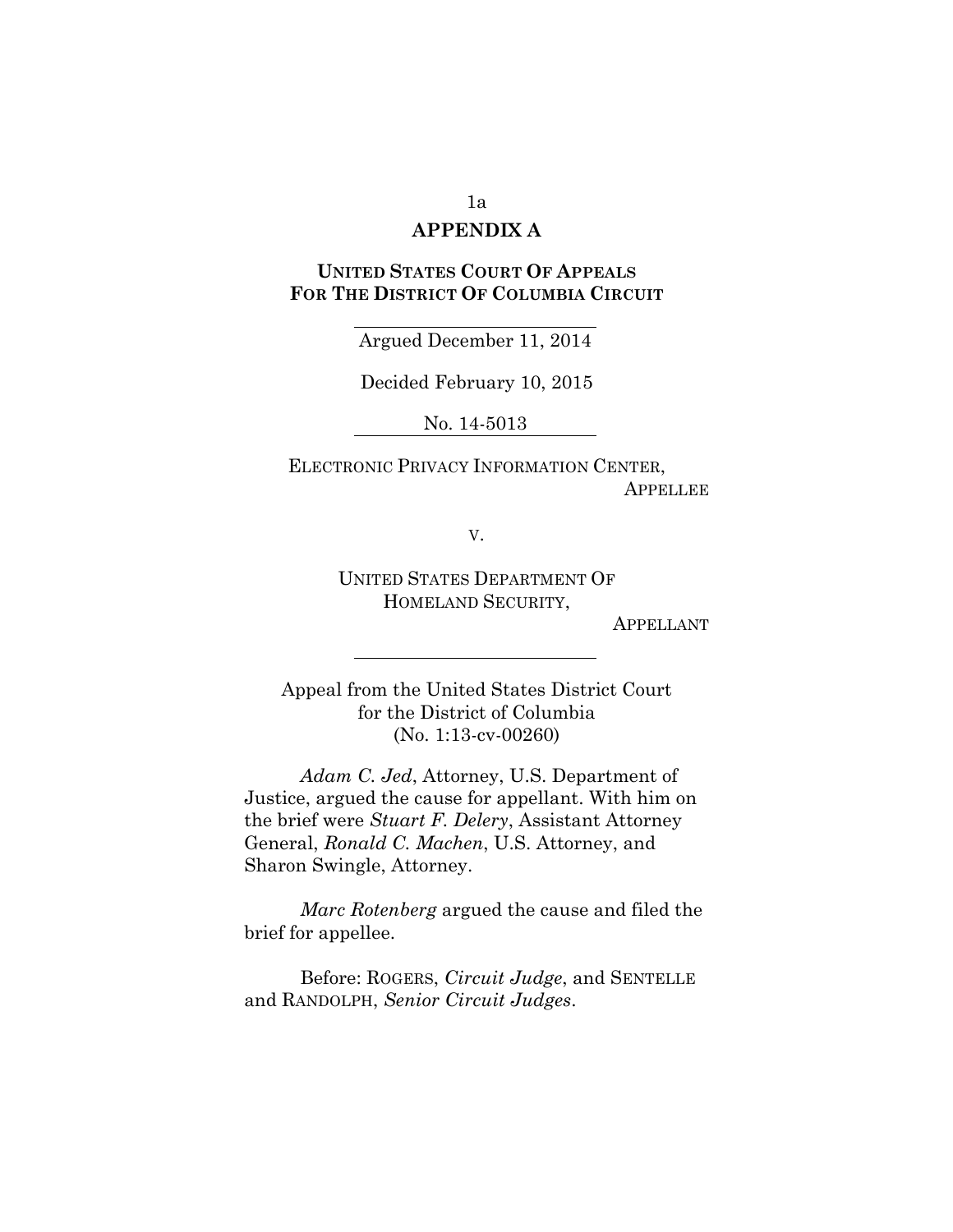Opinion for the Court filed by *Circuit Judge* ROGERS.

ROGERS, *Circuit Judge*: Pursuant to the Freedom of Information Act ("FOIA"), 5 U.S.C. § 552, the Electronic Privacy Information Center ("EPIC") requested release by the Department of Homeland Security of Standard Operating Procedure 303 ("SOP 303"), which the Department describes as a protocol for shutting down wireless networks during critical emergencies. When the Department released only a heavily redacted version, EPIC successfully sued to compel disclosure. See *Elec. Privacy Info. Ctr. v. Dep't of Homeland Sec.*, 999 F. Supp. 2d 24 (D.D.C. 2013) ("EPIC"). The Department appeals, invoking FOIA Exemption 7(F) on the ground that production of SOP 303 could reasonably be expected to endanger many individuals' lives or physical safety. Upon *de novo* review, we hold that the plain text of Exemption 7(F) protects law enforcement records the disclosure of which "could reasonably be expected to endanger the life or physical safety of any individual," 5 U.S.C. § 552(b)(7)(F), during a critical emergency, without requiring the withholding agency to specifically identify the individuals who would be endangered, and that much if not all of SOP 303 is exempt from disclosure. Accordingly, we reverse the grant of summary judgment to EPIC, and we remand the case for the district court to determine whether any reasonably segregable portions of SOP 303 can be disclosed.

**I.**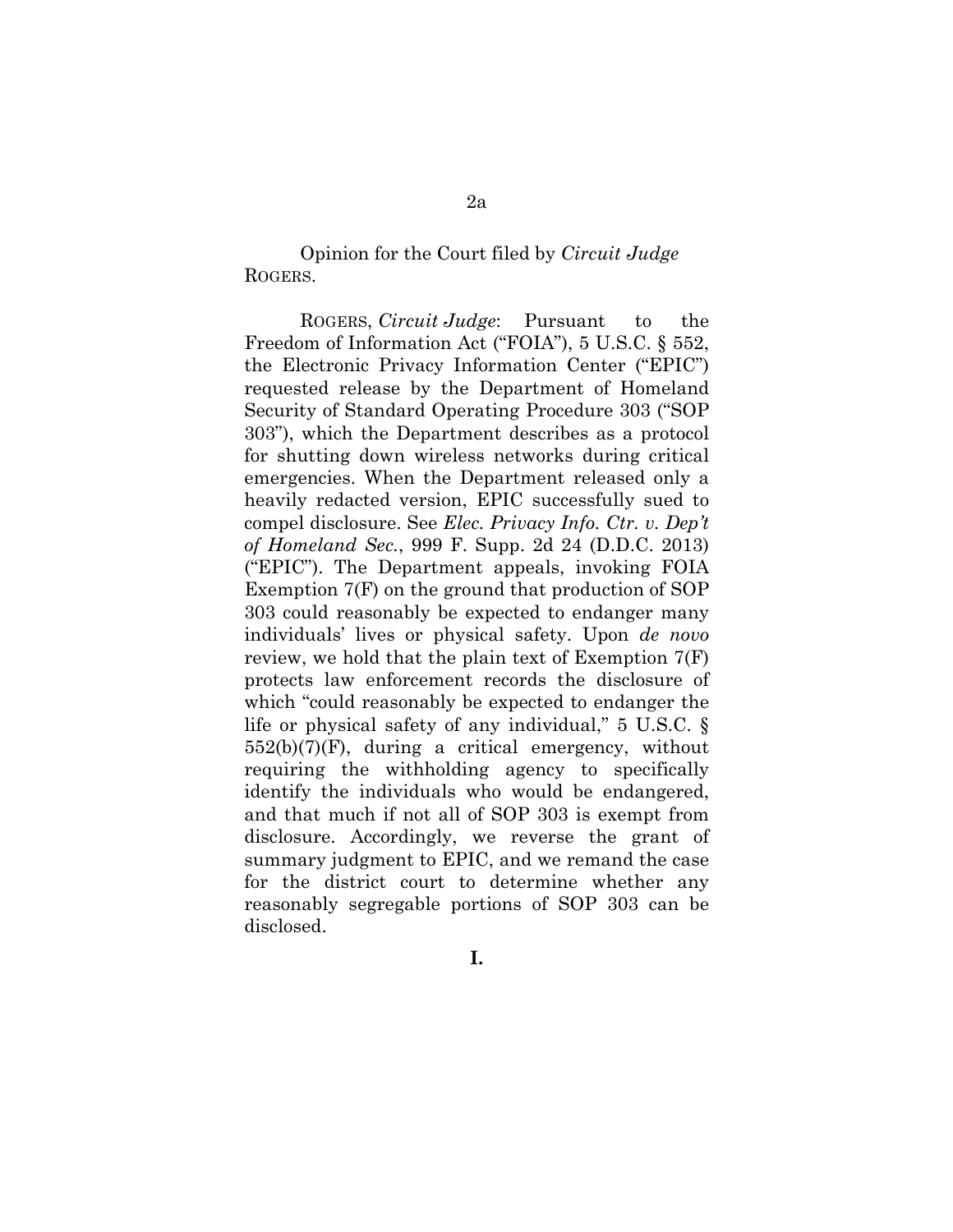SOP 303 is an "Emergency Wireless Protocol" that codifies a "unified voluntary process for the orderly shut-down and restoration of wireless services during critical emergencies such as the threat of radio-activated improvised explosive devices." Decl. James Holzer, I, Senior Dir. FOIA Opns., Privacy Off., Dep't Homeland Sec., ¶ 20, June 28, 2013; *see Nat'l Sec. Telecomm. Advisory Comm., Termination of Cellular Networks During Emergency Situations*, NSTAC Issue Review 2006-07, at 139 (2007) ("NSTAC Issue Review").<sup>1</sup> After the 2005 bombings of the transportation system in London, England, in which cellular telephones were used to detonate explosives remotely, the President's National Security Telecommunications Advisory Committee identified the need for a "single governmental process to coordinate determinations of if and when cellular shutdown activities should be undertaken in light of the serious impact on access by the public to emergency communications services during these situations and the need to preserve the public trust in the integrity of the communications infrastructure." Holzer Decl. ¶ 20; *see also* NSTAC Issue Review, at 139. The National Coordinating Center for Communications ("NCC", formerly known as the NCC for Telecommunications), part of the Department's National Cybersecurity and Communications Integration Center, developed SOP 303, under which the NCC "function[s] as the focal

 $\overline{a}$ 

<sup>1</sup> *Available at*

http://www.dhs.gov/sites/default/files/publications/2006- 2007%20 NSTAC%20Issue%20Review\_0.pdf.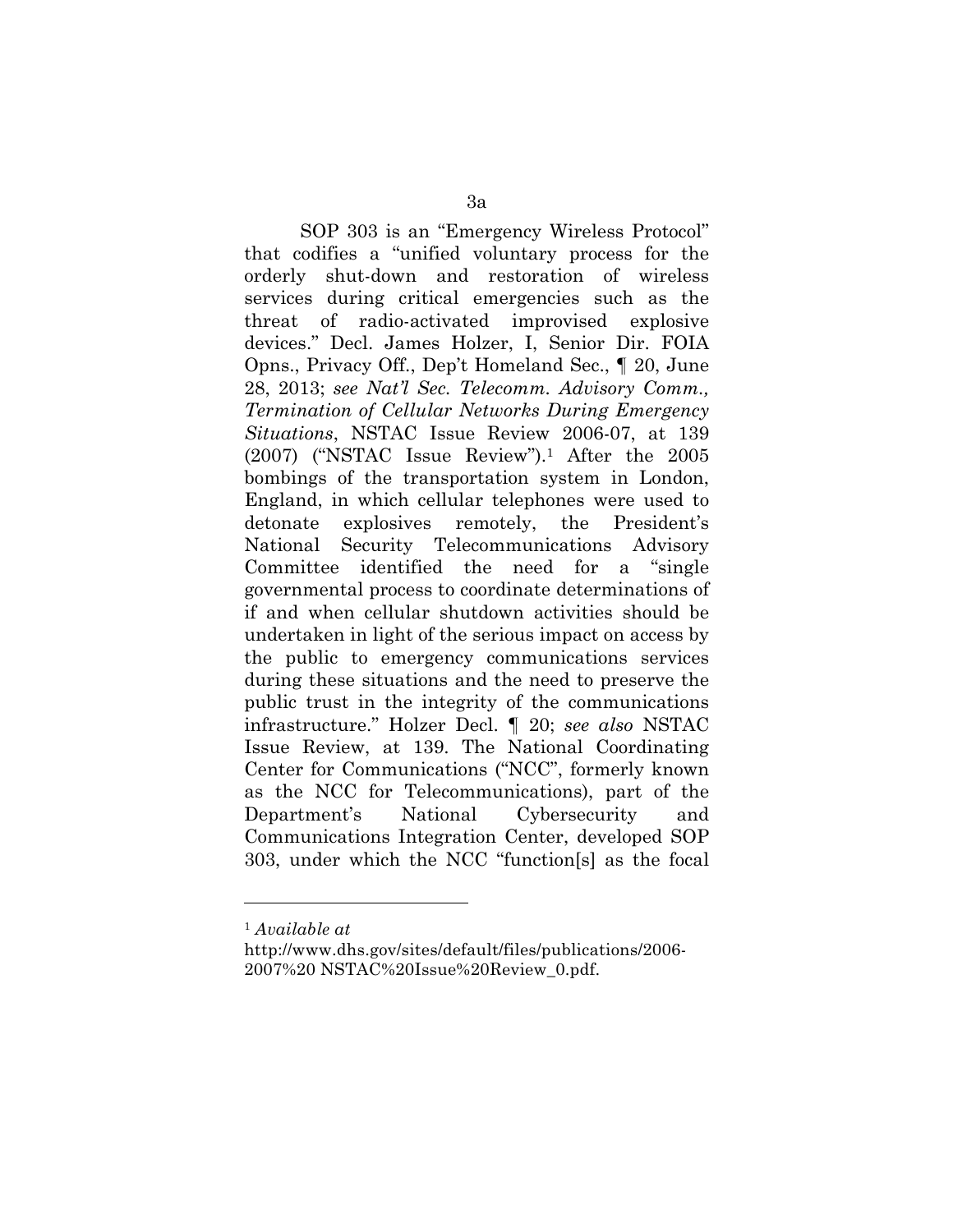point for coordinating any actions leading up to and following the termination of private wireless network connections." NSTAC Issue Review, at 139. State Homeland Security Advisors, or their designees, or representatives of the Department's Homeland Security Operations Center make the decision to suspend cellular service. *Id*. Once one of these entities requests a shutdown, the NCC "operate[s] as an authenticating body, notifying the carriers in the affected area of the decision." *Id*. The NCC also "ask[s] the requestor a series of questions to determine if the shutdown is a necessary action." Id. "After making the determination that the shutdown is no longer required, the NCC  $* * *$  initiates a similar process to reestablish service." *Id*.

On July 10, 2012, EPIC submitted a FOIA request to the Department seeking the full text of SOP 303, the series of questions used to determine whether a shutdown is necessary, and any related protocols or guidelines. The Department initially responded that it had conducted a comprehensive search, but was unable to locate or identify any responsive records. Following an administrative appeal, however, the Department conducted another search and located one responsive record: SOP 303. See Nat'l Coordinating Ctr. for Telecomm. Standard Operating Procedure 303 (Sept. 25, 2009) ("SOP 303"). The SOP included the full text of the predetermined series of questions that determines if a shutdown is necessary, and the executing protocols related to the implementation of SOP 303. Holzer Decl. ¶ 21.

Pursuant to FOIA Exemptions 6 and 7(C), which protect certain personal information, *see* 5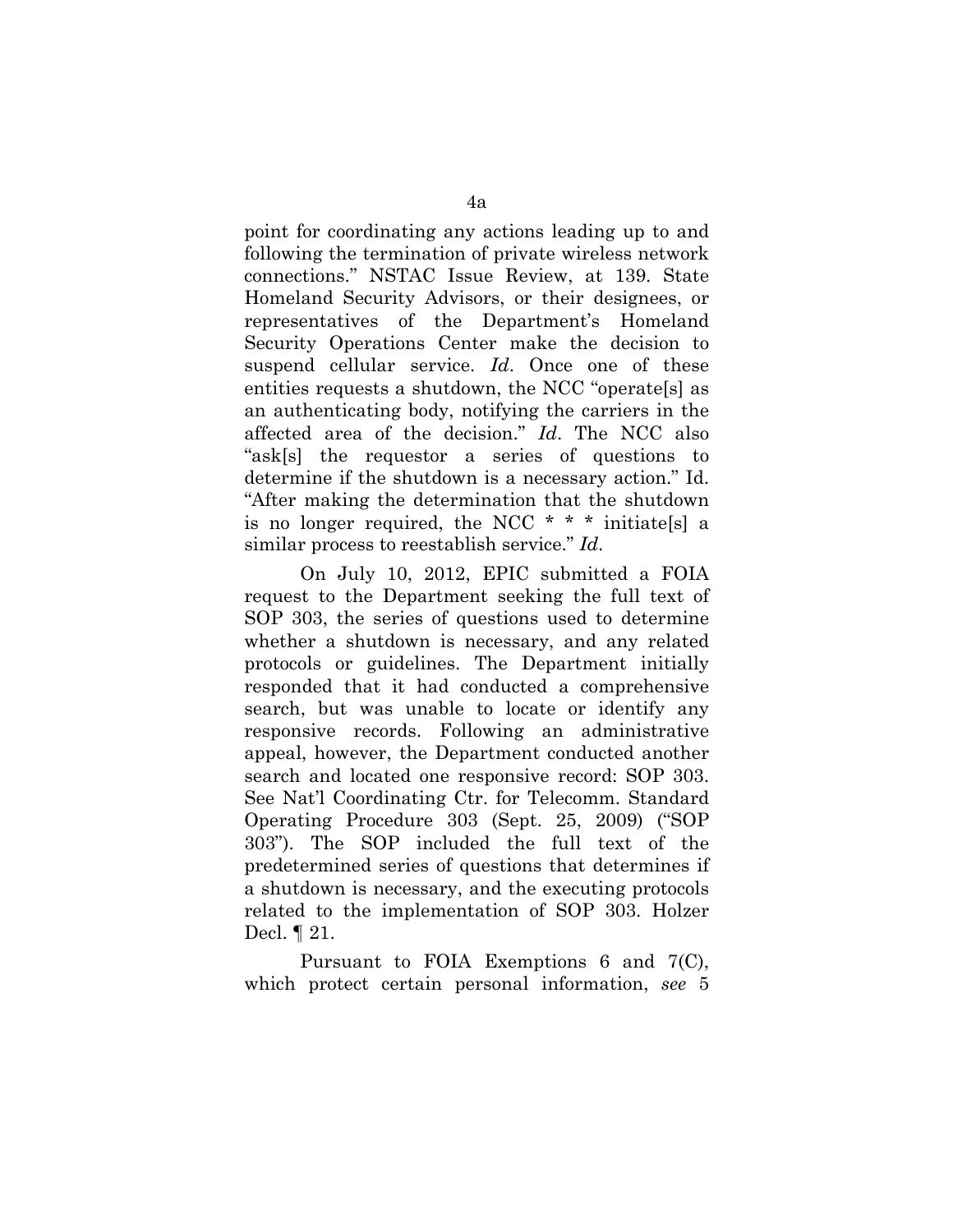U.S.C.  $\S$  552(b)(6), (b)(7)(C), the Department withheld from EPIC the names, telephone numbers, and email addresses for state homeland security officials contained in SOP 303. Aside from a sentence explaining that SOP 303 "provides detailed procedures for the [NCC] to coordinate requests for the disruption of cellular service," certain subsection headings, and the title of Appendix E ("External Agency Cellular Service Disruption Implementation Instructions"), essentially all of SOP 303 was withheld pursuant to FOIA Exemptions 7(F) and 7(E), which permit non-disclosure of certain lawenforcement information that, respectively, "could reasonably be expected to endanger the life or physical safety of any individual," 5 U.S.C. §  $552(b)(7)(F)$ , or "would disclose techniques and procedures for law enforcement investigations or prosecutions," *id*.  $\S 552(b)(7)(E)$ .

On February 27, 2013, EPIC filed suit seeking the release of SOP 303 in its entirety. *See* 5 U.S.C. §  $552(a)(4)(B)$ . The parties filed cross motions for summary judgment. In support of summary judgment, the Department submitted the Holzer declaration asserting that SOP 303 was exempt from disclosure under FOIA Exemption 7(F) because "[m]aking SOP 303 public would, e.g., enable bad actors to insert themselves into the process of shutting down or reactivating wireless networks by appropriating verification methods and then impersonating officials designated for involvement in the verification process." Holzer Decl. ¶ 26. Such bad actors would, Holzer stated, then "be [able] to disable the protocol [and] freely use wireless networks to activate \* \* \* improvised explosive devices," so "there is a reasonable expectation that disclosure could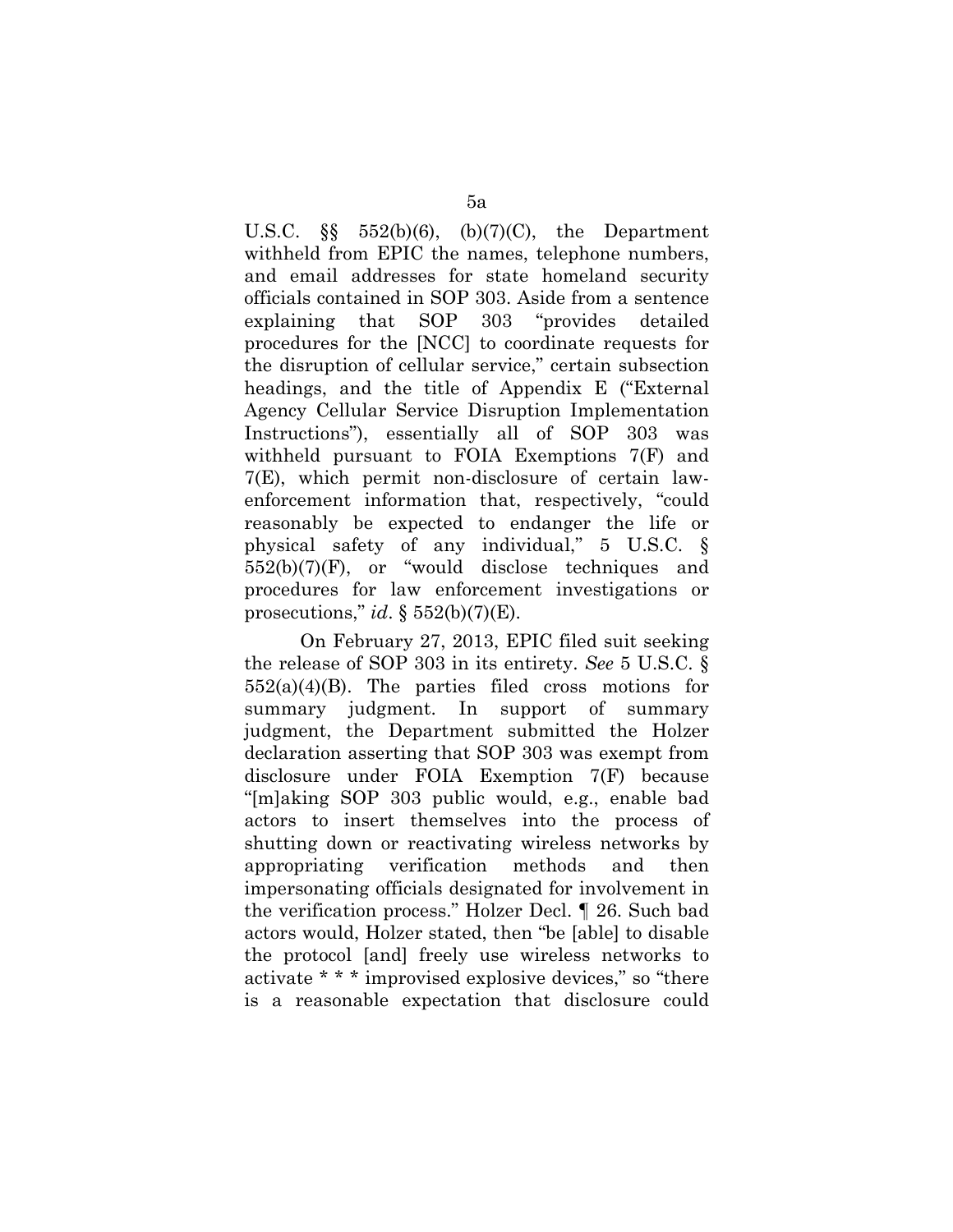reasonably endanger individuals' lives or physical safety." *Id*. Exemption 7(E) also applied because, according to Holzer, SOP 303 "contains a homeland security procedure primarily intended to efficiently and effectively deter the triggering of radio-activated improvised explosive devices," and during such critical emergencies "orderly deactivation of wireless networks may be the best option for preventing and/or mitigating explosions that would endanger life and property." *Id*. ¶ 25. Holzer repeated the "bad actor" explanation for non-disclosure, adding that SOP 303's production could "circumvent or interfere with a law enforcement strategy designed to prevent activation of improvised explosive devices by providing information about when shutdown procedures are used and how a shutdown is executed." *Id*.

The district court granted summary judgment for EPIC. *EPIC*, 999 F. Supp. 2d at 27, 29-34. Although concluding the Department had satisfied Exemptions 7's threshold requirement, by showing that SOP 303 was compiled for law enforcement purposes, id. at 29-30, the district court ruled that Exemption 7(F) was inapplicable because the Department had failed to "identify the individuals [endangered by disclosure of SOP 303] with some degree of specificity." *Id*. at 32. The district court acknowledged that an earlier version of Exemption 7(F) only protected records from disclosure if their production would endanger the life or physical safety of law enforcement personnel in particular, *see* Pub. L. No. 93-502, sec. 2(b), § 552(b)(7), 88 Stat. 1561, 1563-64 (1974), and that in 1986 Congress had amended the exemption to allow non-disclosure where production would endanger other persons, too,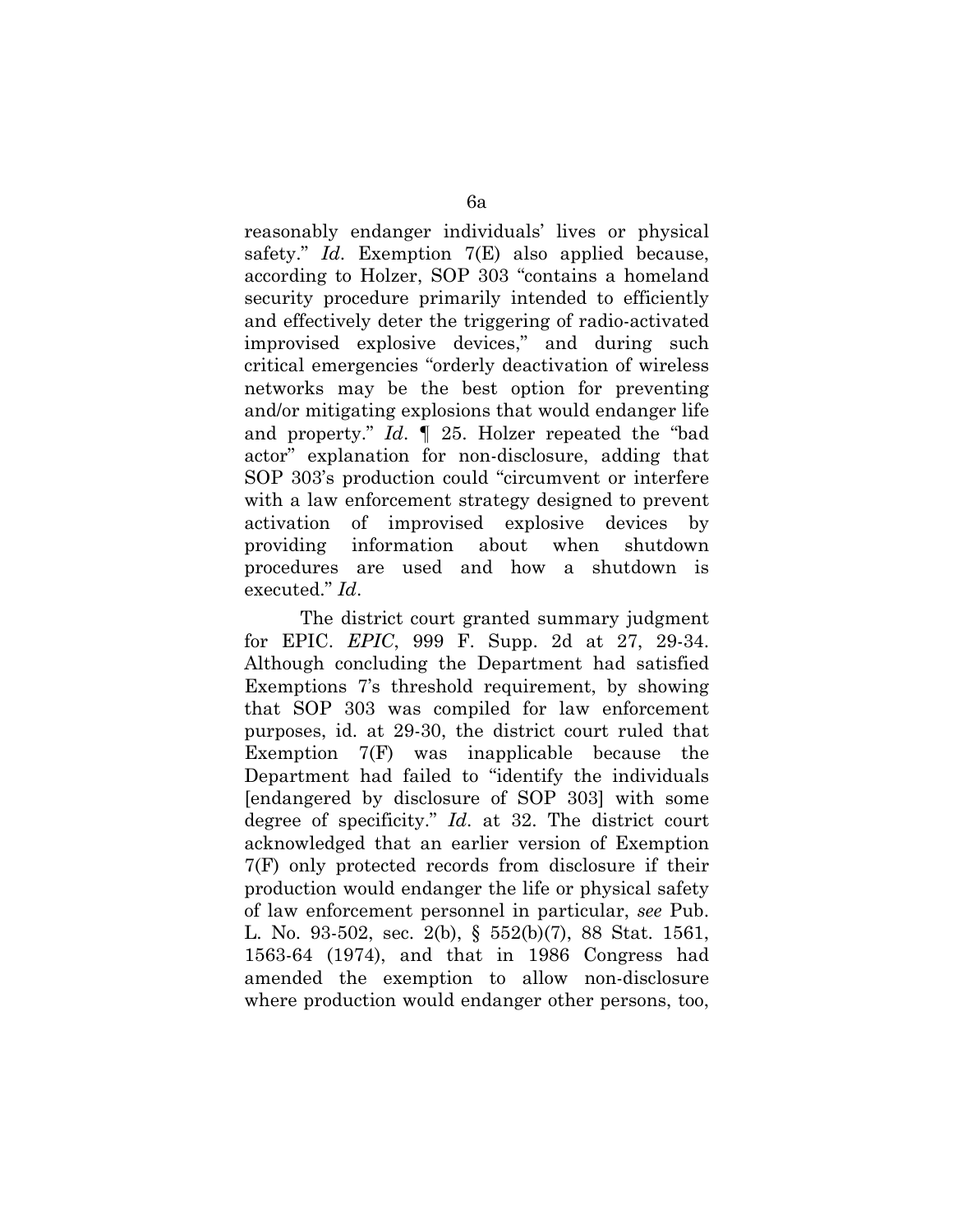but looking to the legislative history concluded Congress intended only a modest expansion of the exemption. *EPIC*, 999 F. Supp. 2d at 32-34; *see* Pub. L. No. 99-570, sec. 1802(a), § 552(b)(7), 100 Stat. 3207, 3255-56 (1986). The district court also ruled that Exemption 7(E) did not apply because SOP 303 was not a technique or procedure for law enforcement investigations or prosecutions. *EPIC*, 999 F. Supp. 2d at 30-31.

The Department appeals, and our review of the grant of summary judgment is de novo, viewing the evidence in the light most favorable to the nonmoving party. *Pub. Emps. for Envtl. Responsibility v. U.S. Section, Int'l Boundary & Water Comm'n, U.S.- Mexico*, 740 F.3d 195, 200 (D.C. Cir. 2014) ("*PEER*").

#### **II.**

The FOIA "mandates that an agency disclose records on request, unless they fall within one of nine exemptions." *Milner v. Dep't of Navy*, 131 S. Ct. 1259, 1262 (2011); *see* 5 U.S.C. §§ 552(a)(3)(A), (b)(1)-(9). The basic purpose of the FOIA reflects "a general philosophy of full agency disclosure." *John Doe Agency v. John Doe Corp.*, 493 U.S. 146, 152 (1989) (quotation omitted); *see also Nat'l Ass'n of Home Builders v. Norton*, 309 F.3d 26, 32 (D.C. Cir. 2002). The FOIA's exemptions "are explicitly made exclusive" and "must be narrowly construed." *Milner*, 131 S. Ct. at 1262 (internal quotation marks omitted). The burden is on the agency to justify withholding the requested documents, and the FOIA directs district courts to determine *de novo* whether non-disclosure was permissible. *U.S. Dep't of Justice v. Reporters Comm. for Freedom of the Press*, 489 U.S. 749, 755 & n.6 (1989) (citing 5 U.S.C. § 552(a)(4)(B)).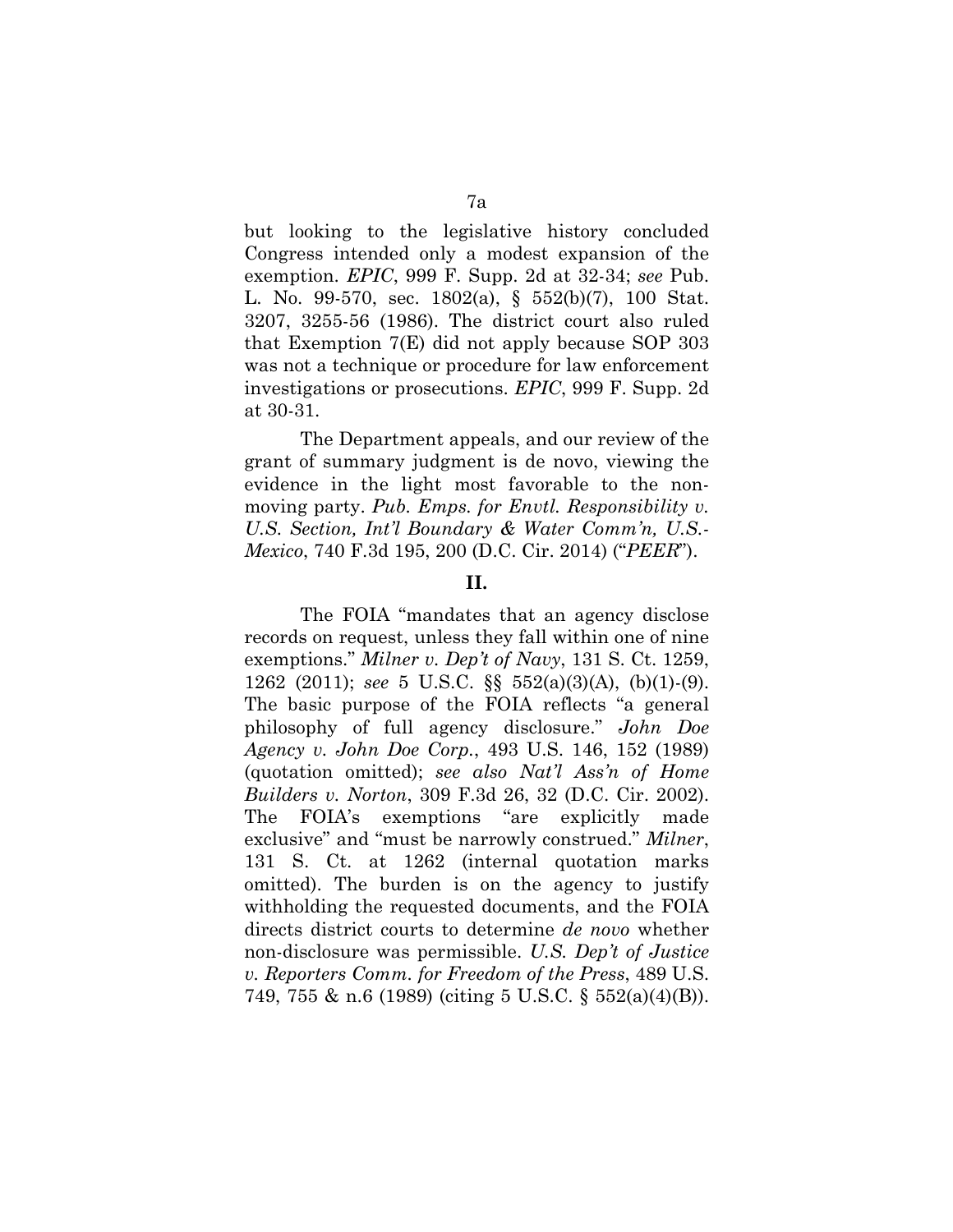This court's analysis of the scope of Exemption 7 in *PEER*, 740 F.3d at 202-06, is highly instructive, if not largely dispositive, here.

#### **A.**

To fall within FOIA Exemption 7, "documents must first meet a threshold requirement: that the records were 'compiled for law enforcement purposes.'" *PEER*, 740 F.3d at 202-03 (quoting 5 U.S.C. § 552(b)(7)). "[T]he term 'compiled' in Exemption 7 requires that a document be created, gathered, or used by an agency for law enforcement purposes at some time before the agency invokes the exemption." *Id*. at 203 (citing *John Doe Agency*, 493 U.S. at 155). "Law enforcement entails more than just investigating and prosecuting individuals *after* a violation of the law," *id*. (emphasis in original), and "'includes \* \* \* proactive steps designed to prevent criminal activity and to maintain security.'" *Id*. (alteration in original) (quoting *Milner*, 131 S. Ct. at 1272 (Alito, J., concurring)).

Applying these principles, the court held in PEER that emergency action plans and inundation maps created to prevent attacks on two dams on the U.S.-Mexico border and to maintain order and ensure dam security during emergencies satisfied Exemption 7's gateway requirement. *Id*. at 204. Here, too, the Department has shown that it compiled SOP 303 for law enforcement purposes. SOP 303 was developed after the 2005 bombings of London's transportation system to address deficiencies in the United States' ability to address and respond to such threats. The Holzer declaration explains that SOP 303 sets forth the steps taken to decide whether and when to disrupt wireless networks during critical emergencies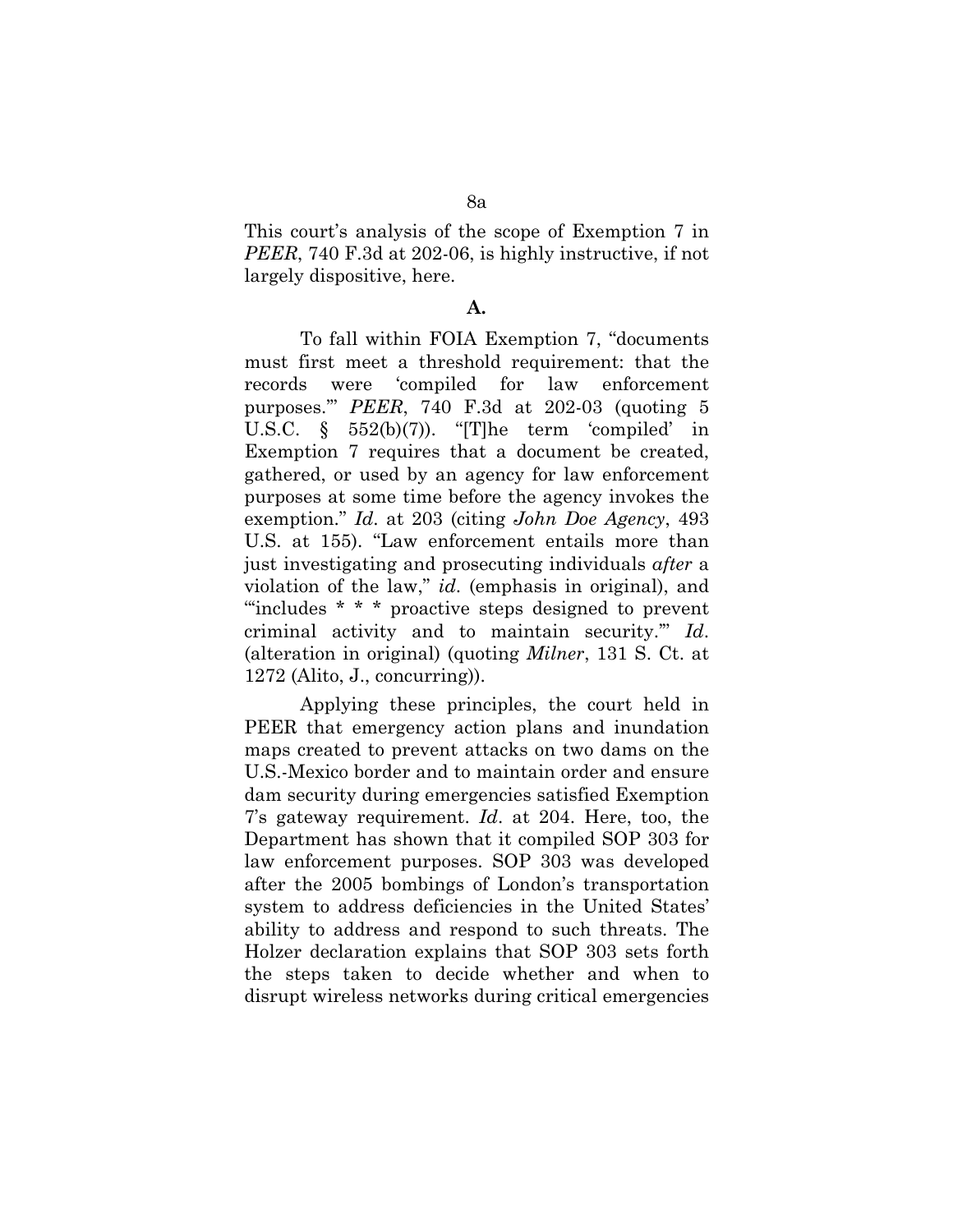to, for example, "efficiently and effectively deter the triggering of radio-activated improvised explosive devices." Holzer Decl. ¶ 25. As so described, SOP 303 was created to prevent crime and keep people safe, which qualify as law enforcement purposes. *PEER*, 740 F.3d at 202-04. SOP 303 meets Exemption 7's threshold test.

**B.**

Even if a record satisfies Exemption 7's threshold test, an agency may only withhold the record pursuant to Exemption 7(F) if the record's release "could reasonably be expected to endanger the life or physical safety of any individual." 5 U.S.C. § 552(b)(7)(F); *see PEER*, 740 F.3d at 202. Our consideration of Exemption 7(F)'s scope begins and ends with its text. *Milner*, 131 S. Ct. at 1264, 1266- 67.

Exemption 7(F) covers documents that "could" reasonably be expected to endanger the life or physical safety of any individual.'" *PEER*, 740 F.3d at 202 (quoting 5 U.S.C.  $\S$  552(b)(7)(F)). The scope of the exemption is broadly stated, see id. at 205, and consequently the government, once it has met Exemption 7's threshold test, "will ordinarily be able to satisfy Exemption 7(F) for documents relating to critical infrastructure, such as \* \* \* emergency plans." *Id*. at 206. Here, the Department maintains that disclosure of SOP 303, according to the Holzer declaration, "would enable bad actors to circumvent or interfere with a law enforcement strategy designed to prevent activation of improvised explosive devices" and "to insert themselves into the process of shutting down or reactivating wireless networks by appropriating verification methods and then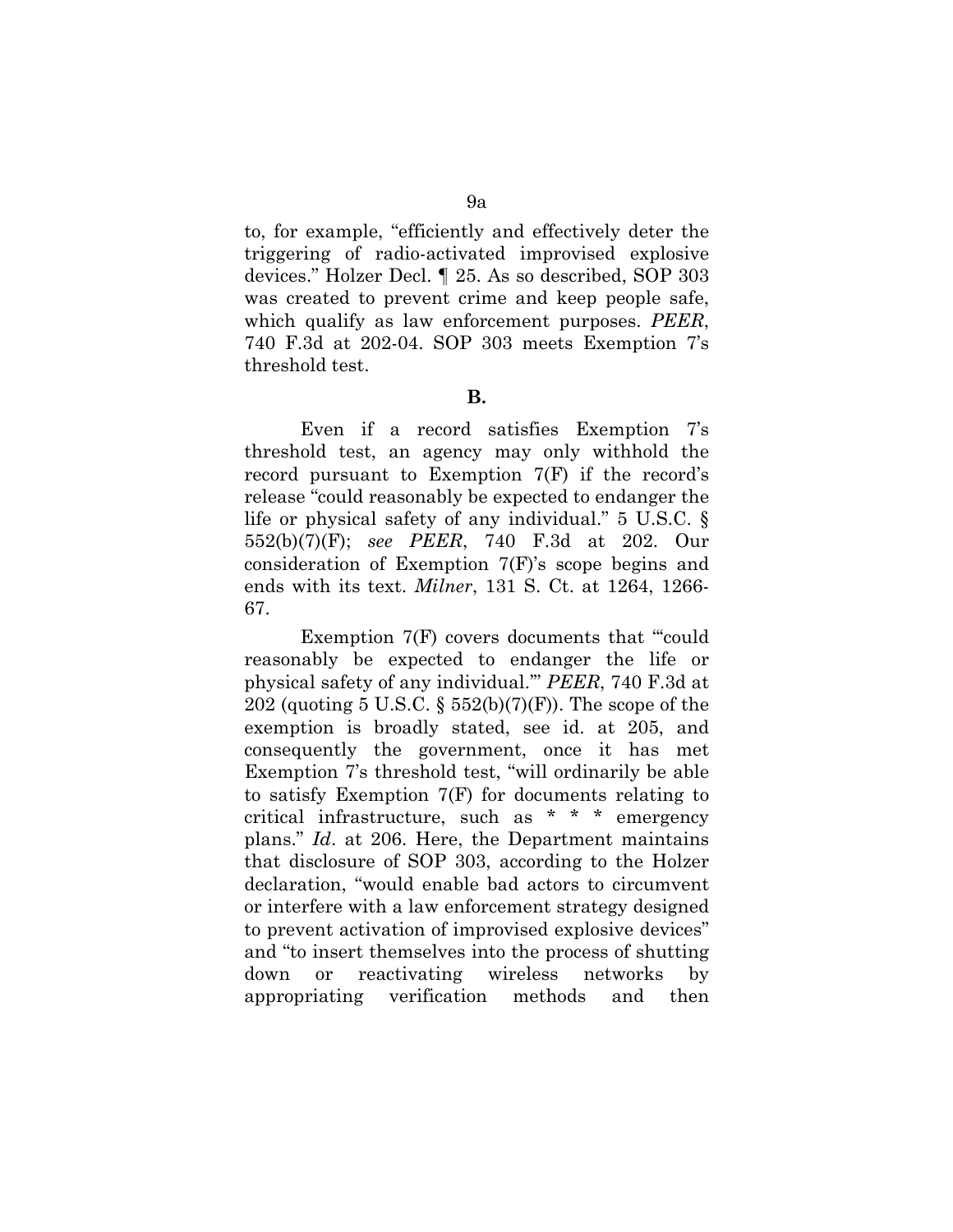impersonating officials designated for involvement in the verification process." Holzer Decl. ¶¶ 25-26. That explanation shows that SOP 303's production could reasonably be expected to place many individuals at risk and thus, the Department contends, SOP 303 falls within the scope of the plain text of Exemption 7(F).

EPIC maintains, however, that Exemption 7(F) requires the Department to identify with some specificity the individuals who would be endangered by SOP 303's disclosure. It relies on *American Civil Liberties Union v. Department of Defense*, 543 F.3d 59 (2d Cir. 2008) ("*ACLU*"), *vacated on other grounds*, 558 U.S. 1042 (2009). In that case, the Defense Department had refused to release twenty-one photographs depicting abusive treatment of detainees by United States soldiers in at least seven different locations in Afghanistan and Iraq, invoking Exemption 7(F) on the ground that release of the photographs could reasonably be expected to endanger the life and physical safety of U.S. and Coalition troops, as well as civilians in Iraq and Afghanistan. *ACLU*, 543 F.3d at 64-65. The Second Circuit observed that "[t]he phrase 'any individual' \* \* \* may be flexible, but is not vacuous," *id*. at 67, and concluded, in view of the FOIA's structure and the obligation of the court to construe its exemptions narrowly, that it "cannot [be] read \* \* \* to include individuals identified solely as members of a group *so large* that risks which are *clearly speculative* for any particular individuals become reasonably foreseeable for the group." *Id*. (emphases added). The court acknowledged that individuals could be identified in some other way than by name – "such as, for example, being identified as family members or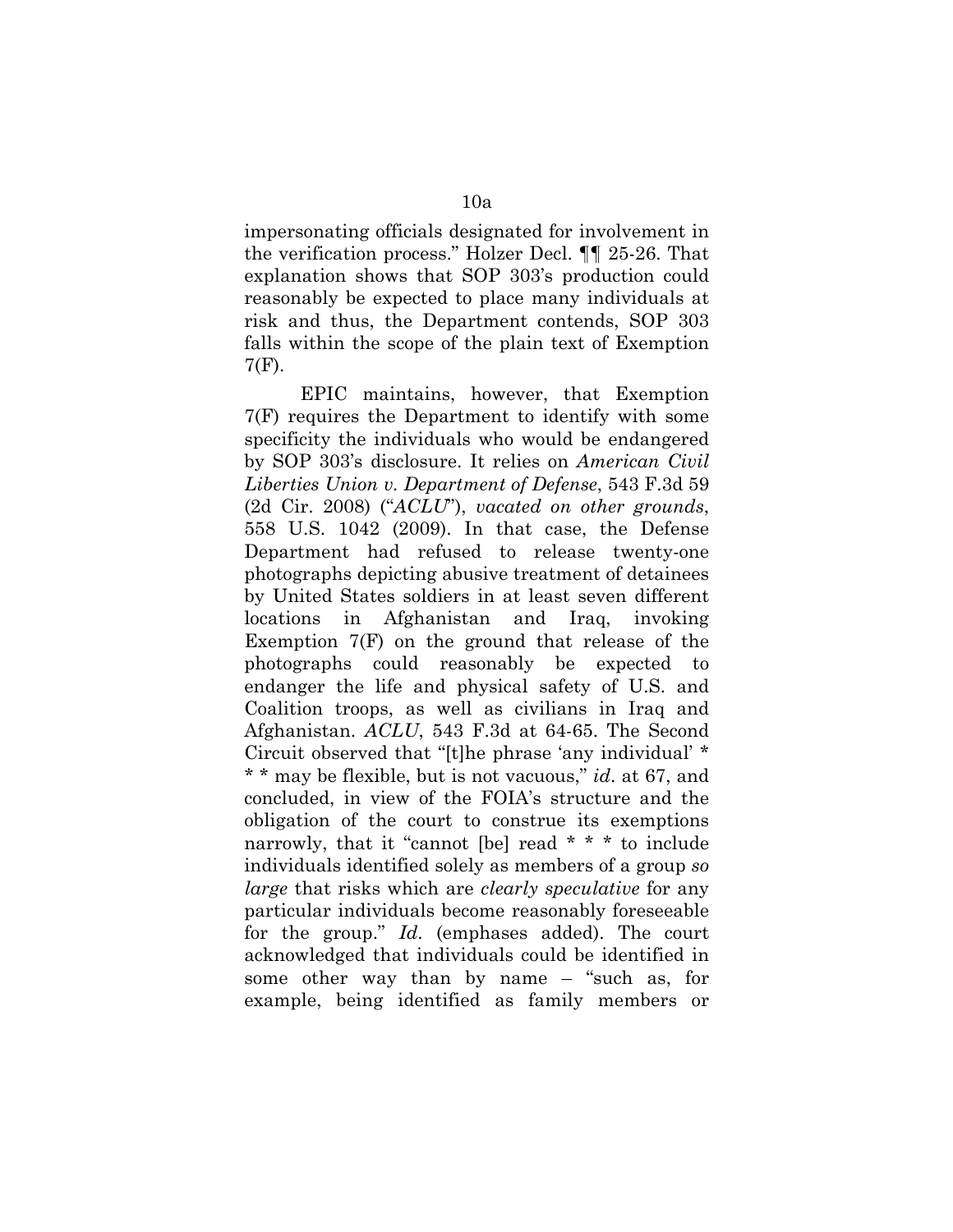coworkers of a named individual, or some similarly small and specific group." *Id*. at 67-68. But just being a member of a vast group was not enough, *see id*., when the group referenced encompassed "a population the size of two nations and two international expeditionary forces combined." *Id*. at 71. The court rejected the argument "that the broad scope of the word 'any' relieve[d] the[] [Defense Department] of the burden of identifying, even roughly, an individual," *id*. at 68, noting that the Supreme Court has rejected wooden, uncritical capitulation to the word "any" without analysis of surrounding language and relevant legislative history. *See id*. at 68-69 (citing *Small v. United States*, 544 U.S. 385 (2005); *Gen. Dynamics Land Sys., Inc. v. Cline*, 540 U.S. 581 (2004)). The word "any" did not require such a broad interpretation in the FOIA context. *Id*. at 68. "[E]xemption 7(F), by conditioning its application on a reasonable expectation of danger to an individual, excludes from consideration risks that are speculative with respect to any individual." *Id*. at 71 (emphasis in original).

Our decision in *PEER* does not foreclose this interpretation of Exemption 7(F), for in *PEER* the court had no occasion to decide whether it agreed with it. The court stated that "*even if* we agreed with the Second Circuit's reading of Exemption 7(F),  $* * *$ the [agency] would prevail even under the Second Circuit's approach." *PEER*, 740 F.3d at 206 (emphasis added). Unlike in *PEER*, however, here the Department does not point to a "particularized threat to a discrete population," *id*., but rather maintains its non-production falls within Exemption 7(F) because release of SOP 303 would endanger anyone in the United States who happens to be near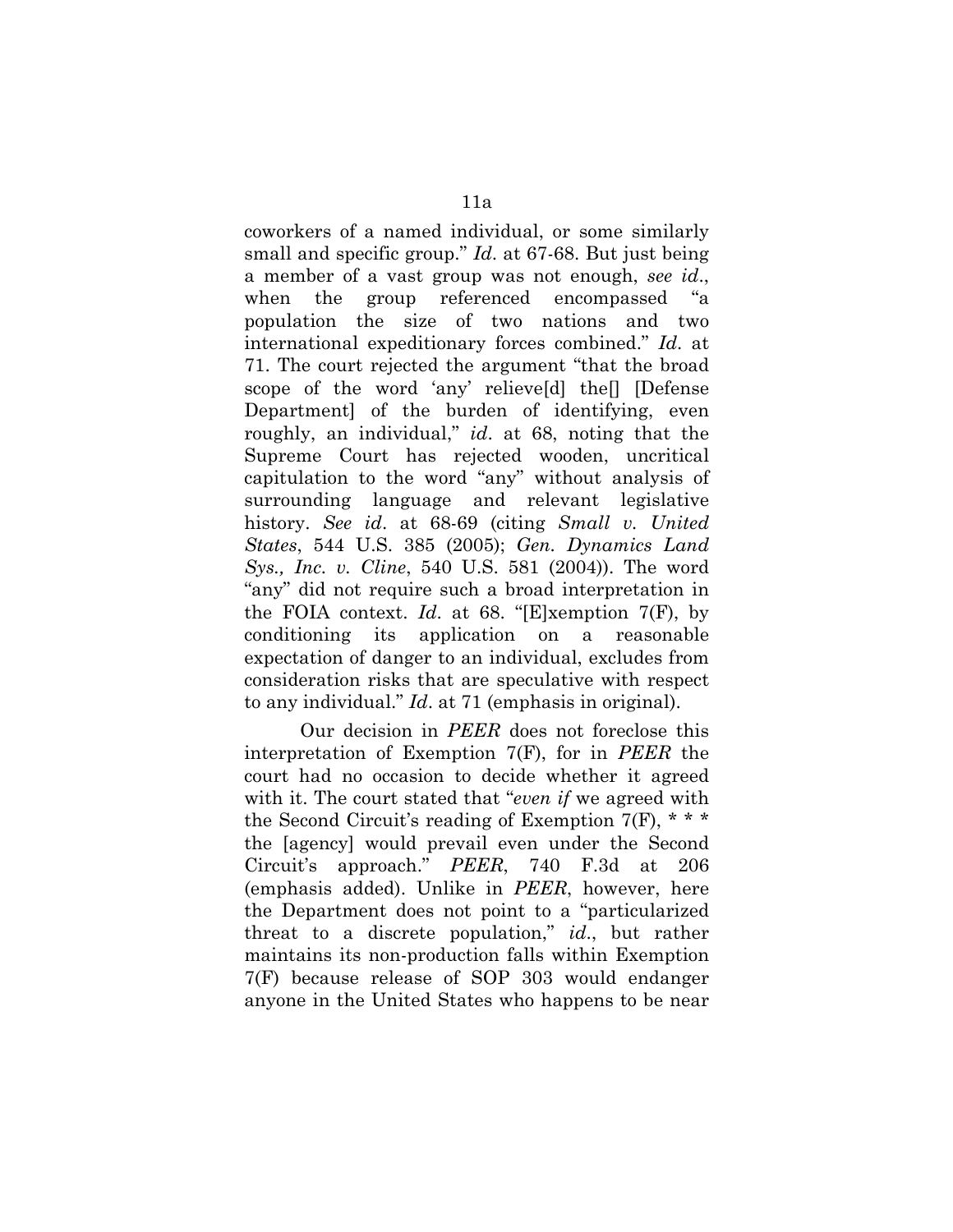an unexploded bomb or frequents high value targets. In the Department's view, it would be anomalous if it could withhold SOP 303 if disclosure poses a danger to a small group of specifically identifiable people but not where many or most people would be endangered by production. Furthermore, the Department contends that, even under the Second Circuit's interpretation, it has identified the individuals most likely to be at risk with the requisite degree of specificity because "there are identifiable groups who are more likely to be harmed" from SOP 303's disclosure, including "people near unexploded bombs, people who frequent high value targets, and bomb squads and other first responders." Appellant's Br. 19. If viewed without regard to SOP 303's requirement that there be a critical emergency for a shutdown to take place, then the Department's interpretation may not accord with the Second Circuit's approach. *See ACLU*, 543 F.3d at 71. Significantly, however, the context addressed by the Second Circuit involved "vast" populations and the court disclaimed that it was confronting a case where there was a showing of a reasonable expectation of danger with respect to one or more individuals, see id., which we conclude there is here.

The court must both narrowly construe the FOIA's exemptions and apply the statute's plain text. *See Milner*, 131 S. Ct. at 1262, 1264, 1267; *see also John Doe Agency*, 493 U.S. at 152-53; *FBI v. Abramson*, 456 U.S. 615, 630-31 (1982). The Supreme Court has rebuffed lower courts' attempts to graft atextual glosses on the FOIA. *See Milner*, 131 S. Ct. at 1267; *cf. CIA v. Sims*, 471 U.S. 159, 169 & n.13 (1985). The FOIA provides no textual basis for requiring the Department, for purposes of Exemption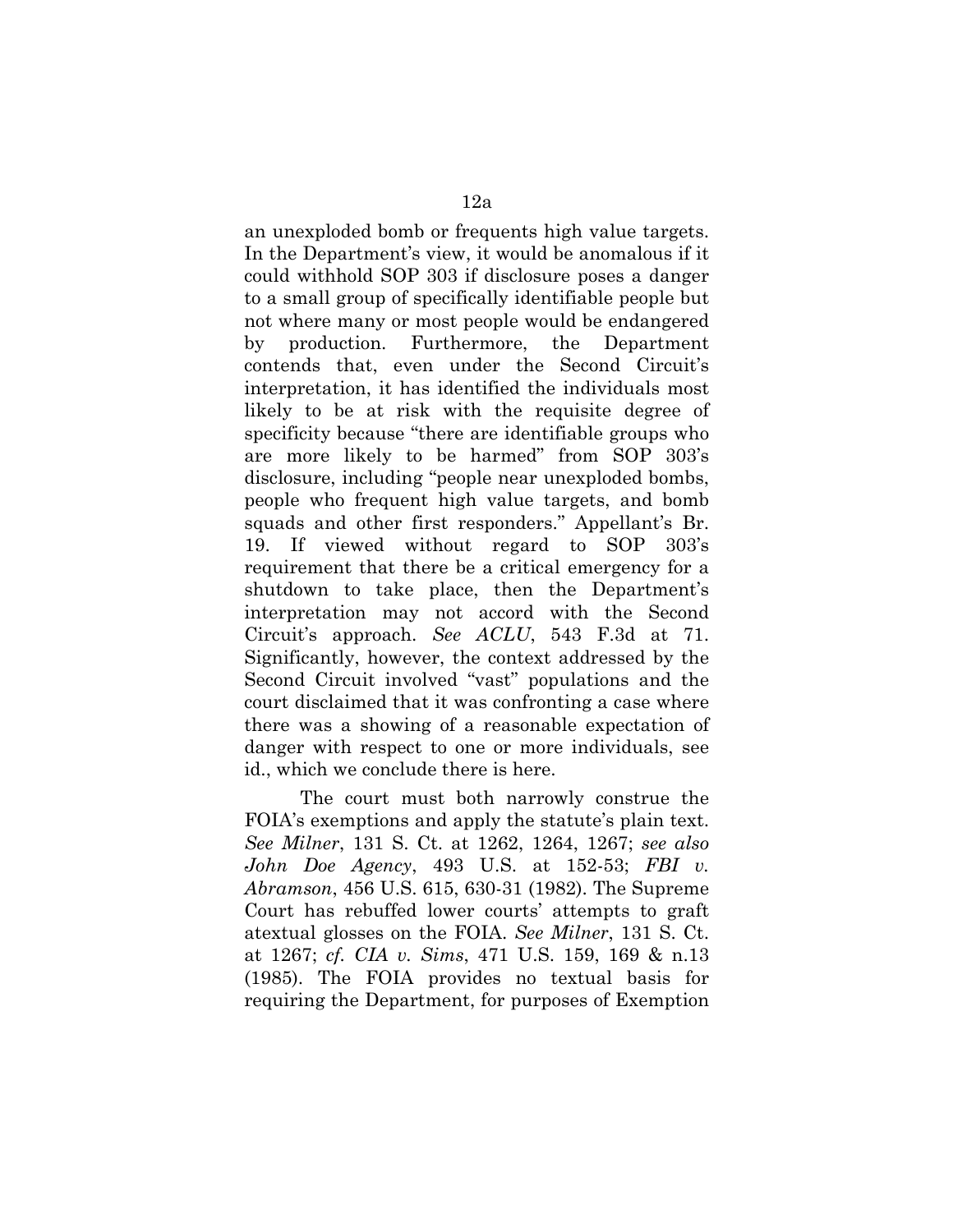7(F), to identify the specific individuals at risk from disclosure, and to do so would be to "tak[e] a red pen" to the words chosen by Congress that are to be understood to have their ordinary meaning, *Milner*, 131 S. Ct. at 1264, absent indication to the contrary. Congress' use in Exemption 7(F) of the word "any" is instructive. Generally, "'the word 'any' has an expansive meaning, that is, 'one or some indiscriminately of whatever kind.''" *Ali v. Fed. Bureau of Prisons*, 552 U.S. 214, 219 (2008) (quoting *United States v. Gonzales*, 520 U.S. 1, 5 (1997) (quoting Webster's Third New International Dictionary 97 (1976))). Although there are statutory contexts in which "any" does not mean "any," see *Small*, 544 U.S. at 388-89, 391-93; *cf. Howard v. Pritzker*, — F.3d — , Nos. 12-5370 & 12-5392, slip op. at 10-11 (D.C. Cir. Jan. 6, 2015), in the context of Exemption 7(F) the word "any" demands a broad interpretation. Congress could have, but did not, enact a limitation on Exemption 7(F), such as "any specifically identified individual." *See Sims*, 471 U.S. at 169 n.13. By contrast, in the Privacy Act Congress afforded special treatment to certain law enforcement records associated with an "identifiable individual." *See* 5 U.S.C. §§ 552a(a)(6), (j)(2)(B), (l)(2); *cf. Sims*, 471 U.S. at 169 n.13. The language of Exemption 7(F), which concerns danger to the life or physical safety of any individual, suggests Congress contemplated protection beyond a particular individual who could be identified before the fact. Exactly who will be passing near an unexploded bomb when it is triggered somewhere in the United States may often be unknowable beyond a general group or method of approach (on foot, by car, etc.), but the critical emergency itself provides a limit (*e.g.*,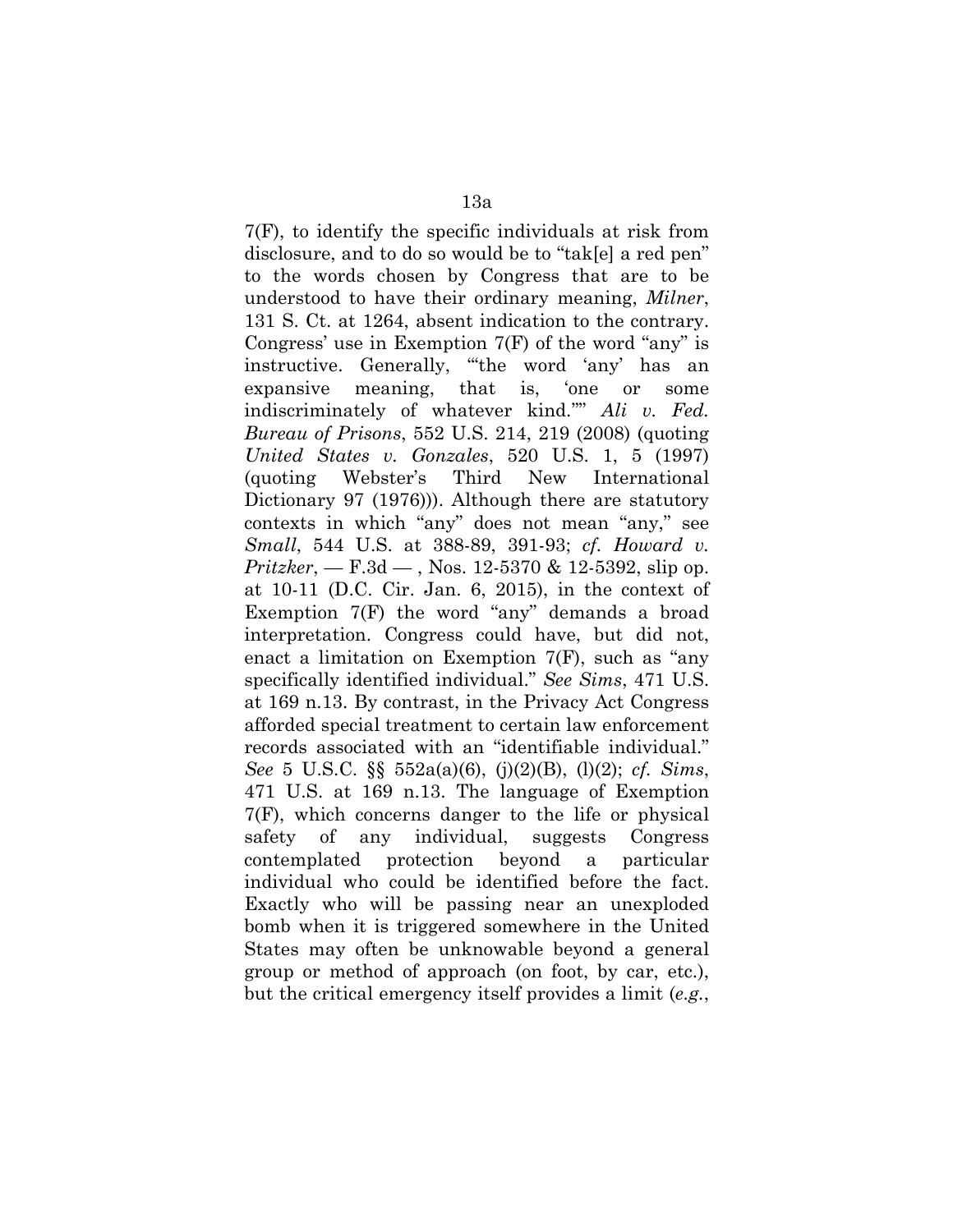a situs on the London transportation system). To be effective in protecting those individuals endangered in a critical emergency, the Department advises, SOP 303 relies on protocols that could be corrupted if made available to the public.

EPIC maintains that Congress' choice to condition Exemption 7(F)'s availability on danger to an individual, rather than danger in general, indicates a requirement that the subject of the danger be identified with at least reasonable specificity. And according to EPIC, to reject its interpretation would read "individual" out of the statute, *see ACLU*, 543 F.3d at 70, thereby violating the anti-superfluity canon. *See Milner*, 131 S. Ct. at 1268; *Qi-Zhuo v. Meissner*, 70 F.3d 136, 139 (D.C. Cir. 1995). But understood in context, the phrase "any individual" makes clear that Exemption 7(F) now shields the life or physical safety of any person, not only the law enforcement personnel protected under the pre-1986 version of the statute. The district court took note of the 1986 amendment but went beyond the exemption's plain text to impose a requirement divorced from the language Congress enacted. *See EPIC*, 999 F. Supp. 2d at 32-34. Contrary to EPIC's suggestion that Congress could have made explicit that the government need not identify the individuals at risk with specificity, "the mere possibility of clearer phrasing cannot defeat the most natural reading of a statute." *Caraco Pharm. Labs., Ltd. v. Novo Nordisk A/S*, 132 S. Ct. 1670, 1682 (2012).

EPIC implies that its interpretation of Exemption 7(F) is rooted in the exemption's command that disclosure "*could reasonably be*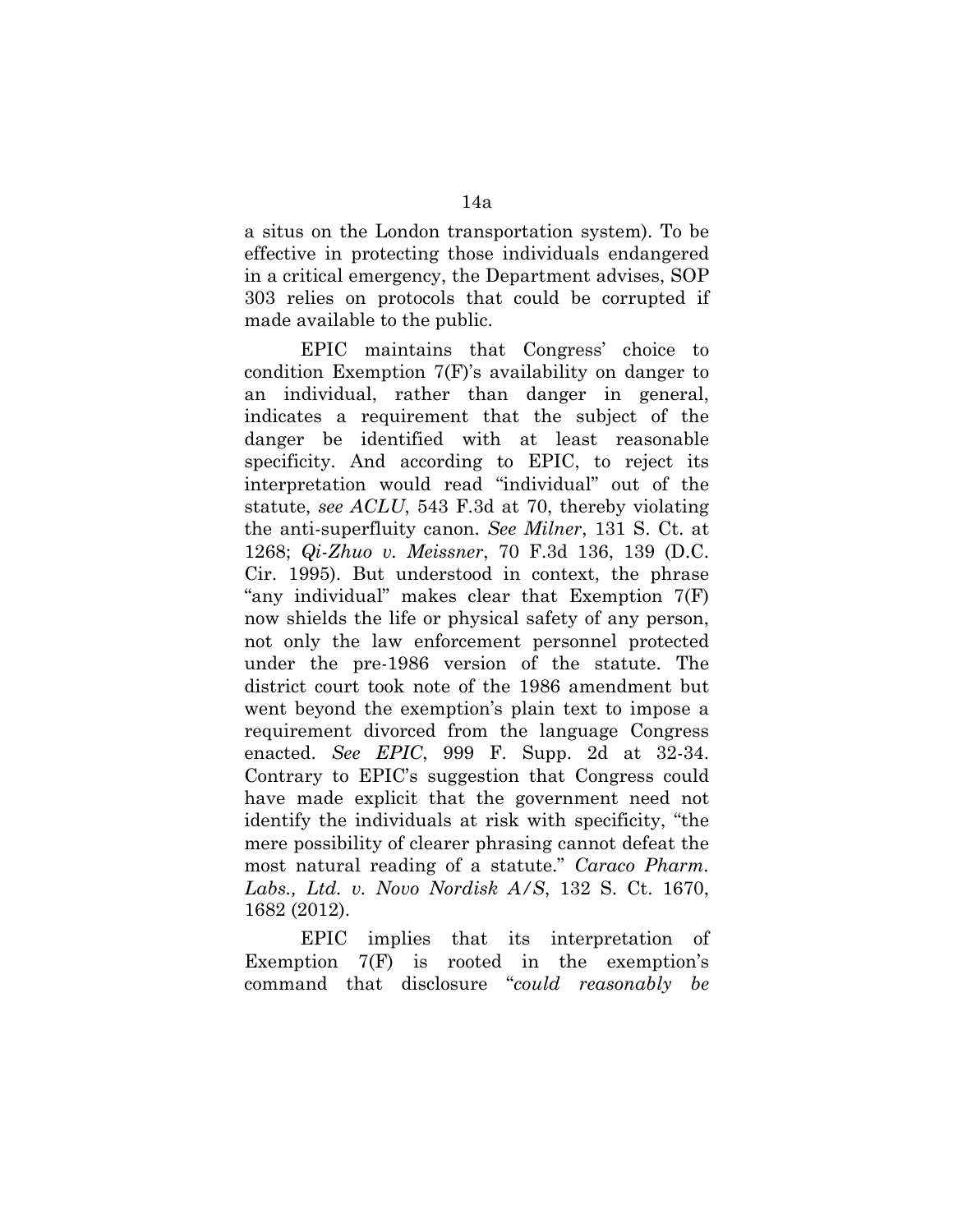*expected to endanger* the life or physical safety of any individual." 5 U.S.C. § 552(b)(7)(F) (emphasis added). But EPIC does not explain why the release of records or information could reasonably be expected to endanger the life or physical safety of any individual only where the individual or individuals at risk can be identified specifically. Release of SOP 303, according to the Department, poses a concrete and non-speculative danger to numerous albeit unspecified individuals, *see* Holzer Decl. ¶¶ 25-26, and the Department thereby asserted a direct nexus between disclosure and a reasonable possibility of personal harm. *See PEER*, 740 F.3d at 206. The attacks in London that triggered the establishment of SOP 303 illustrate, as noted, that before-the-fact individual identification is unlikely to be practical. To the extent EPIC is suggesting that the Department has not satisfied Exemption 7(F)'s risk threshold, that suggestion is met by "[t]he confluence of Exemption 7(F)'s expansive text and [the court's] generally deferential posture when [it] must assess national security harms." *Id*. at 205 (citing *Milner*, 131 S. Ct. at 1272 (Alito, J., concurring)).

EPIC suggests that if there is a real danger from disclosure, then the Department should classify SOP 303, bringing it within FOIA Exemption 1, which protects materials that are classified pursuant to certain Executive orders. *See* 5 U.S.C. § 552(b)(1). The Second Circuit accepted a version of this argument in ACLU, explaining that

> [i]t would be anomalous if an agency that could not meet the requirements for classification of national security material could, by characterizing the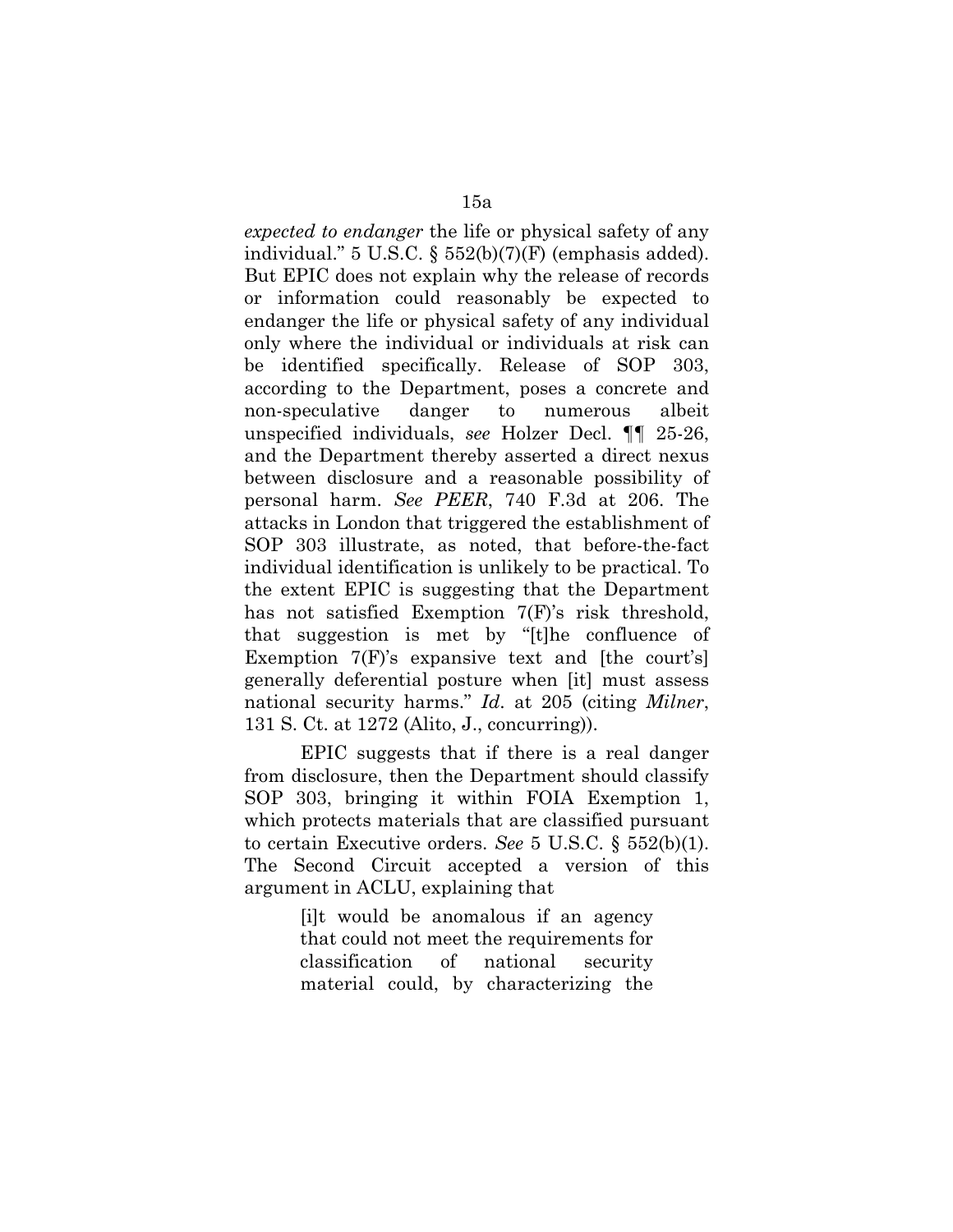material as having been compiled for law enforcement purposes, evade the strictures and safeguards of classification and find shelter in [E]xemption 7(F) simply by asserting that disclosure could reasonably be expected to endanger someone unidentified somewhere in the world.

543 F.3d at 73. But the possibility of classification and the concomitant protection from disclosure provided by Exemption 1 do not render Exemption 7(F) superfluous. The Department has plausibly identified "practical barriers" to classifying SOP 303, including the fact that it "must be shared with federal law enforcement officials, [S]tate homeland security officials, and national cellular carriers." Reply Br. 6. Nor does adhering to the plain text of Exemption 7(F) eviscerate Exemption 1, which applies even to records *not* compiled for law enforcement purposes.

The NCC is presumed to be aware of the need to restore service promptly, particularly in an age in which wireless communication is a critical component of peoples' lives. *See Riley v. California*, 134 S. Ct. 2473, 2484, 2489 (2014); *United States v. Jones*, 132 S. Ct. 945, 957 (2012) (Sotomayor, J., concurring); *id*. at 963 (Alito, J., concurring in the judgment). It remains for EPIC and other litigants to seek additional judicial scrutiny by requesting findings on specific matters or in camera review. At some point, as our precedent indicates, the element of trust takes over where an agency has filed a sufficiently specific sworn declaration by a knowledgeable official. *See Juarez v. U.S. Dep't of Justice*, 518 F.3d 54, 60 (D.C.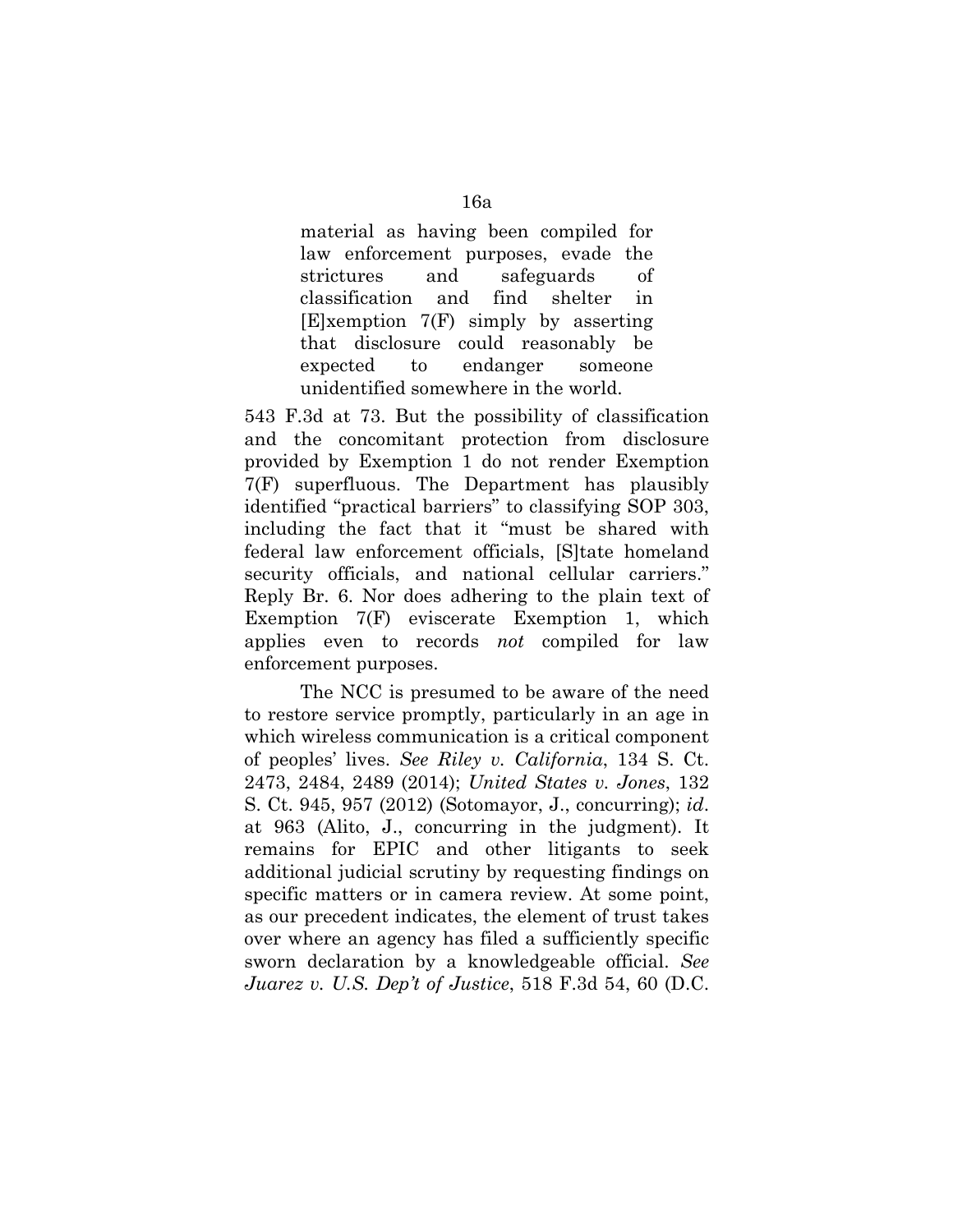Cir. 2008); *King v. U.S. Dep't of Justice*, 830 F.2d 210, 217 (D.C. Cir. 1987). Even if SOP 303's shutdown protocol is a matter of significant public interest, balancing when the value of producing certain categories of documents outweighs the government's generic justifications for non-disclosure is what the Congress has done in enacting and amending the FOIA. *See Milner*, 131 S. Ct. at 1265 n.5; *PEER*, 740 F.3d at 198; *Pratt v. Webster*, 673 F.2d 408, 416 & n.17 (D.C. Cir. 1982).

Finally, to the extent EPIC looks to Exemption 7(F)'s legislative history, the court's choice when "presented, on the one hand, with clear statutory language and, on the other, with dueling [congressional statements]," is foreordained. *See Milner*, 131 S. Ct. at 1267. Prior to the 1986 FOIA amendments, Exemption 7(F) protected records the release of which would "endanger the life or physical safety of law enforcement personnel." *See* Pub. L. No. 93-502, sec. 2(b), § 552(b)(7), 88 Stat. 1561, 1563-64 (1974). The exemption did not cover witnesses, interviewees, victims, informants, or families of lawenforcement personnel and thus, for example, undermined law enforcement officers' ability to enlist informants. 131 Cong. Rec. 253 (daily ed. Jan. 3, 1985) (statement of Hon. Carol E. Dinkins, Deputy U.S. Att'y Gen.). To remedy this omission, the Executive Branch asked that Exemption 7(F) be amended. *Id*. In response, Congress expanded Exemption 7(F) to protect law-enforcement documents if their release would endanger "any individual." 5 U.S.C. § 552(b)(7)(F); *see* Pub. L. No. 99-570, sec. 1802(a), § 552(b)(7), 100 Stat. 3207, 3255- 56 (1986).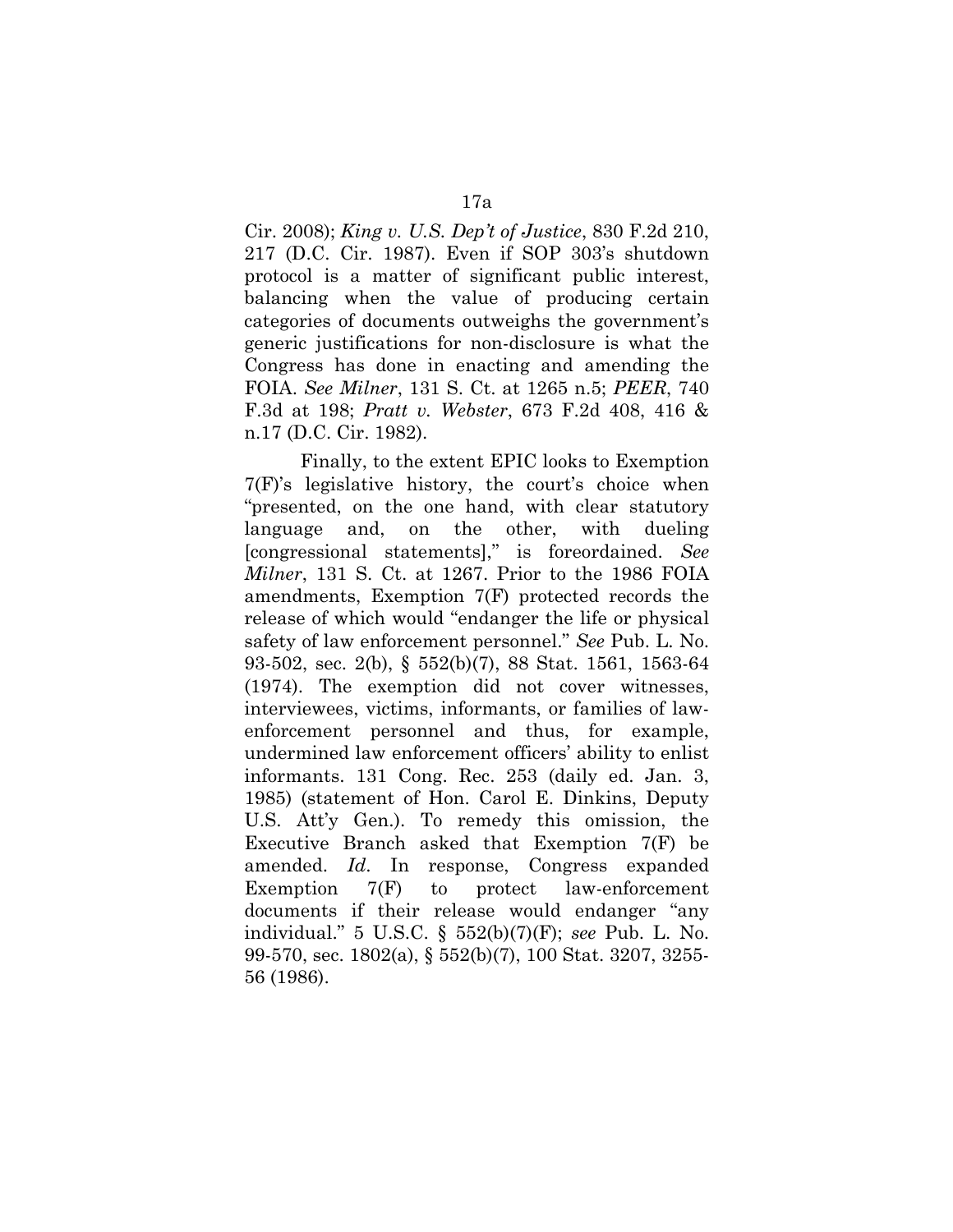EPIC views Congress' amendment of Exemption 7(F) in 1986 to bring only witnesses, interviewees, victims, informants, and families of law-enforcement personnel within the exemption. There are statements of Members of Congress and the Executive Branch that reflect concern about those groups' prior omission. *See* 130 Cong. Rec. 3,502 (daily ed. Feb. 27, 1984) (statement of Sen. Hatch) ("The bill would  $* * *$  extend[] [E]xemption 7(F) to include such persons as witnesses, potential witnesses, and family members whose personal safety is of central importance to the law enforcement process."); 130 Cong. Rec. 3,520 (daily ed. Feb. 27, 1984) (statement of Sen. Leahy) (describing certain changes to the FOIA as "narrowly aimed so that they will not interfere with the public's right to know where law enforcement is not seriously jeopardized"). Other Members' statements viewed the amendment to Exemption 7(F) as relatively broad. For instance, Senator Hatch, the principal sponsor of the amendment, remarked that the changes to Exemption 7 were "intended to \* \* \* ease considerably a Federal law enforcement agency's burden in invoking" it. 132 Cong. Rec. 31,424 (daily ed. Oct. 15, 1986). Although General Dinkins stated that the language of Exemption 7 would be "modified slightly - not revised wholesale," 131 Cong. Rec. 248, she also expressed concern that the prior version of the exemption did not protect "the life of any other person" besides law enforcement personnel. *Id*. at 253. And her explanation that the 1986 amendments expanded Exemption 7(F) "to include *such* persons as witnesses, potential witnesses, and family members," *id*. (emphasis added), is reasonably understood as illustrative not exclusive. In any event, what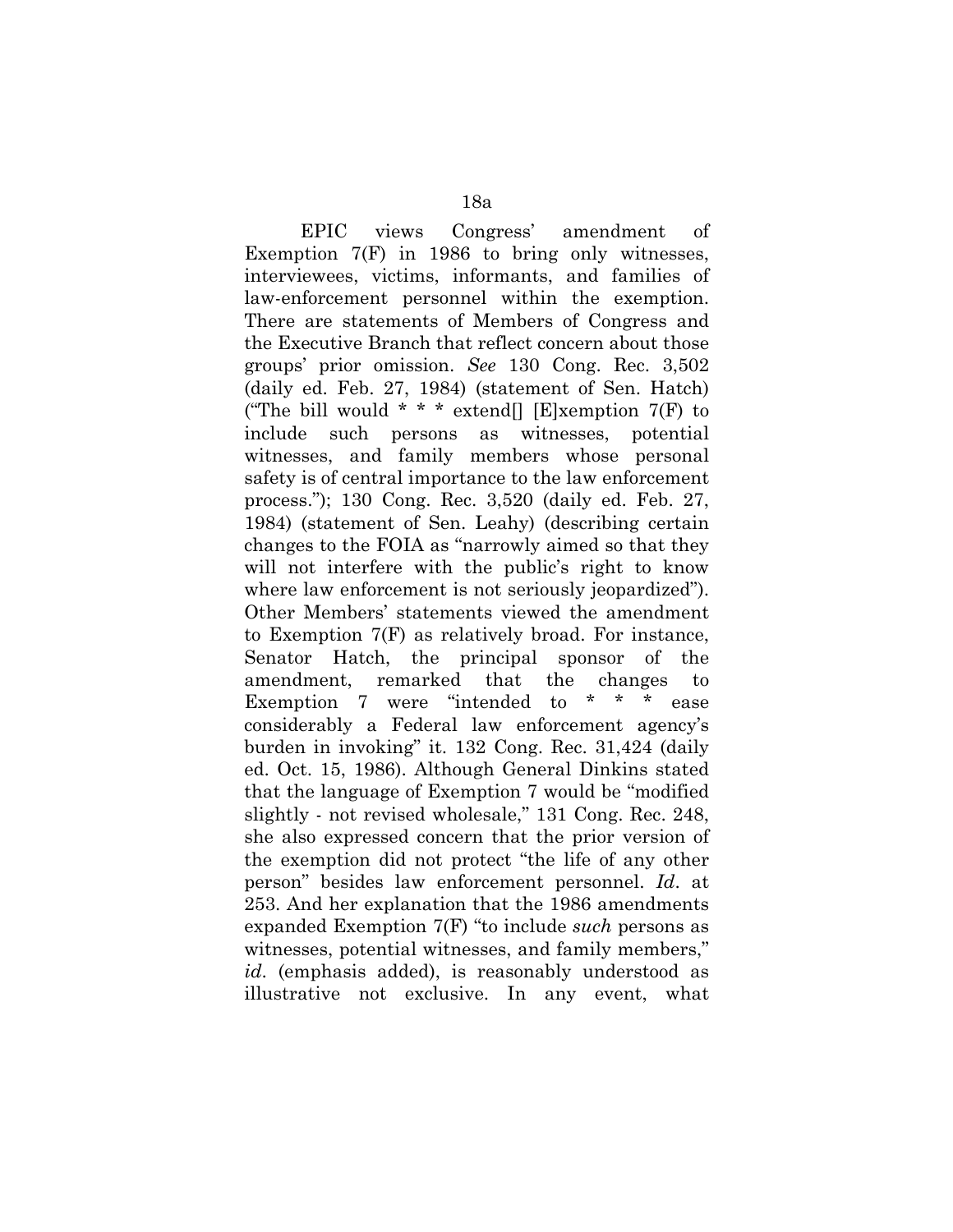Congress enacted was broad language that was not limited to protection of law enforcement personnel and related persons. *See PEER*, 740 F.3d at 205. "We will not . . . allow<sup>[]</sup> ambiguous legislative history to muddy clear statutory language." *Milner*, 131 S. Ct. at 1266. "All we hold today is that Congress has not enacted the FOIA exemption [EPIC] desires. We leave to Congress, as is appropriate, the question whether it should do so." *Id*. at 1271.

Accordingly, we hold that the Department permissibly withheld much, if not all of SOP 303, because its release, as described in the Holzer declaration, could reasonably be expected to endanger individuals' lives or physical safety, and we reverse the grant of summary judgment. As such, we need not now decide whether Exemption 7(E) applies. *See Ctr. for Nat'l Sec. Studies v. U.S. Dep't of Justice*, 331 F.3d 918, 925 (D.C. Cir. 2003). We will remand the case, however, for the district court to address, in the first instance, the issue of segregability, *see* 5 U.S.C. § 552(b); *Stolt-Nielsen Transp. Grp. Ltd. v. United States*, 534 F.3d 728, 734 (D.C. Cir. 2008); *Trans-Pac. Policing Agreement v. U.S. Customs Serv.*, 177 F.3d 1022, 1028 (D.C. Cir. 1999), leaving it to determine "whether more detailed affidavits are appropriate or whether an alternative such as *in camera* review would better strike the balance between protecting [exempted] information and disclosing nonexempt information as required by the FOIA." *Stolt-Nielsen*, 534 F.3d at 734-35 (alteration in original) (quotation omitted); *see* 5 U.S.C. § 552(a)(4)(B); *Neill v. U.S. Dep't of Justice by Reno*, No. 93-5292, 1994 WL 88219, at \*1 (D.C. Cir. Mar. 9, 1994).

 $\overline{\phantom{a}}$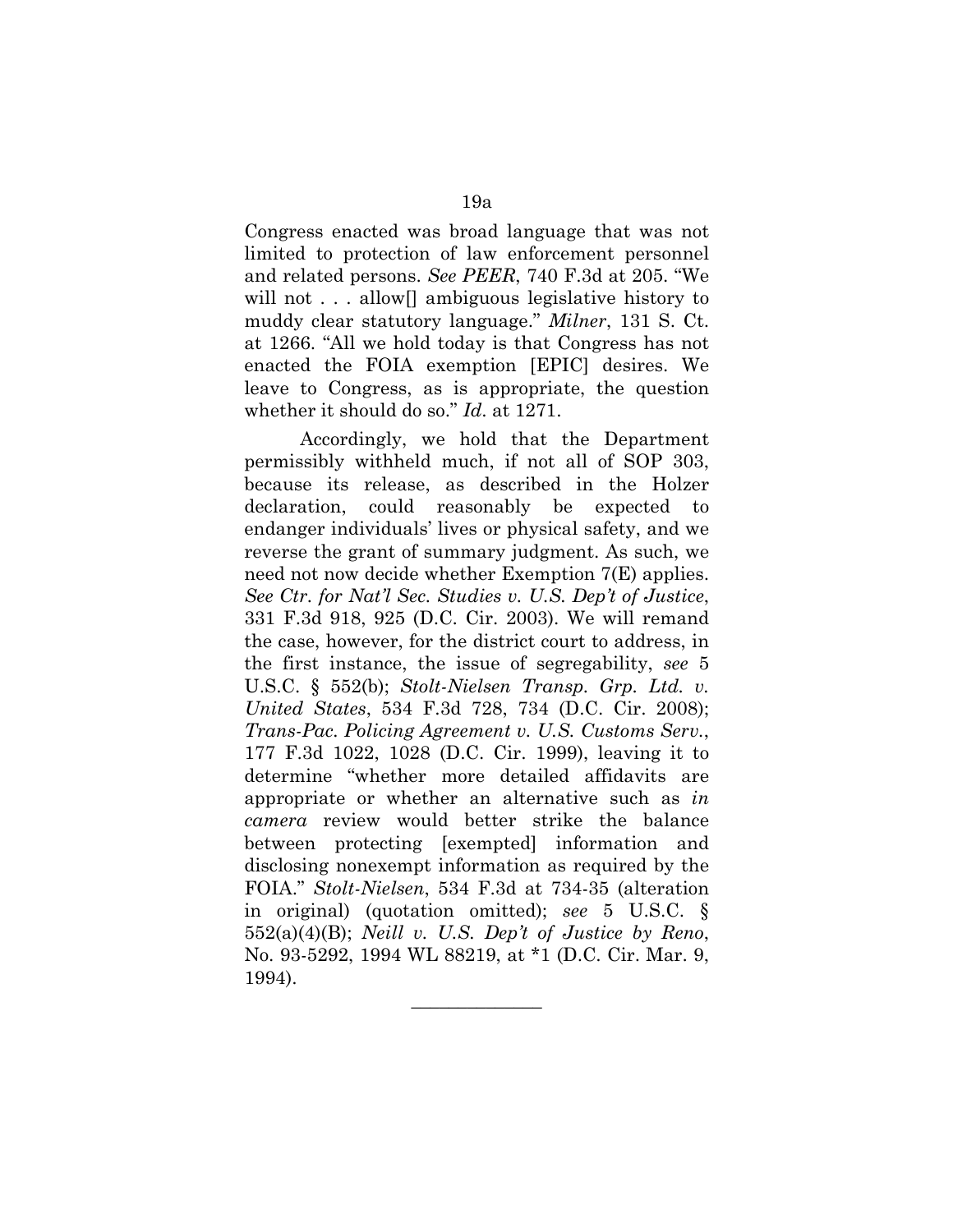#### 20a

# **APPENDIX B**

# **UNITED STATES COURT OF APPEALS FOR THE DISTRICT OF COLUMBIA CIRCUIT**

\_\_\_\_\_\_\_\_\_\_\_\_\_\_\_\_\_\_\_\_

**No. 14-5013 September Term, 2014** 1:13-cv-00260-JEB **Filed On:** May 13, 2015

> Electronic Privacy Information Center, Appellee

> > v.

United States Department of Homeland Security, Appellant

BEFORE: Garland, Chief Judge; Henderson, Rogers, Tatel, Brown, Griffith, Kavanaugh, Srinivasan, Millett, Pillard, and Wilkins, Circuit Judges; Sentelle and Randolph, Senior Circuit Judges

#### **ORDER**

Upon consideration of appellee's petition for rehearing en banc, the response thereto, and the absence of a request by any member of the court for a vote, it is

**ORDERED** that the petition be denied.

## **Per Curiam**

**FOR THE COURT:** Mark J. Langer, Clerk

BY: /s/ Ken R. Meadows, Deputy Clerk  $\overline{\phantom{a}}$  , where  $\overline{\phantom{a}}$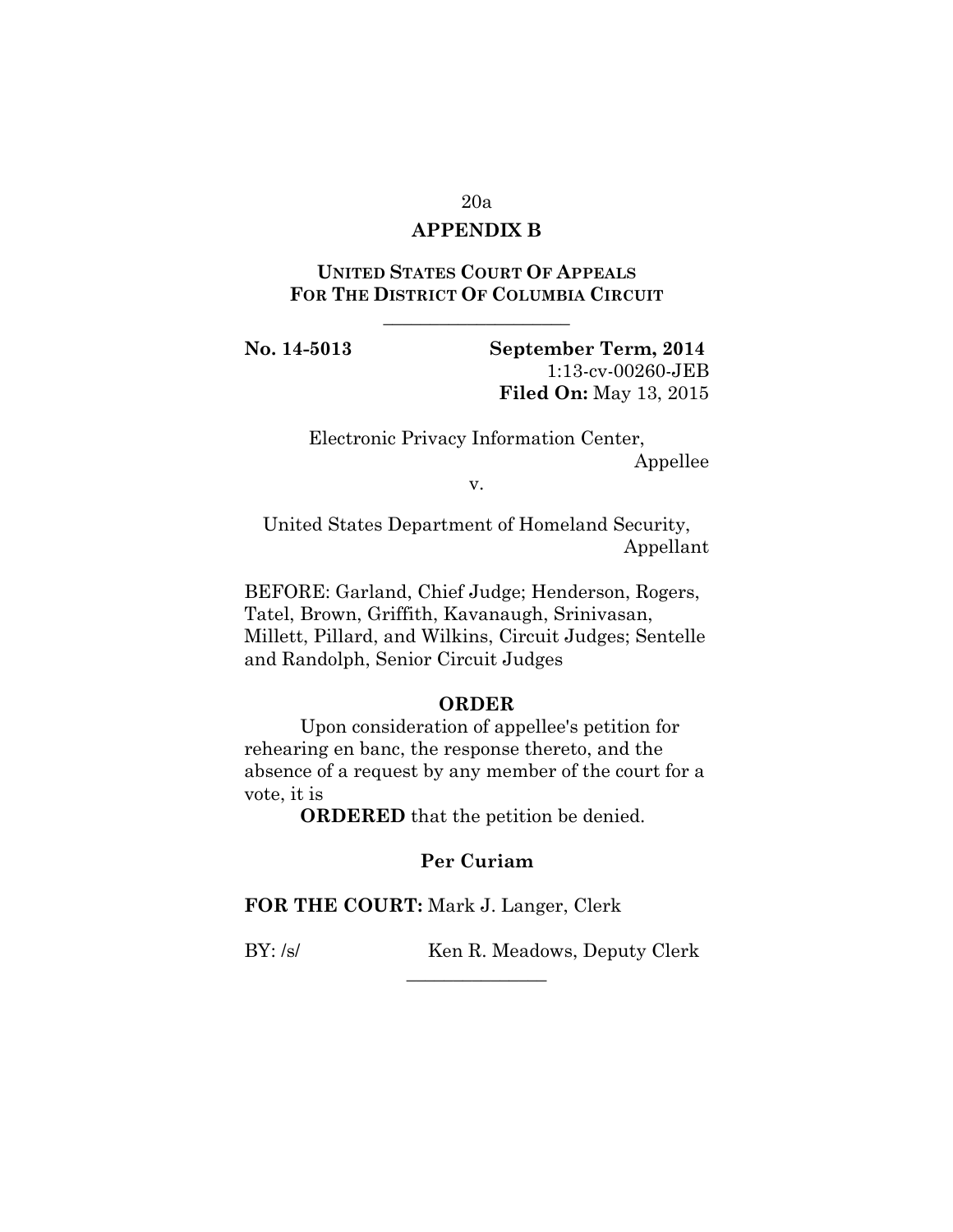#### 21a

#### **APPENDIX C**

# **UNITED STATES DISTRICT COURT FOR THE DISTRICT OF COLUMBIA**

Civil Action No. 13-260 (JEB)

# ELECTRONIC PRIVACY INFORMATION CENTER,

Plaintiff,

#### v.

# DEPARTMENT OF HOMELAND SECURITY, Defendant.

#### **MEMORANDUM OPINION**

This case concerns efforts of the Electronic Privacy Information Center under the Freedom of Information Act to obtain documents related to the Department of Homeland Security's Standard Operating Procedure 303. This protocol governs the shutdown of wireless networks in emergencies to, *inter alia*, prevent the remote detonation of explosive devices. After DHS withheld the lion's share of the one responsive document it found, EPIC brought this action. DHS now moves for summary judgment, arguing that its search for documents was adequate, that it properly withheld the bulk of SOP 303 under applicable FOIA exemptions, and that no other nonexempt parts of the document could be released. EPIC cross-moves for summary judgment, contending that the two exemptions DHS relied on to withhold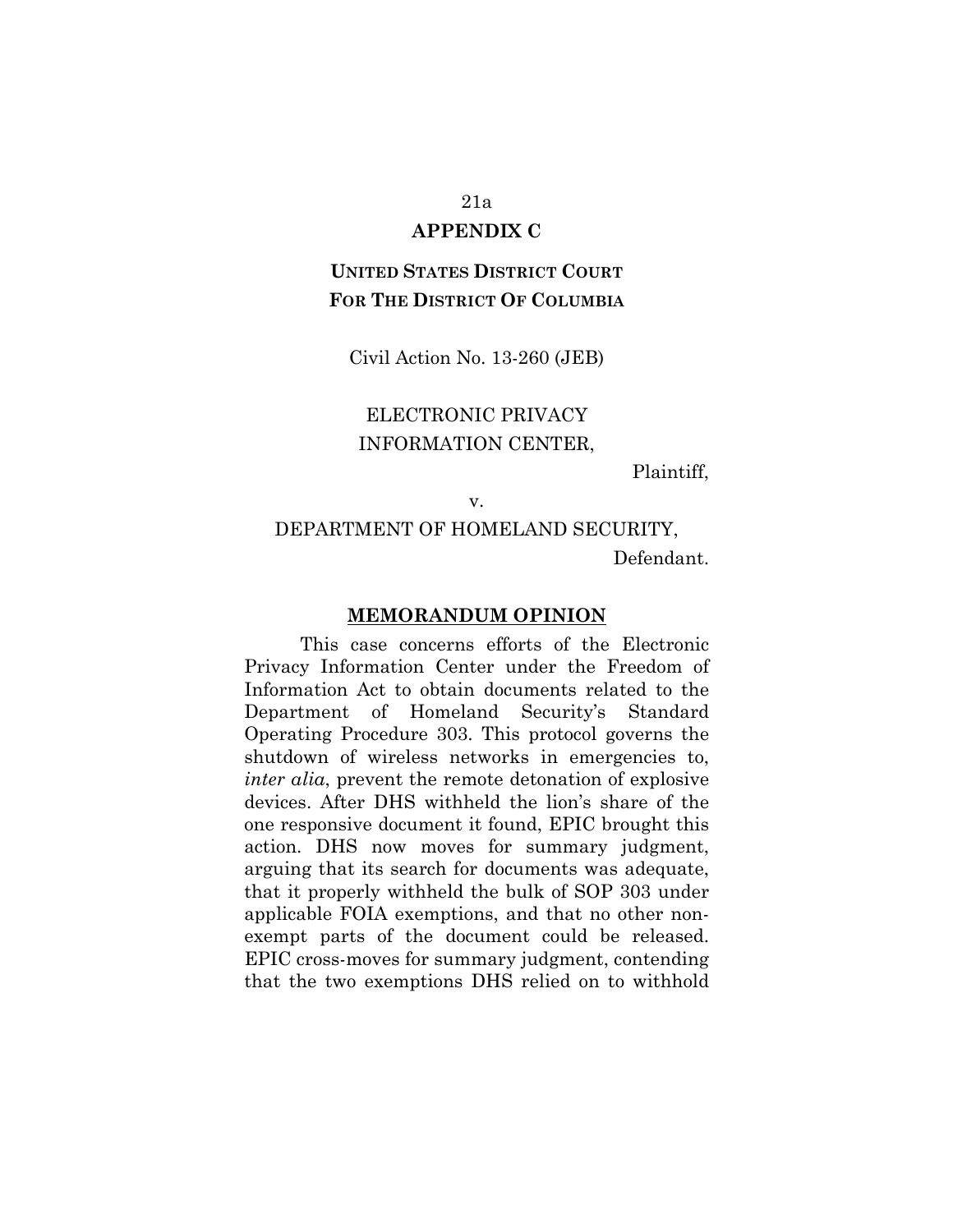most of the document,  $7(E)$  and  $7(F)$ , do not apply here. As the Court believes EPIC has the better of this argument, it will dispose of the Motions accordingly.

## **I. Background**

Standard Operating Procedure 303 is an "Emergency Wireless Protocol[] . . . codifying a

shutdown and restoration process for use by commercial and private wireless networks during national crises." National Security Telecommunications Advisory Committee, NSTAC Issue Review 2006-07 at 139 (2007), http://www.dhs.gov/sites/default/files/publications/20 06- 2007%20NSTAC%20Issue%20Review\_0.pdf. The wireless networks could be shut down in certain emergency situations to, *inter alia*, "deter the triggering of radio-activated improvised explosive devices." See Def. Mot., Exh. 2 (Declaration of James V.M.L. Holzer), ¶ 25.

On July 10, 2012, EPIC submitted a FOIA request to DHS seeking: "(1) the full text of Standard Operating Procedure 303 (SOP 303), which describes a shutdown and restoration process for use by 'commercial and private wireless networks' in the event of a crisis; (2) the full text of the predetermined 'series of questions' that determines if a shutdown is necessary; and (3) any executing protocols or guidelines related to the implementation of SOP 303, distributed to DHS, other federal agencies, or private companies, including protocols related to oversight of shutdown determinations." Id., ¶ 9. DHS responded to EPIC on August 21, 2012, saying that it "had conducted comprehensive searches for records that would be responsive to the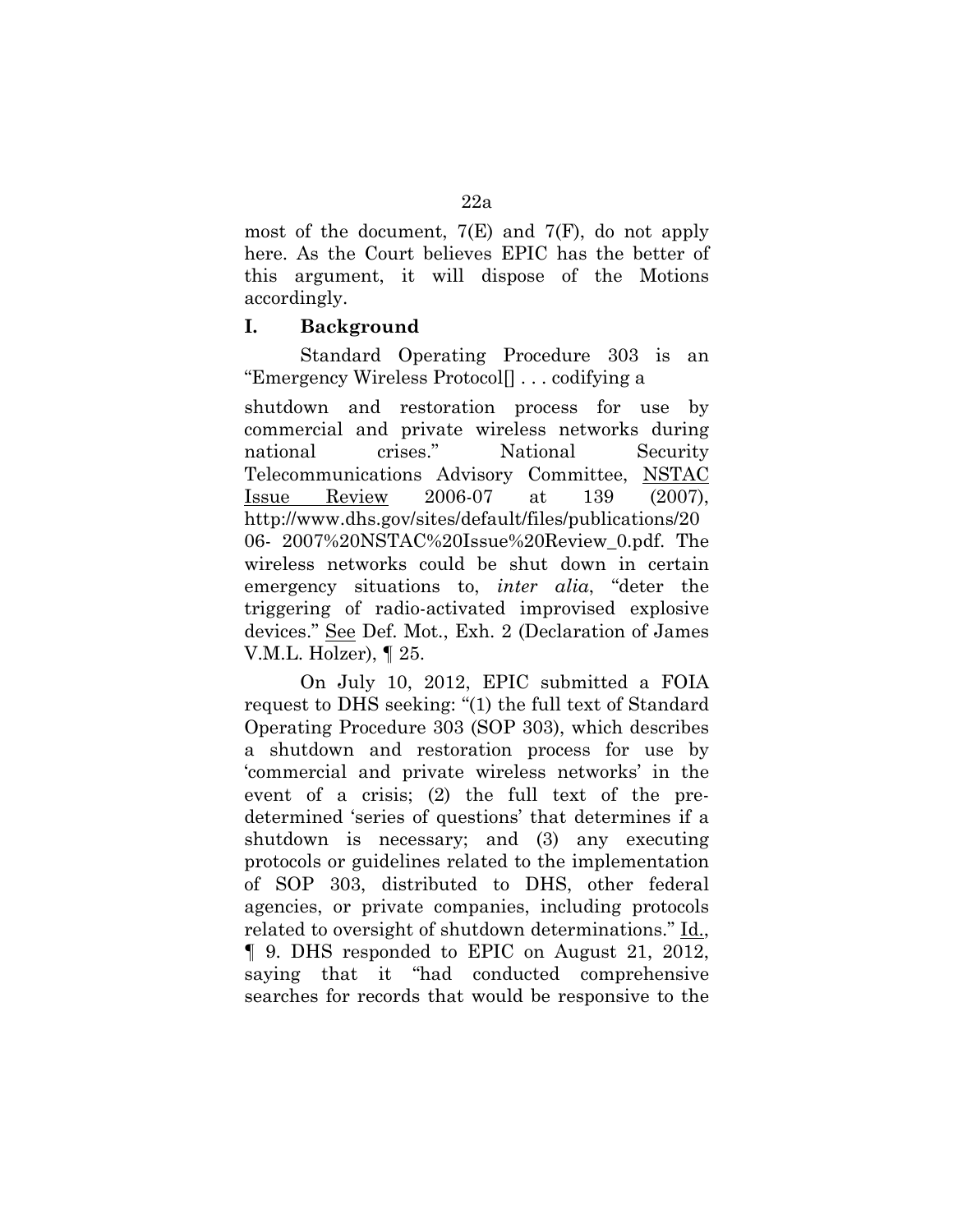request[, but] . . . that [DHS was] unable to locate or identify any responsive records."  $\underline{Id}$ ,  $\P$  16. EPIC administratively appealed on October 2, 2012, and on March 25, 2013, the United States Coast Guard, Office of the Chief Administrative Law Judge – the office that reviews these FOIA appeals – "remanded the matter back to DHS Privacy for further review." Id., ¶¶ 17-18.

Upon additional inspection, DHS located one responsive record, the very document EPIC had requested: Standard Operating Procedure 303. Id., ¶¶ 19-20. "Included as part of SOP 303 itself are the two other categories of records that EPIC seeks, *i.e.*, the full text of the predetermined series of questions that determines if a shutdown is necessary, and the executing protocols related to the implementation of SOP 303." Id., ¶ 21. DHS "determined that the SOP is the only responsive document because there are no other documents that contain the full text of the questions or any executing protocols." Id.

Portions of SOP 303 – "names, direct-dial telephone numbers, and email addresses for state homeland security officials" – were withheld from EPIC under Exemptions 6 and 7(C), which generally permit withholding of personal information. Id., ¶¶ 23-24. The remainder of the document was withheld under Exemptions 7(E) and 7(F), which permit withholding of certain law-enforcement information if it, respectively, would "disclose techniques and procedures for law enforcement investigations or prosecutions" or "could reasonably be expected to endanger the life or physical safety of any individual." 5 U.S.C. § 552(b)(7); Holzer Decl., ¶¶ 25- 26.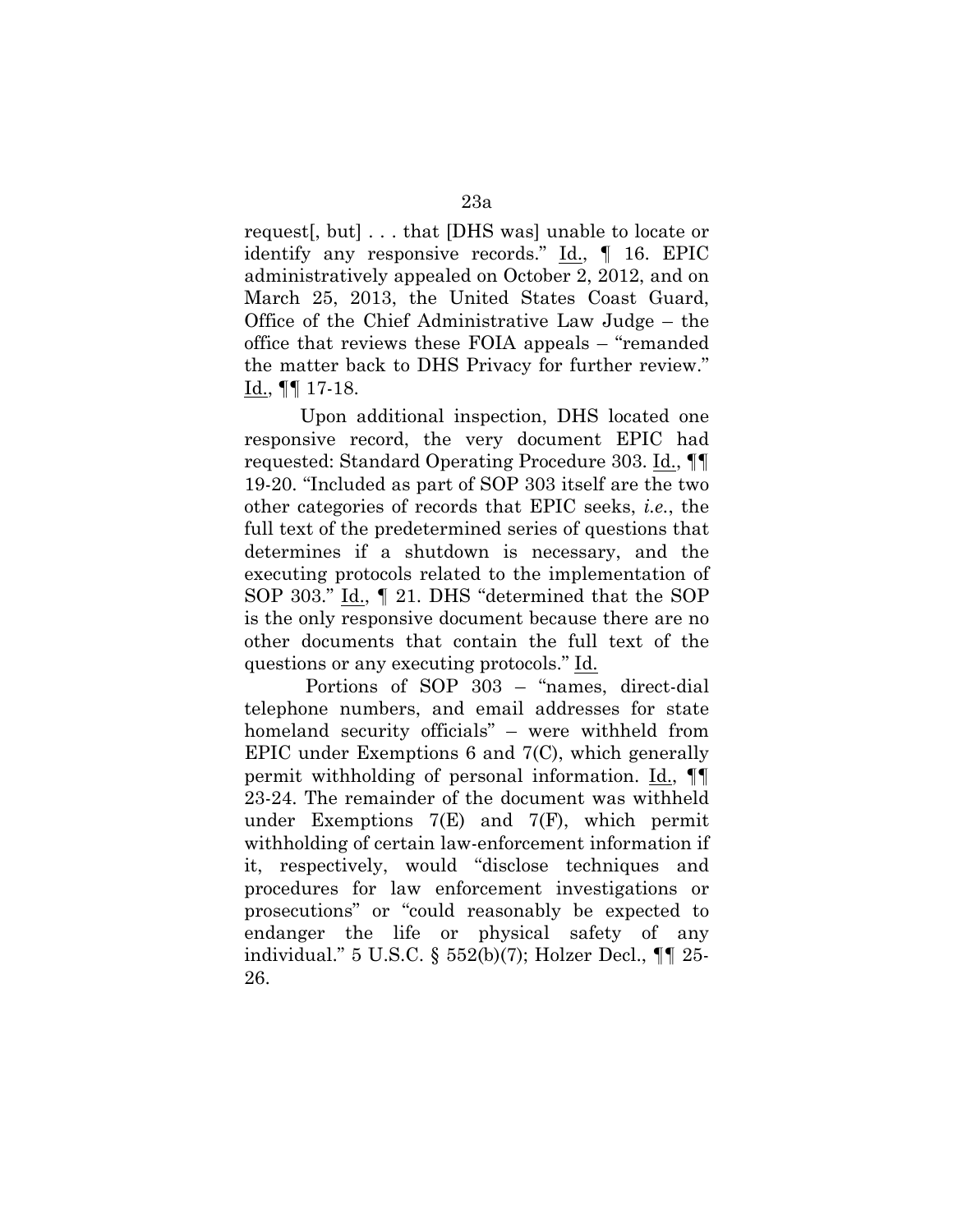On February 27, 2013, EPIC filed this lawsuit seeking the release of the withheld portions of SOP 303. Both parties have now cross-moved for summary judgment.

#### **II. Legal Standard**

Summary judgment may be granted if "the movant shows that there is no genuine dispute as to any material fact and the movant is entitled to judgment as a matter of law." Fed. R. Civ. P. 56(a). A genuine issue of material fact is one that would change the outcome of the litigation. See Anderson v. Liberty Lobby, Inc., 477 U.S. 242, 248 (1986) ("Only disputes over facts that might affect the outcome of the suit under the governing law will properly preclude the entry of summary judgment."). In the event of conflicting evidence on a material issue, the Court is to construe the evidence in the light most favorable to the non-moving party. See Sample v. Bureau of Prisons, 466 F.3d 1086, 1087 (D.C. Cir. 2006). Factual assertions in the moving party's affidavits or declarations may be accepted as true unless the opposing party submits his own affidavits, declarations, or documentary evidence to the contrary. Neal v. Kelly, 963 F.2d 453, 456 (D.C. Cir. 1992).

FOIA cases typically and appropriately are decided on motions for summary judgment. See Defenders of Wildlife v. Border Patrol, 623 F. Supp. 2d 83, 87 (D.D.C. 2009); Bigwood v. U.S. Agency for Int'l Dev., 484 F. Supp. 2d 68, 73 (D.D.C. 2007). In FOIA cases, the agency bears the ultimate burden of proof. See U.S. Dep't of Justice v. Tax Analysts, 492 U.S. 136, 142, n.3 (1989). The Court may grant summary judgment based solely on information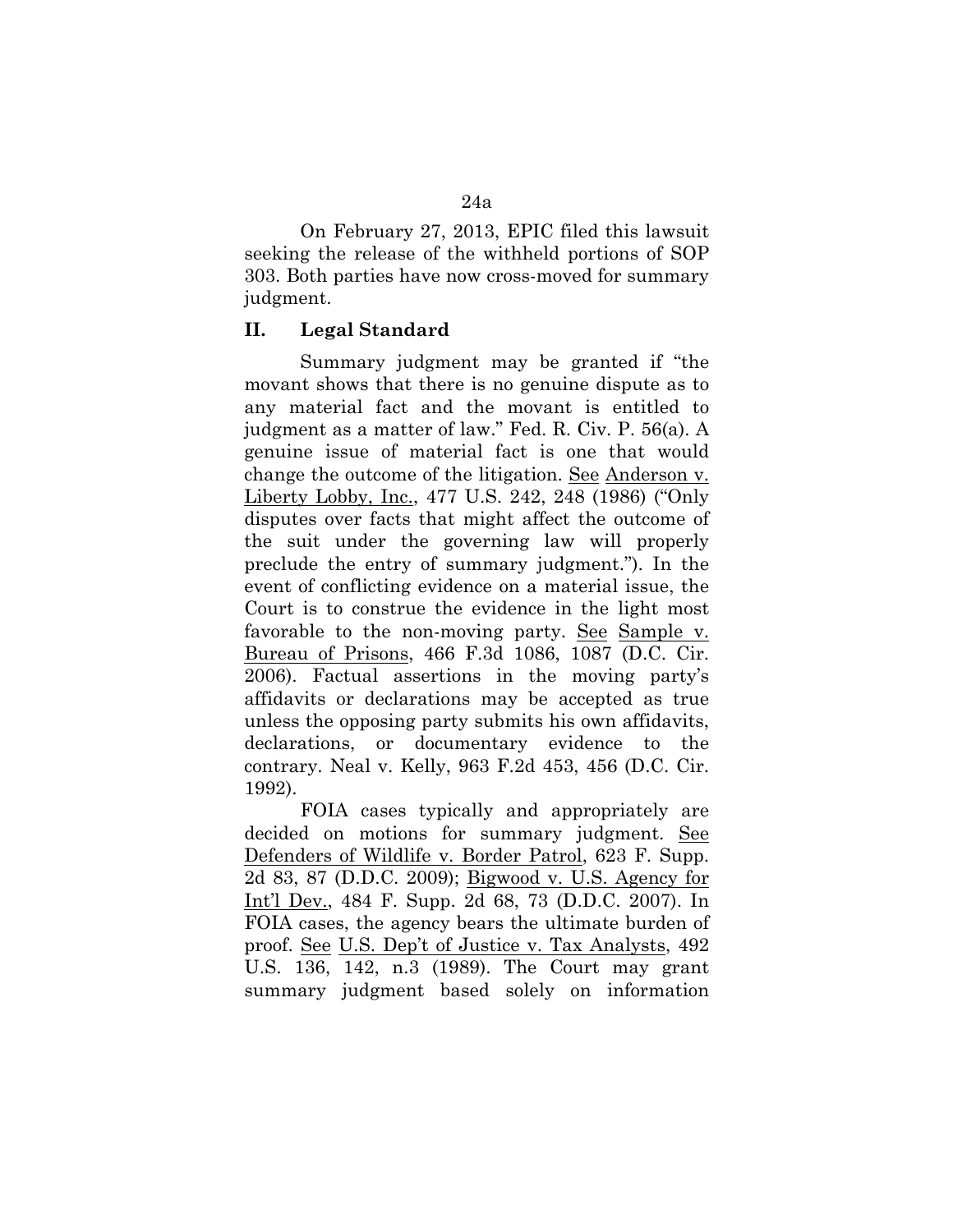provided in an agency's affidavits or declarations when they describe "the documents and the justifications for nondisclosure with reasonably specific detail, demonstrate that the information withheld logically falls within the claimed exemption, and are not controverted by either contrary evidence in the record nor by evidence of agency bad faith." Military Audit Project v. Casey, 656 F.2d 724, 738 (D.C. Cir. 1981). Such affidavits or declarations are accorded "a presumption of good faith, which cannot be rebutted by 'purely speculative claims about the existence and discoverability of other documents.'" SafeCard Servs., Inc. v. SEC, 926 F.2d 1197, 1200 (D.C. Cir. 1991) (quoting Ground Saucer Watch, Inc. v. CIA, 692 F.2d 770, 771 (D.C. Cir. 1981)).

## **III. Analysis**

Congress enacted FOIA in order to "pierce the veil of administrative secrecy and to open agency action to the light of public scrutiny." Dep't of Air Force v. Rose, 425 U.S. 352, 361 (1976) (citation omitted). "The basic purpose of FOIA is to ensure an informed citizenry, vital to the functioning of a democratic society, needed to check against corruption and to hold the governors accountable to the governed." John Doe Agency v. John Doe Corp., 493 U.S. 146, 152 (1989) (citation omitted). The statute provides that "each agency, upon any request for records which (i) reasonably describes such records and (ii) is made in accordance with published rules . . . shall make the records promptly available to any person." 5 U.S.C.  $\S$  552(a)(3)(A). Consistent with this statutory mandate, federal courts have jurisdiction to order the production of records that an agency improperly withholds. See 5 U.S.C. §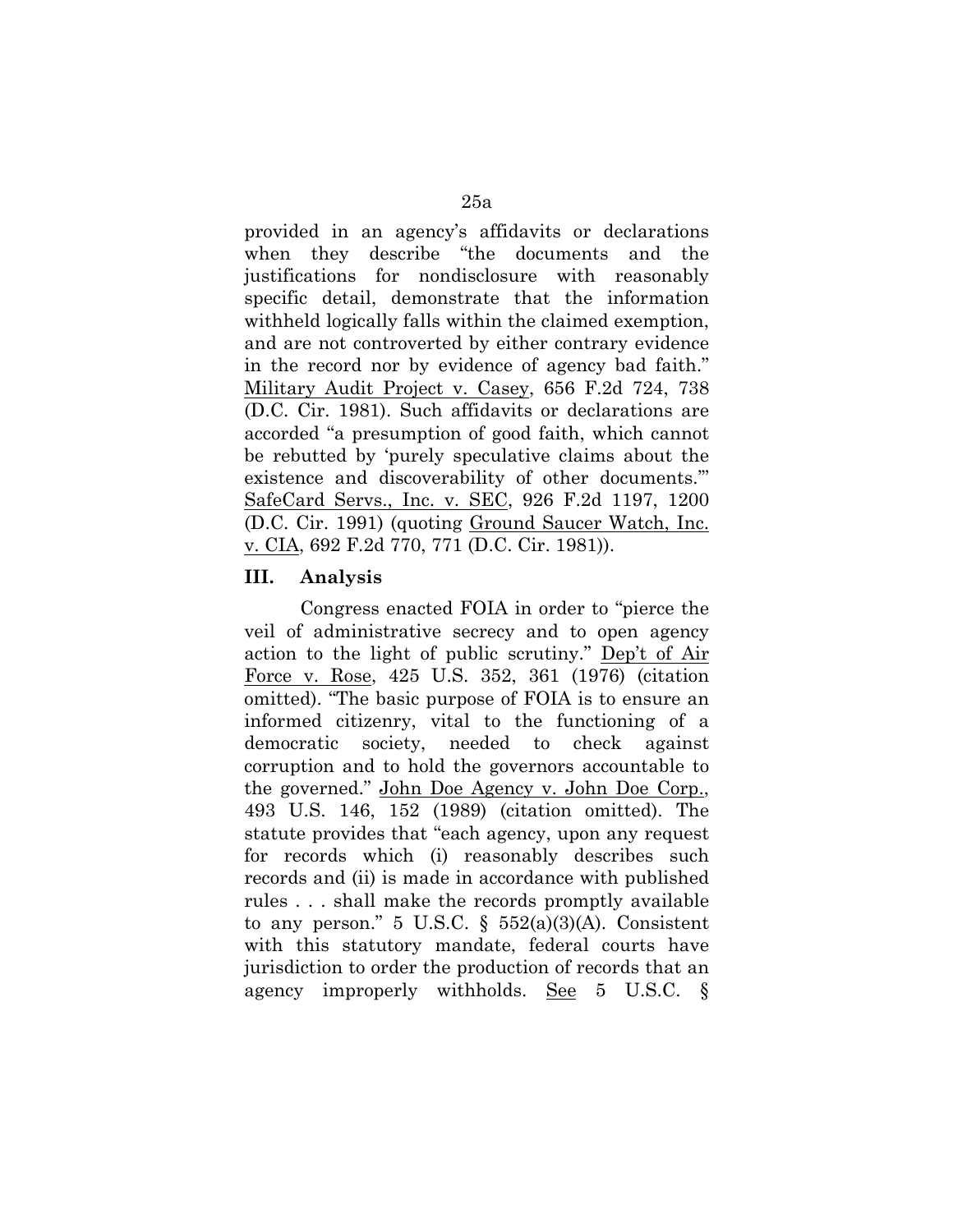552(a)(4)(B); Dep't of Justice v. Reporters Comm. for Freedom of the Press, 489 U.S. 749, 755 (1989). "Unlike the review of other agency action that must be upheld if supported by substantial evidence and not arbitrary and capricious, FOIA expressly places the burden 'on the agency to sustain its action' and directs the district courts to 'determine the matter de novo.'" Reporters Comm., 489 U.S. at 755 (quoting 5 U.S.C.  $\S$  552(a)(4)(B)). "At all times courts must bear in mind that FOIA mandates a 'strong presumption in favor of disclosure' . . . ." Nat'l Ass'n of Home Builders v. Norton, 309 F.3d 26, 32 (D.C. Cir. 2002) (quoting Dep't of State v. Ray, 502 U.S. 164, 173 (1991)).

In moving for summary judgment, DHS first contends that its search was adequate. EPIC does not contest this point. DHS next maintains that its withholding of personal identifying information under Exemptions 6 and 7(C) was appropriate. EPIC makes no challenge here either. See Opp. at 5 n.1. Instead, it saves its ammunition for DHS's claim that it properly withheld the bulk of SOP 303 under both Exemption 7(E) and 7(F). Because the Court ultimately finds that the agency's invocation of these exemptions was not proper, it need not address the last issue EPIC raises – namely, whether DHS performed an appropriate segregability analysis. The Court will begin with a discussion of  $7(E)$  and then move to a consideration of 7(F).

# A. Exemption 7(E)

Exemption 7 authorizes the Government to withhold "records or information compiled for law enforcement purposes, but only to the extent that the production of such law enforcement records or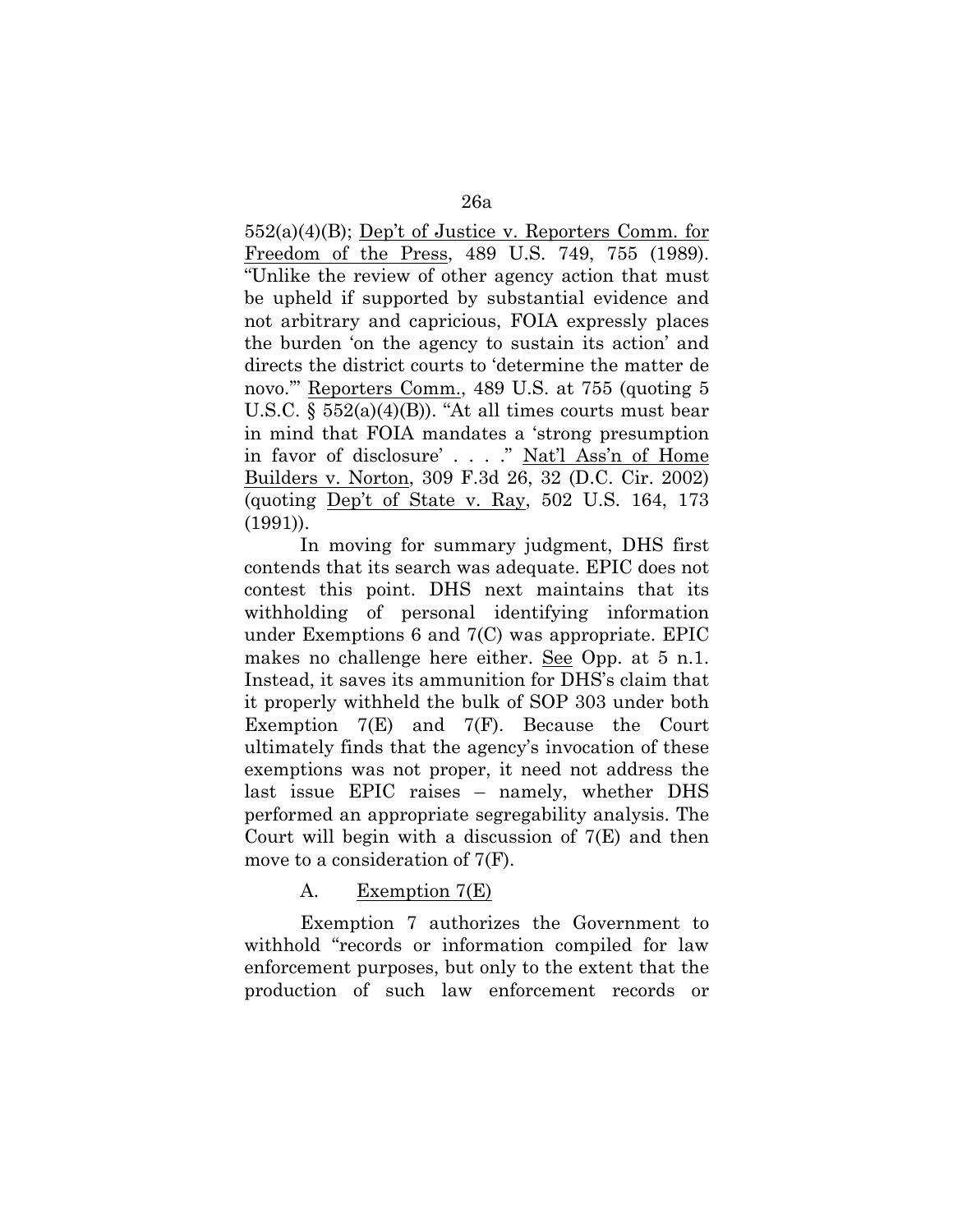information" meets one of six requirements. 5 U.S.C. § 552(b)(7); see Keys v. Dep't of Justice, 830 F.2d 337, 340 (D.C. Cir. 1987) ("[Exemption 7] exempts such documents from disclosure only to the extent that production of the information might be expected to produce one of six specified harms."). The fifth subparagraph  $-7(E)$  – permits withholding where production "would disclose techniques and procedures for law enforcement investigations or prosecutions." 5 U.S.C.  $\S$  552(b)(7)(E). The agency here must thus satisfy two requirements: First, the record must be compiled for law-enforcement purposes; and second, production must disclose techniques and procedures for law-enforcement investigations.

DHS clearly surpasses the first hurdle. "Steps by law enforcement officers to prevent terrorism surely fulfill 'law enforcement purposes.'" Milner v. Dep't of Navy, 131 S. Ct. 1259, 1272 (2011) (Alito, J., concurring). DHS need only make "a colorable claim" of a rational nexus "between the agency's activity [that created the document] and its law enforcement duties." Keys, 830 F.2d at 340. DHS created SOP 303 to "establish[] a protocol for verifying that circumstances exist that would justify shutting down wireless networks" "to efficiently and effectively deter the triggering of radio-activated improvised explosive devices." Holzer Decl., ¶ 25. There is, accordingly, a rational nexus between SOP 303's protocol for preventing the triggering of radio-activated IEDs and DHS's law-enforcement purpose of keeping the country safe.

DHS's trouble comes at the second step, which requires that the disclosure would reveal "techniques and procedures for law enforcement investigations or prosecutions." 5 U.S.C.  $\S$  552(b)(7)(E). The key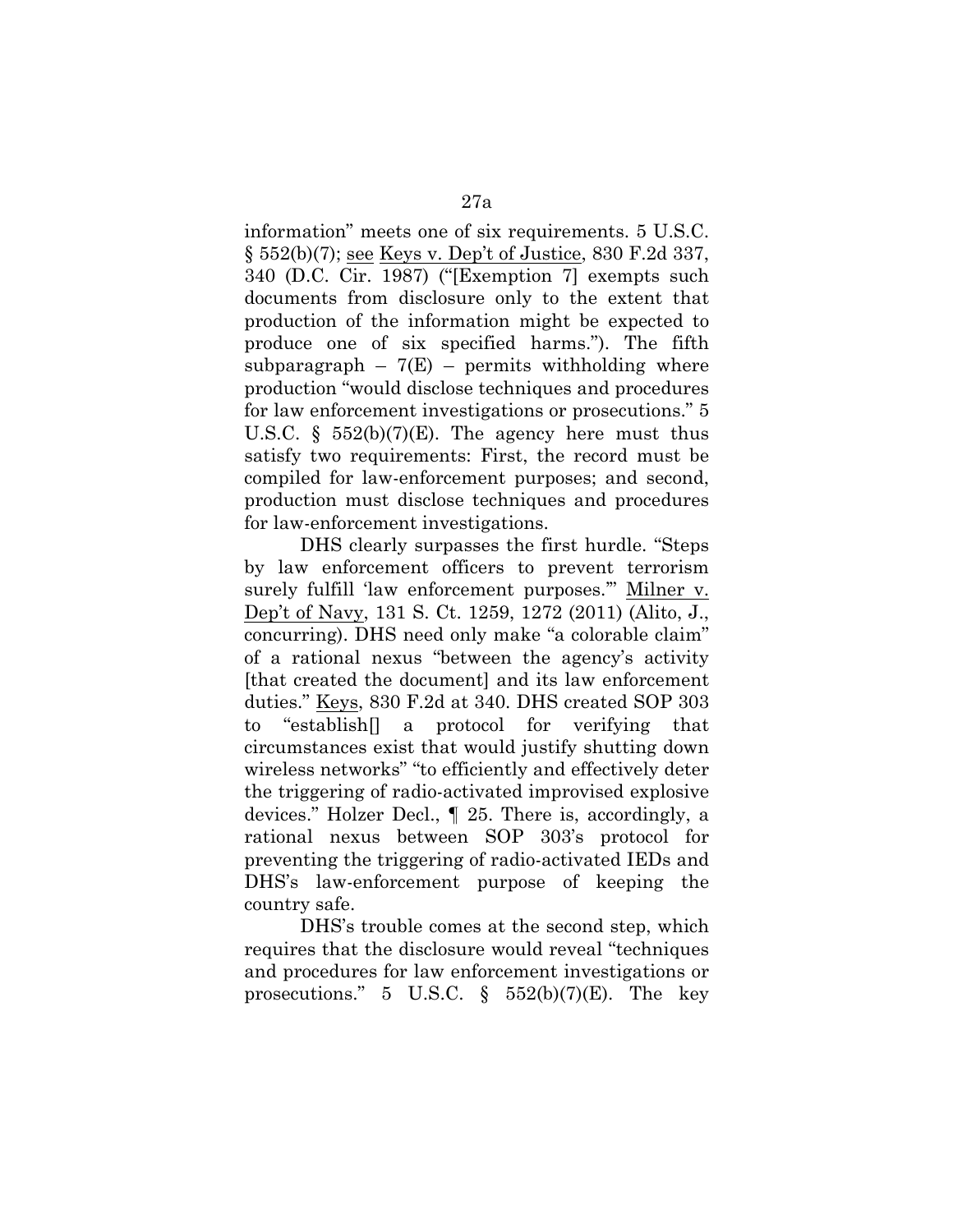question is whether the agency has sufficiently demonstrated how SOP 303, which articulates protective measures, is a technique or procedure "for law enforcement investigations or prosecutions." Id.

The Court must begin by "presum[ing] that a legislature says in a statute what it means and means in a statute what it says there." Connecticut Nat'l Bank v. Germain, 503 U.S. 249, 253-54 (1992). Of particular relevance here, Congress amended FOIA in 1986. See PL 99-570, Oct. 27, 1986, 100 Stat 3207. Prior to the 1986 amendments, to merit withholding, Exemption 7 first required "investigatory records compiled for law enforcement purposes," and subparagraph (E) then required that the records would "disclose investigative techniques and procedures." See PL 93-502, Nov. 21, 1974, 88 Stat 1561. The 1986 amendments "delet[ed] any requirement [in the first step] that the information be 'investigatory,'" Tax Analysts, 294 F.3d at 79, and broadened the permissible withholding to "records or information compiled for law enforcement purposes." See PL 99-570, Oct. 27, 1986, 100 Stat 3207. Congress, however, retained the investigatory requirement in 7(E). See id. (slightly modifying subparagraph (E), but keeping requirement that information be "for law enforcement investigations or prosecutions"). Congress thus specifically and intentionally chose to remove the investigatory requirement from the first step and to leave it in the second step. The Court, therefore, will apply "the usual rule that 'when the legislature uses certain language in one part of the statute and different language in another, the court assumes different meanings were intended.'" Sosa v. Alvarez-Machain, 542 U.S. 692, 711 n.9 (2004) (quoting 2A N. Singer,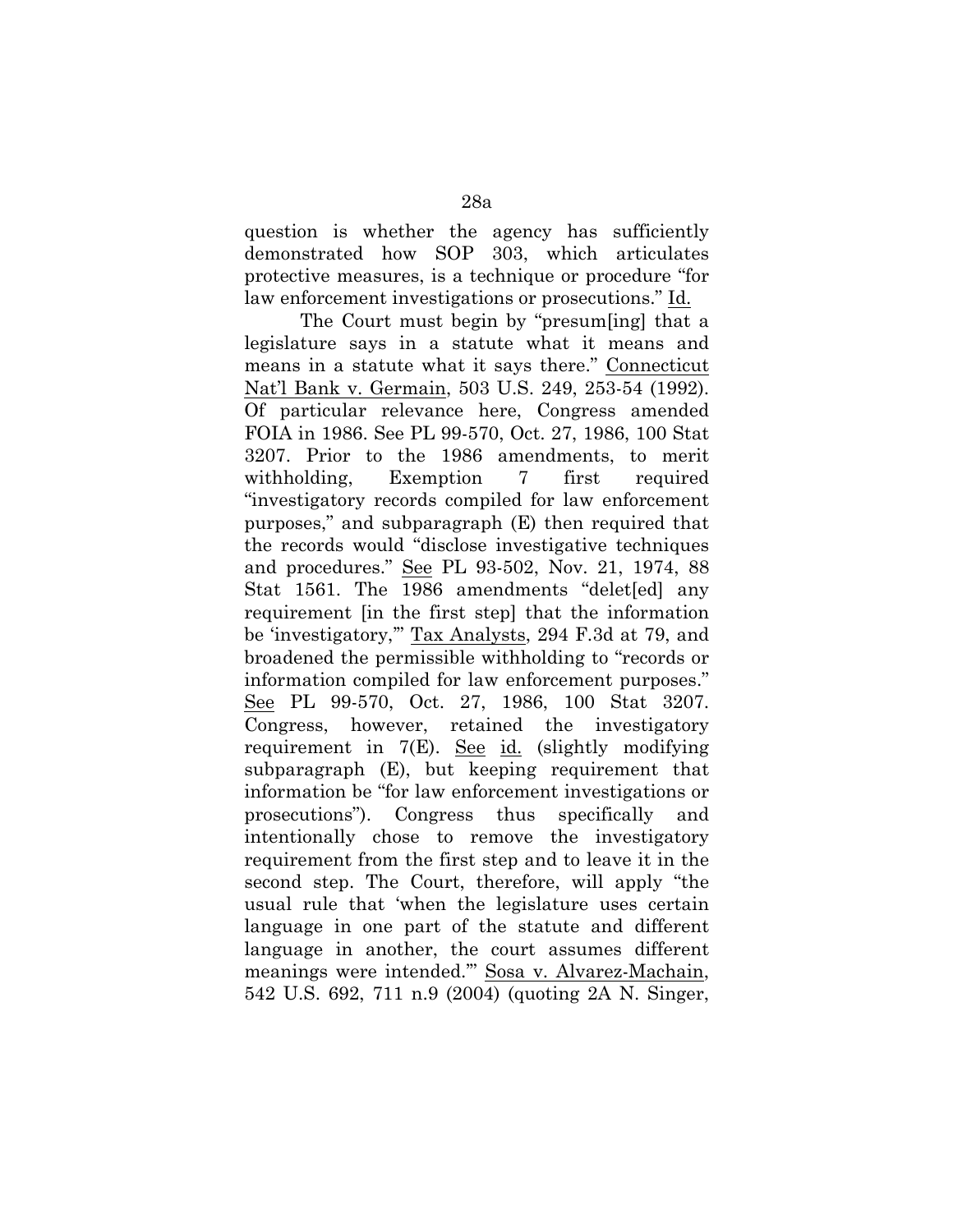Statutes and Statutory Construction § 46:06, p. 194 (6th rev. ed. 2000)).

Looking at the amended language, the Court agrees with the Government that Exemption 7's mention of "law enforcement purposes" may certainly include preventive measures. See Mot. at 9-10. The problem is that 7(E)'s reference to "law enforcement investigations and prosecutions" does not. This distinction finds support in Justice Alito's concurrence in Milner, a case that dealt with the applicability of Exemption 2. In his opinion, Justice Alito explained that "[t]he ordinary understanding of law enforcement [purposes] includes not just the investigation and prosecution of offenses that have already been committed, but also proactive steps designed to prevent criminal activity and to maintain security." Milner, 131 S. Ct. at 1272 (Alito, J., concurring). Justice Alito went on to explain how, in context, Exemption 7's reference to "law enforcement purposes" "involve[s] more than just investigation and prosecution," which he describes as "narrower activities" confined to Exemption 7's subparagraphs. See id. at 1273 ("Congress' decision to use different language to trigger Exemption 7 confirms that the concept of 'law enforcement purposes' sweeps in activities beyond [subparagraph (E)'s] investigation and prosecution.")

If "techniques and procedures for law enforcement investigations or prosecutions" is given its natural meaning, it cannot encompass the protective measures discussed in SOP 303. This term refers only to acts by law enforcement after or during the commission of a crime, not crime-prevention techniques. Reading Exemption 7(E) as such, moreover, is in keeping with FOIA's "basic policy that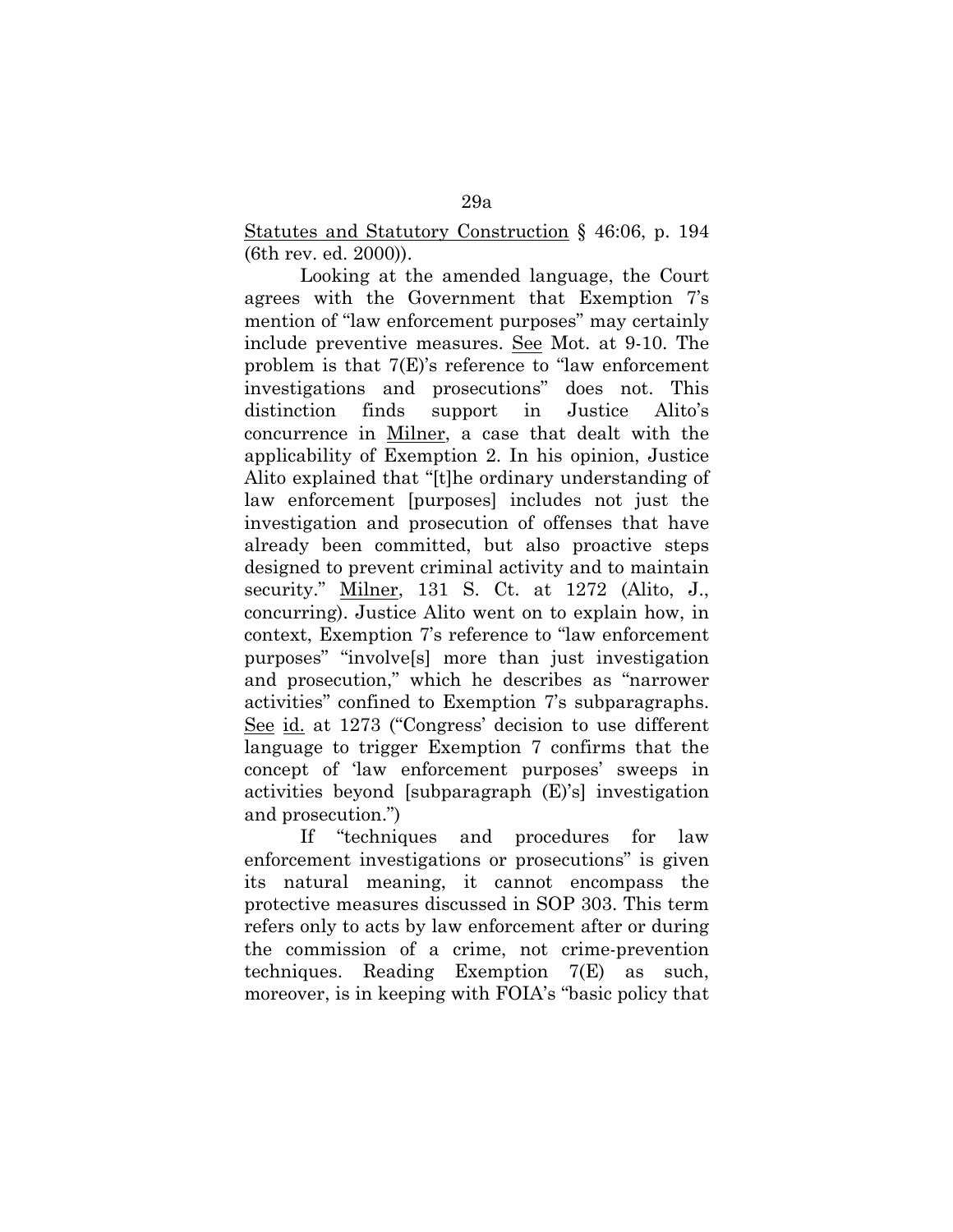disclosure, not secrecy, is the dominant objective of the Act," Pub. Citizen, Inc. v. Rubber Mfrs. Ass'n, 533 F.3d 810, 813 (D.C. Cir. 2008) (internal quotation marks omitted), and the well-settled practice of reading FOIA exemptions narrowly. See Milner, 131 S. Ct. at 1265 ("We have often noted 'the Act's goal of broad disclosure' and insisted that the exemptions be 'given a narrow compass.'") (quoting Dep't of Justice v. Tax Analysts, 492 U.S. 136, 151 (1989)).

In arguing against such an interpretation, DHS relies on a nearly 30-year-old case from this district that upheld the Secret Service's invocation of Exemption  $7(E)$  to shield "records pertaining to ... two armored limousines for the President." U.S. News & World Report v. Dep't of Treasury, 1986 U.S. Dist. LEXIS 27634, at \*1 (D.D.C. March 26, 1986). In that case, the court rejected plaintiff's argument – similar to the one EPIC makes here – "that the information at issue [] would reveal 'protective' not 'investigative' techniques and procedures" and concluded that "[i]t is inconceivable . . . that Congress meant to afford these [preventive] activities any less protection from disclosure simply because they do not fit within the traditional notion of investigative law enforcement techniques." Id. at \*6. This case, however, was decided before the 1986 amendments changed the language of the relevant clauses, making it not "inconceivable," but in fact probable that Congress intended to differentiate between preventive and investigative activities. U.S. News also predates Milner's insistence on reading the exemptions narrowly. See 131 S. Ct. at 1265; see also Dep't of Justice v. Landano, 508 U.S. 165, 181 (1993) (noting Court's "obligation to construe FOIA exemptions narrowly in favor of disclosure"). The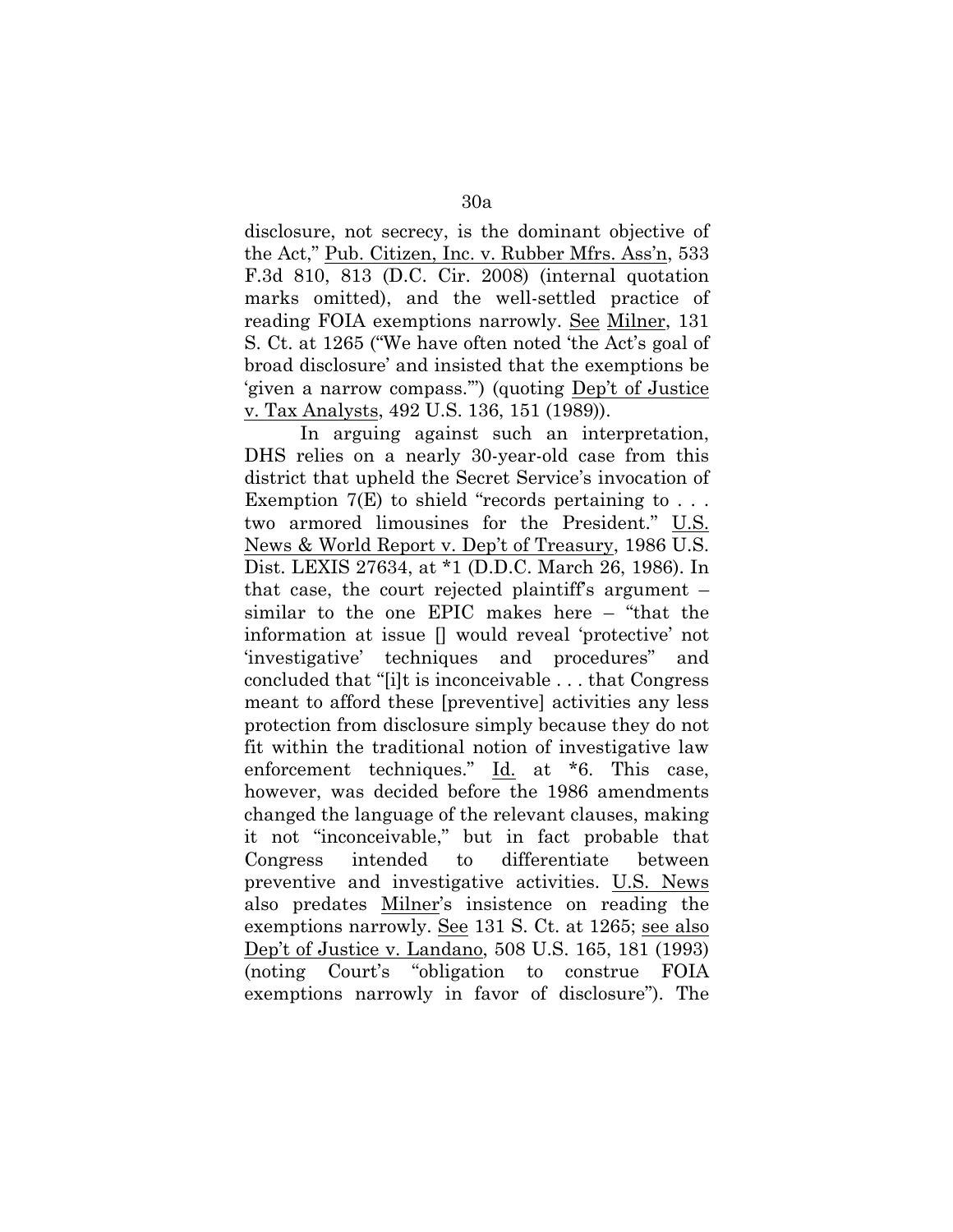Court, therefore, does not believe U.S. News dictates a different result.

The agency's last gambit is a *post hoc* attempt in its Reply to classify SOP 303 as an investigative technique. It claims that "[p]reventing explosives from detonating preserves evidence . . . and, thereby, facilitates the investigation into who built and placed the bomb." See Def's Reply at 5-6. This is too little, too late. As EPIC notes, "[N]o ordinary speaker of the English language" would describe SOP 303 – "a protocol for verifying that circumstances exist that would justify shutting down wireless networks" "to efficiently and effectively deter the triggering of radio-activated improvised explosive devices," Holzer Decl., ¶ 25 – as an evidence gathering technique. Pl's Reply at 3.

The Court will thus read Exemption 7(E) in a manner that harmonizes with FOIA's purpose of disclosure, the canons of statutory construction, and the Supreme Court's guidance to read FOIA's exemptions narrowly.

## B. Exemption 7(F)

DHS next argues that SOP 303 was also properly withheld under Exemption 7(F). This exemption authorizes the Government to withhold "records or information compiled for law enforcement purposes, but only to the extent that the production of such law enforcement records or information . . . could reasonably be expected to endanger the life or physical safety of any individual." 5 U.S.C. §  $552(b)(7)(F)$ . As the Court explained in relation to Exemption 7(E), the agency easily clears the "law enforcement purposes" hurdle. See Section III.A, *supra*.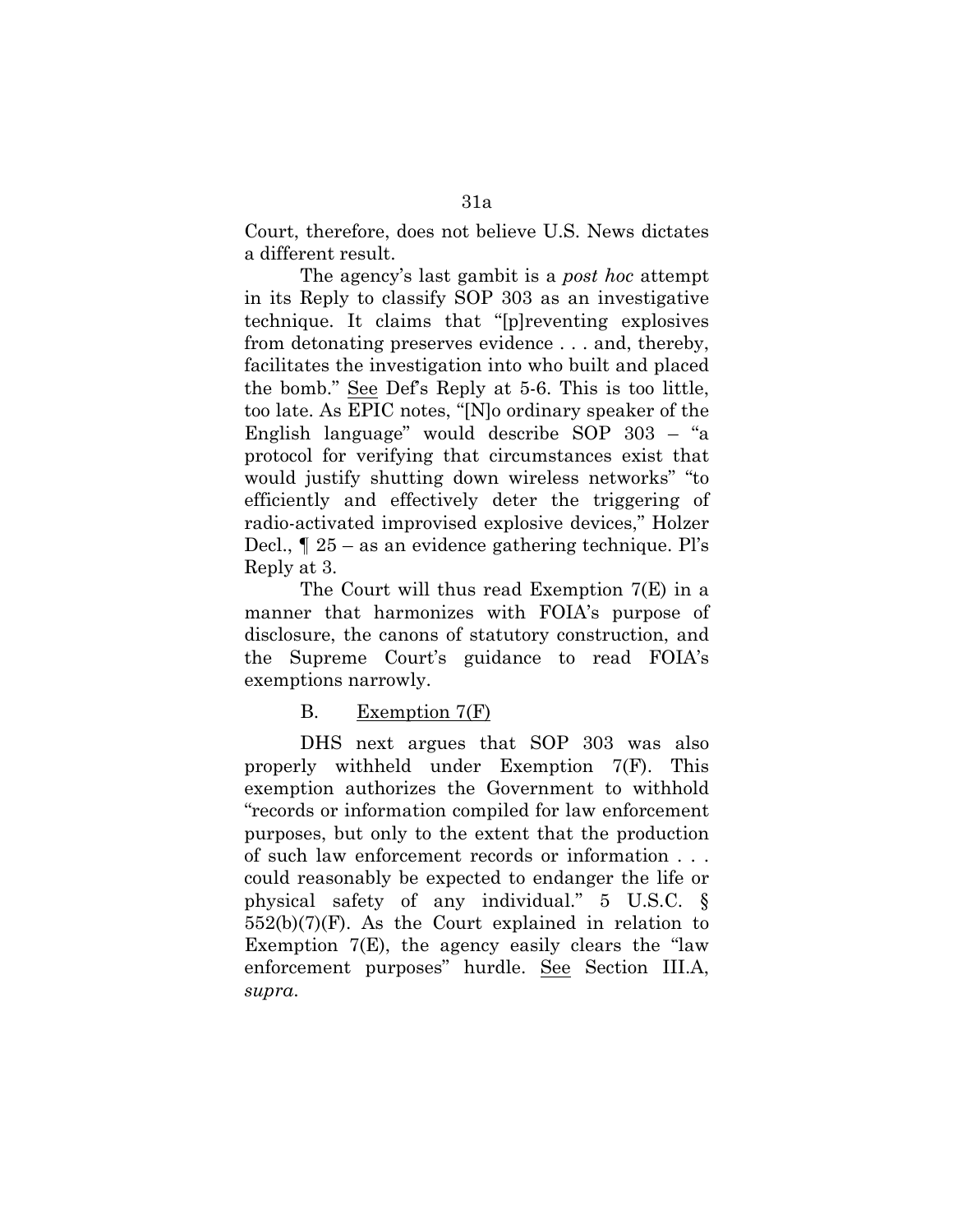Yet again, though, the second requirement leads to DHS's undoing. DHS must show that production would "endanger the life or physical safety of <u>any individual</u>." 5 U.S.C.  $\S$  552(b)(7)(F) (emphasis added). The agency argues that SOP 303's "disclosure could reasonably be expected to endanger the physical safety of individuals near unexploded bombs." Mot. at 13. DHS's thinking goes like this: 1) SOP 303 "describes a procedure for shutting down wireless networks to prevent bombings"; 2) "[r]eleasing information regarding this protocol would enable 'bad actors' to blunt its usefulness"; and 3) this "could reasonably be expected to endanger the physical safety of those near a bomb by increasing the chances that the process will fail and the bomb will explode." Id. In other words, the "any individual" test is satisfied because those endangered are any individuals near a bomb. Although this interpretation holds some appeal, the Court must conclude that the agency reads the "any individual" standard too broadly.

While DHS is correct that Exemption 7(F) is not limited to protecting law-enforcement personnel from harm, see Amuso v. Dep't of Justice, 600 F. Supp. 2d 78, 101 (D.D.C. 2009), the agency still must identify the individuals at risk with some degree of specificity. See ACLU v. Dep't of Defense, 543 F.3d 59, 66-72 (2d Cir. 2008) ("The phrase 'any individual' in exemption 7(F) may be flexible, but is not vacuous."), vacated on other grounds, 558 U.S. 1042 (2009).

The Second Circuit in ACLU considered a similar question to the one raised here, and its opinion is instructive. The Government there wished to apply the "any individual" standard to prevent the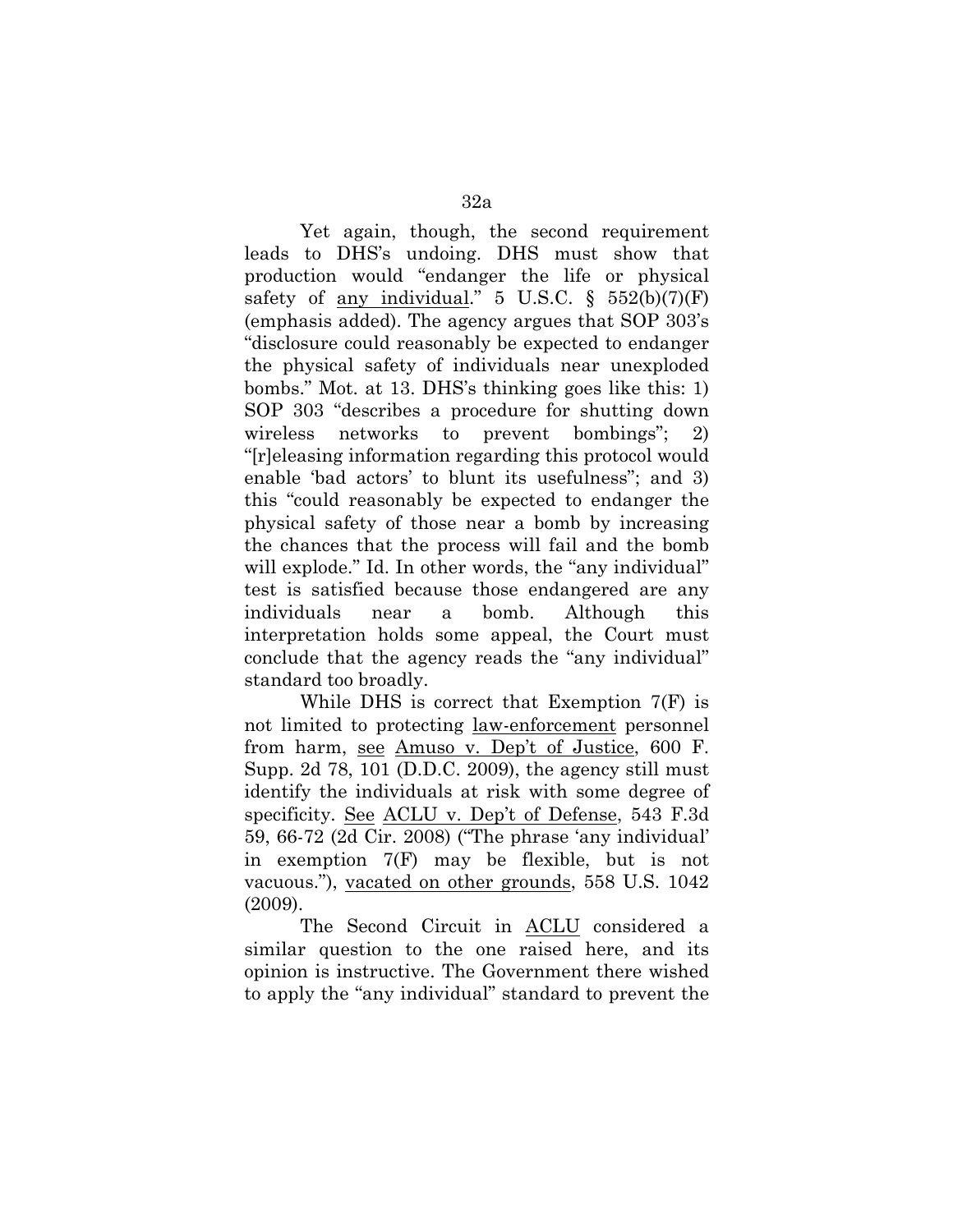release of photographs "depict[ing] abusive treatment of detainees by United States soldiers in Iraq and Afghanistan" on the ground that "the release of the disputed photographs will endanger United States troops, other Coalition forces, and civilians in Iraq and Afghanistan." Id. at 63. In an extensive examination of the phrase "any individual" – in light of the Supreme Court's admonition to interpret FOIA exemptions narrowly – the court rejected the Government's argument "that it could reasonably be expected that out of a population the size of two nations and two international expeditionary forces combined, someone somewhere will be endangered as a result of the release of the Army photos." Id. at 71. It concluded that "an agency must identify at least one individual with reasonable specificity and establish that disclosure of the documents could reasonably be expected to endanger that individual." Id.

Central to the ACLU court's holding was its thorough examination of the legislative history of 7(F), which this Court also finds significant. Prior to the 1986 FOIA amendments, Exemption 7(F) protected records, the release of which would "endanger the life or physical safety of law enforcement personnel." See PL 93-502, Nov. 21, 1974, 88 Stat 1561 (emphasis added). The exemption served to withhold "information which would reveal the identity of undercover agents, State or Federal, working on such matters as narcotics, organized crime, terrorism, or espionage." Edward A. Levi, Attorney General's Memorandum on the 1974 Amendments to the Freedom of Information Act, pt. I.B (1975), available at http://www.justice.gov/oip/74agmemo.htm, cited in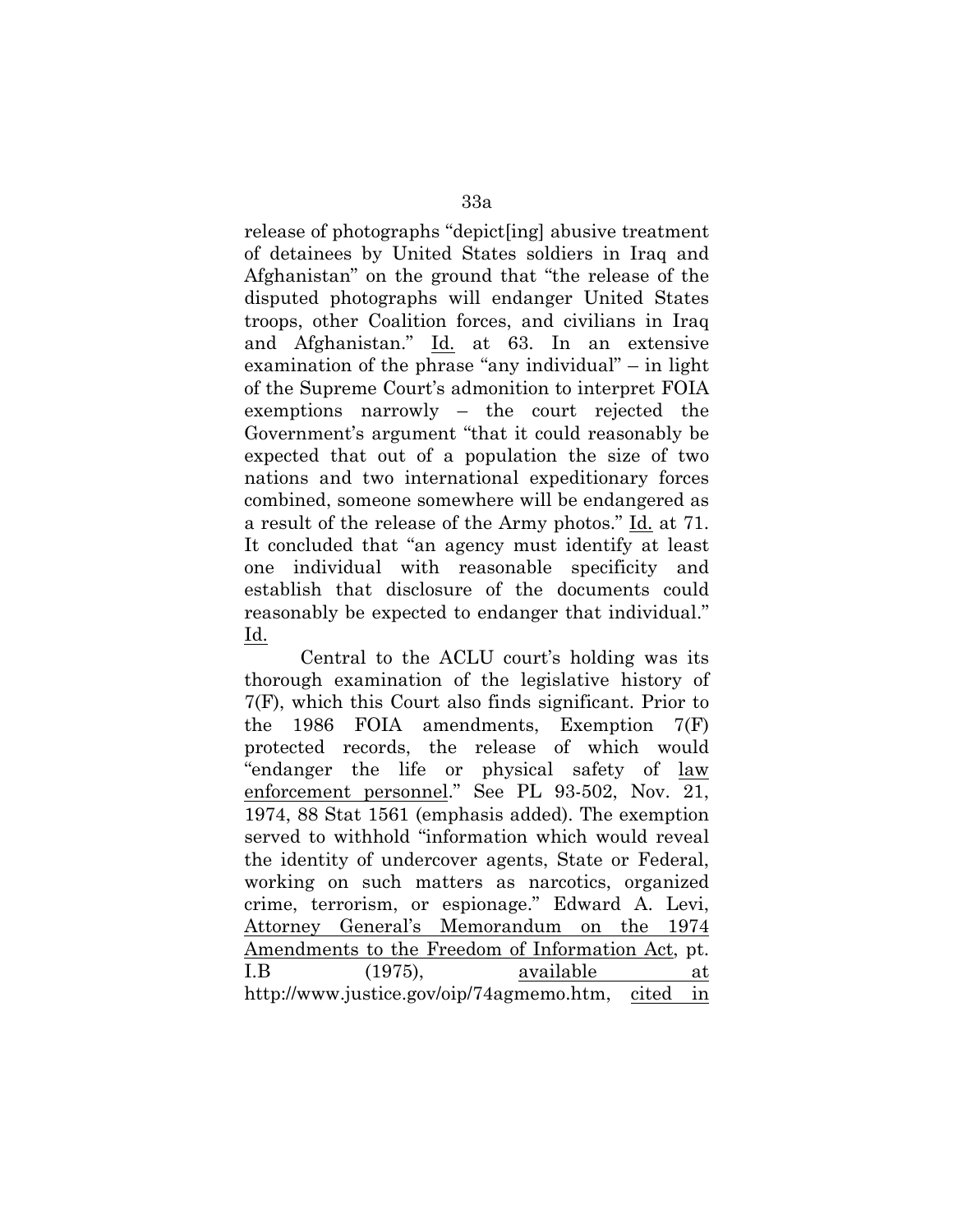ACLU, 543 F.3d at 77-78. The exemption did not cover witnesses, interviewees, victims, informants, or families of law-enforcement personnel; as a result, among other impairments, it "harmed the ability of law enforcement officers to enlist informants." Statement of the Chair of the Senate Committee on the Judiciary's Subcommittee on the Constitution (the subcommittee with jurisdiction over FOIA), 131 Cong. Rec. S263 (daily ed. Jan. 3, 1985), cited in ACLU, 543 F.3d at 78.

To remedy this omission, the Government asked for an amendment to "modif[y] slightly – not revise[] wholesale" – the scope of  $7(F)$ . Statement of Carol E. Dinkins, Deputy Attorney General, 131 Cong. Rec. S263 (daily ed. Jan. 3, 1985), cited in ACLU, 543 F.3d at 79. As the Government stated in support of the amendment:

> The current language in Exemption 7(F) exempts records only if their disclosure would endanger the life of a law enforcement officer. However, the exemption does not give similar protection to the life of any other person. [The proposed amendment] expands Exemption 7(F) to include such persons as witnesses, potential witnesses, and family members whose personal safety is of central importance to the law enforcement process

Id., cited in ACLU, 543 F.3d at 78. Congress complied, passing "only modest changes to the FOIA . . . , [a]nd slight[ly] expan[ding] . . . exemption[] . . . (7)(F)." Statement of the Chair of the House Committee on Government Operations, Subcommittee on Government Information, Justice,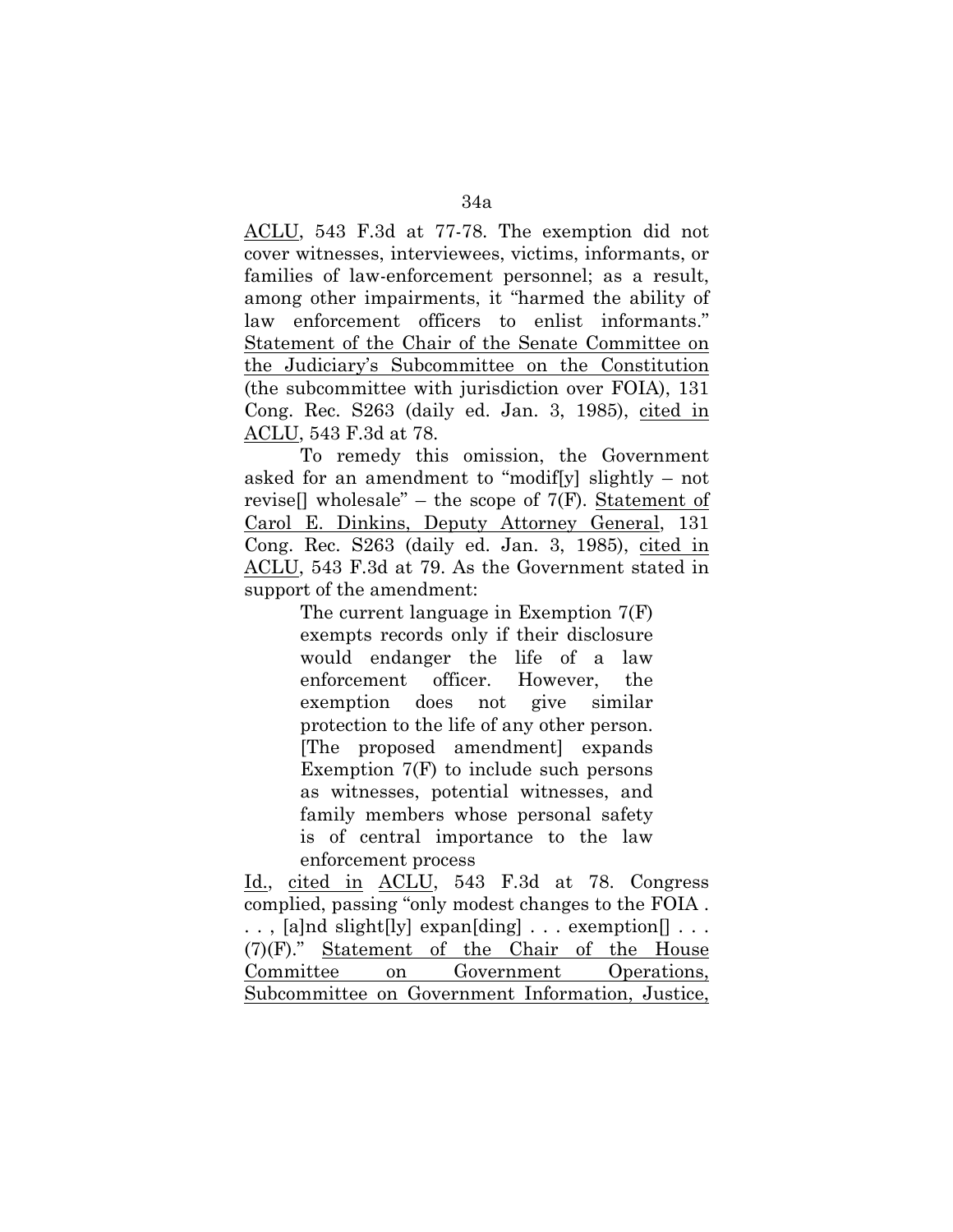and Agriculture (the subcommittee with jurisdiction over FOIA), 132 Cong. Rec. H9455 (daily ed. Oct. 8, 1986), cited in ACLU, 543 F.3d at 79.

Congress ultimately settled on the broader term of "any individual," as opposed to, for example, "any individual connected to or assisting law enforcement." The Court, therefore, would be overly restrictive if it defined "any individual" in the latter, cabined manner. Yet, bearing in mind the modest expansion intended and the prescription that exemptions must be read narrowly, the Court must require some specificity and some ability to identify the individuals endangered.

Against this backdrop, the Government here nonetheless seeks a broader interpretation of "any individual" than was rejected in ACLU. The individuals that DHS claims satisfy the standard are anyone "within the blast radius of a remotely detonated bomb." See Def's Mot. at 12-13; Def's Reply at 11. As EPIC notes, "These hypothetical bombs" – like the hypothetical danger to troops and civilians in ACLU – "could materialize at any time, in any place, and affect anyone in the United States." Pl's Reply at 9. These individuals, therefore, are "identified only as a member of a vast population." ACLU, 543 F.3d at 68. In fact, the population is vaster here because it encompasses all inhabitants of the United States, while in ACLU it only covered people in Iraq and Afghanistan. Indeed, if the Government's interpretation were to hold, there is no limiting principle to prevent "any individual" from expanding beyond the roughly 300 million inhabitants of the United States, as the Government proposes here, to the seven billion inhabitants of the earth in other cases. This expansive interpretation of "any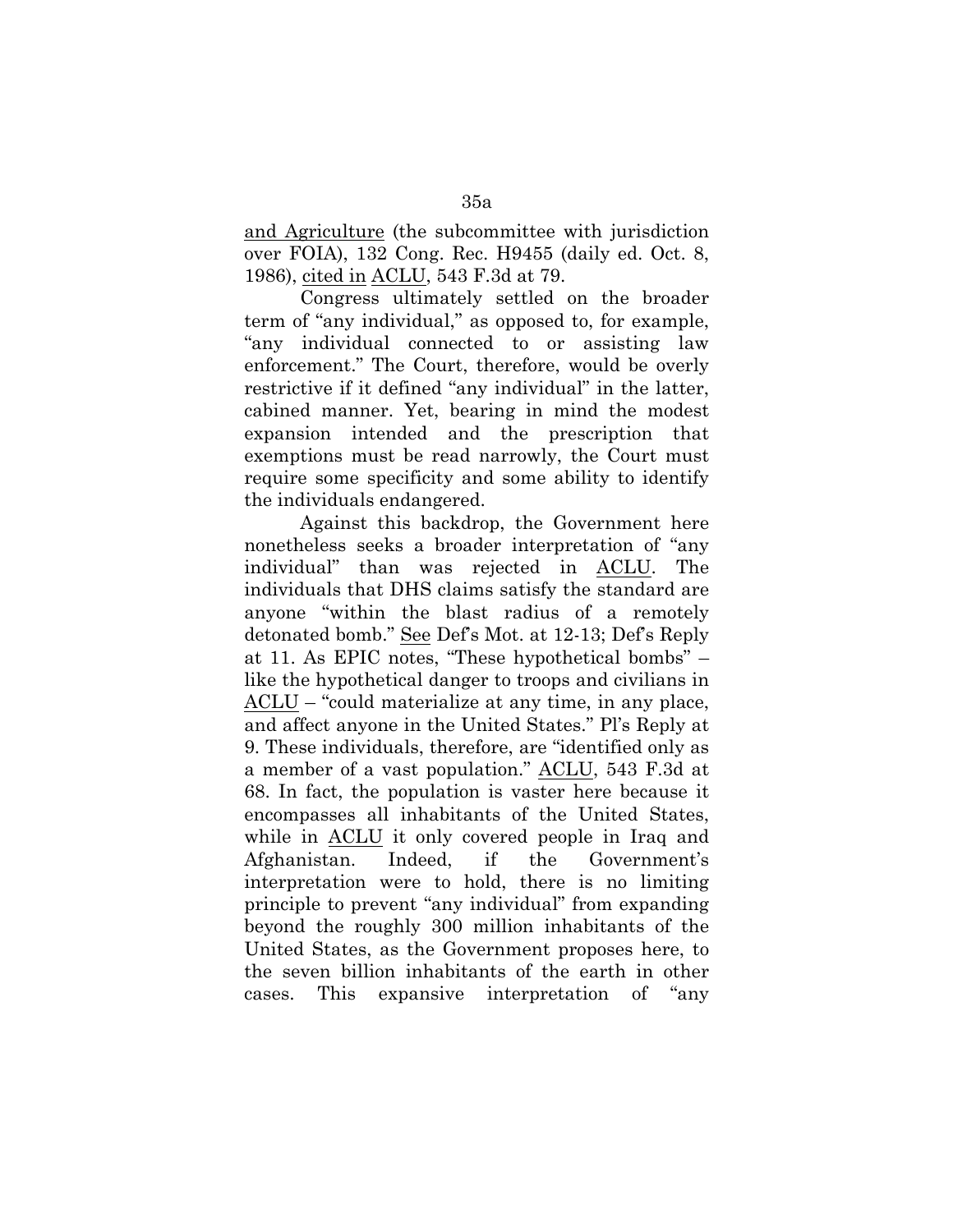individual" is far broader than what the Government had in mind when it requested a "slight[]" enlargement of 7(F) in 1985, and far more than Congress approved in its "slight expansion of exemption  $\lceil \dots (7)(F)^n \rceil$  in 1986. See 131 Cong. Rec. at S263; 132 Cong. Rec. at H9455.

The primary case DHS relies on for the proposition that anyone near unexploded bombs is a specific-enough group, Living Rivers, Inc. v. U.S. Bureau of Reclamation, 272 F. Supp. 2d 1313 (D. Utah 2003), is easily distinguishable. In that case, the court upheld the Government's invocation of Exemption 7(F) to withhold inundation maps that showed downstream communities that would be at risk in the event of dam failure. Id. at 1315, 1321-22. The danger was that terrorists could use the maps to better plan prospective attacks. Id. at 1321. There is a critical difference, however, between the populations in danger in that case and this one. In Living Rivers, the Government contended that "disclosure of the inundation maps 'could reasonably place at risk the life or physical safety of those individuals who occupy the downstream areas that would be flooded by a breach of Hoover Dam or Glen Canyon Dam.'" Id. (emphasis added) (internal citation omitted). Here, the individuals at risk include anyone near any unexploded bomb, which could include anyone anywhere in the country. See Mot. at 12-13, Def's Reply at 11. As the Living Rivers population was clearly specified and limited, the case, even were it binding, does not affect the Court's decision.

The additional cases DHS cites in its Reply for the proposition that individuals need not be specifically identified all involve far narrower groups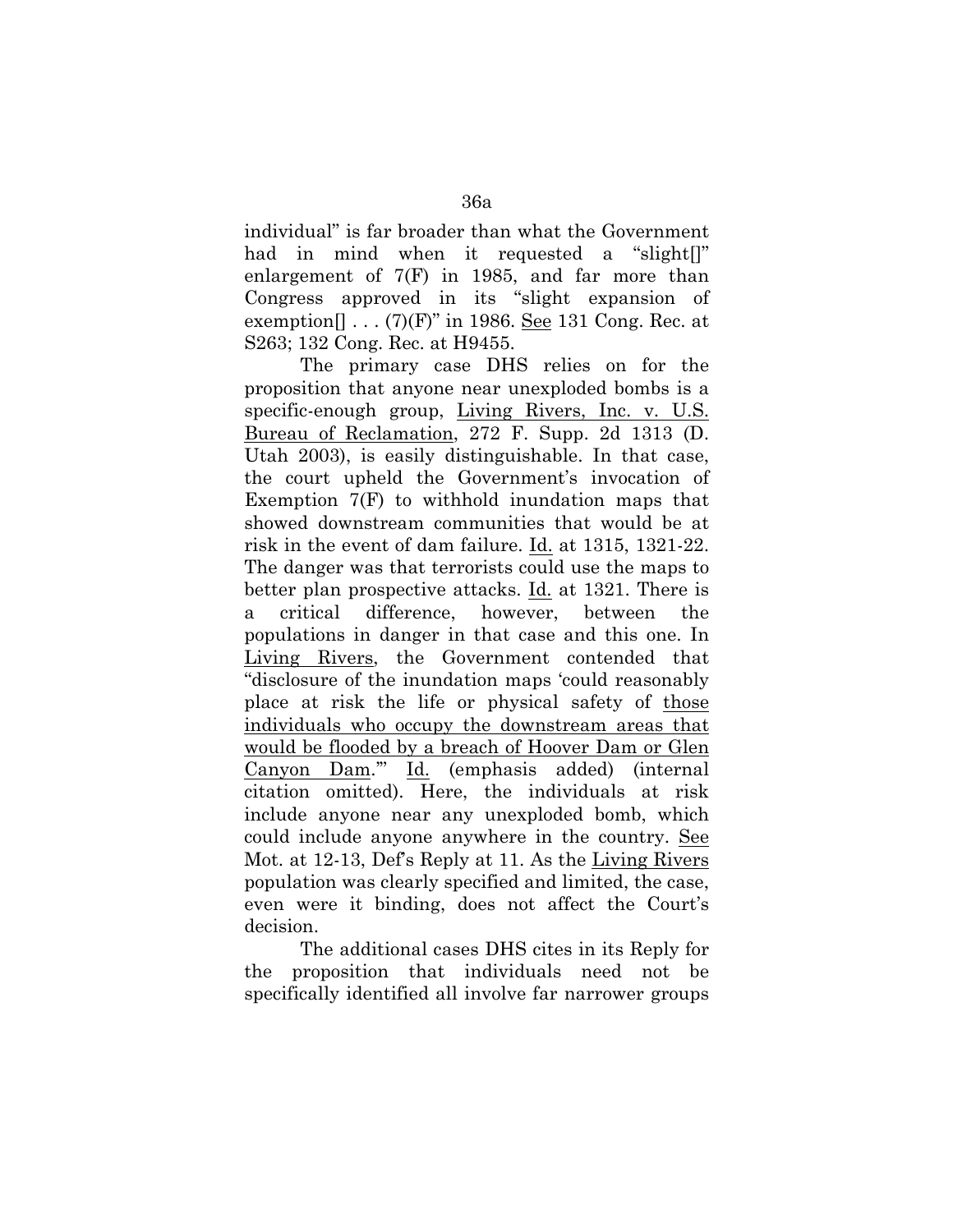with readily identifiable members than those at risk here. See Zander v. Dep't of Justice, 885 F. Supp. 2d 1, 7 (D.D.C. 2012) (upholding 7(F) withholding where Government identified class of people at risk as police officers working in prisons while forcibly removing prisoners from their cells); Pub. Employees for Envtl. Responsibility v. U.S. Section Int'l Boundary & Water Comm'n, 839 F. Supp. 2d 304, 327-28 (D.D.C. 2012) (upholding 7(F) withholding of inundation maps for similar reasons as those in Living Rivers); Peter S. Herrick's Customs & Int'l Trade Newsletter v. U.S. Customs & Border Prot., No. 04-00377, 2006 WL 1826185, at \*8-9 (D.D.C. June 30, 2006) (upholding 7(F) withholding relating to, *inter alia*, customs officials' seized contraband because information's release would "put[] Customs' officials at risk from individuals who would seek to acquire such items").

Reading 7(F) to encompass possible harm to anyone anywhere in the United States within the blast radius of a hypothetical unexploded bomb also flies in the face of repeated Supreme Court direction to read FOIA exemptions narrowly. See Milner, 131 S. Ct. at 1265 ("We have often noted 'the Act's goal of broad disclosure' and insisted that the exemptions be 'given a narrow compass.'") (quoting Dep't of Justice v. Tax Analysts, 492 U.S. 136, 151 (1989)); Landano, 508 U.S. at 181 (noting Court's "obligation to construe FOIA exemptions narrowly in favor of disclosure"); Rose, 425 U.S. at 361 (noting "basic policy that disclosure, not secrecy, is the dominant objective of the Act"). Exemption  $7(F)$ , therefore, cannot be read as expansively as the Government proposes, and thus cannot justify withholding SOP 303. The Court does not dispute that it will be difficult in some cases to decide whether endangered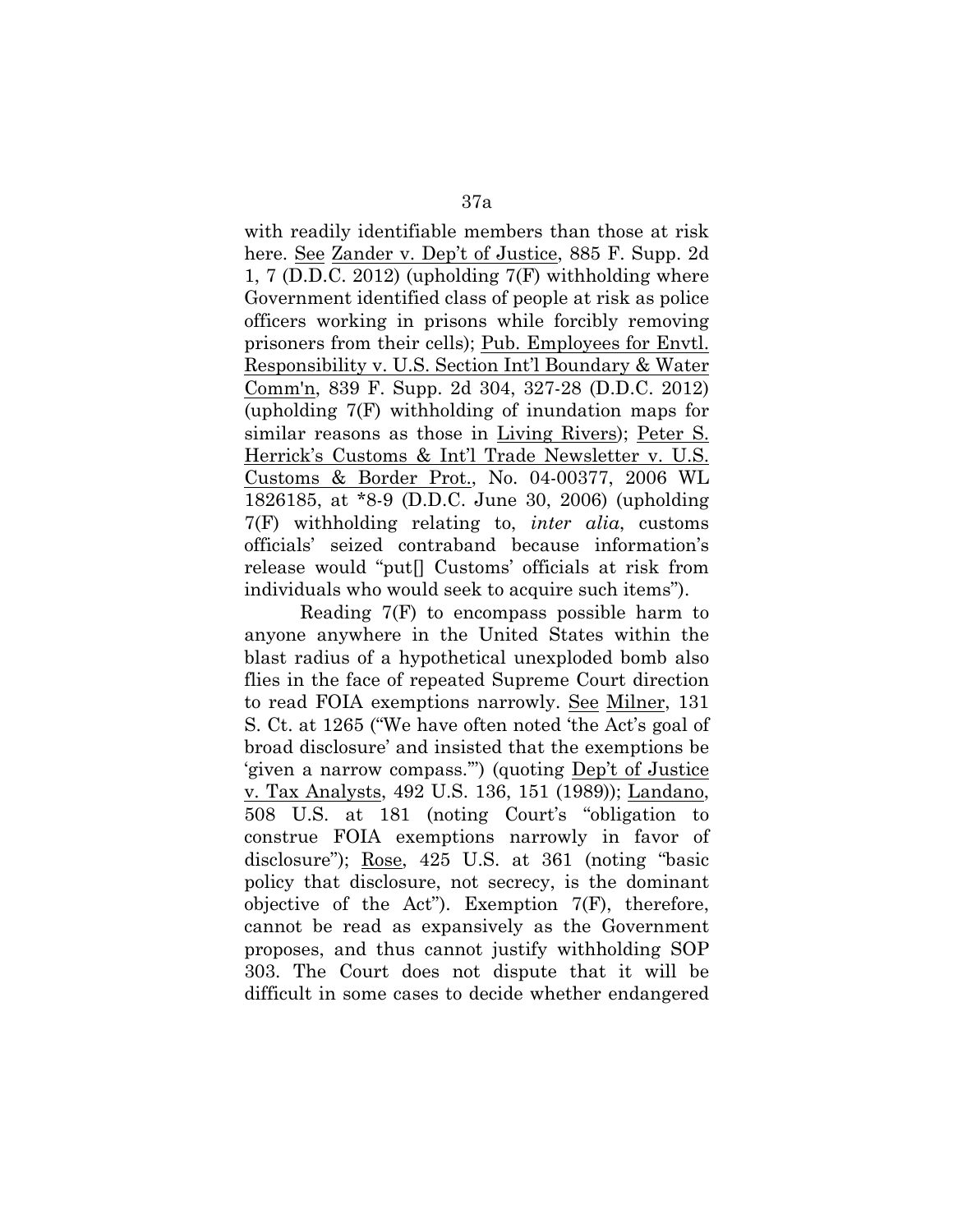individuals have been sufficiently identified, but such hardship does not exist here.

\* \* \* In reaching its conclusion, the Court is not unaware of the potential adverse use to which this information could be put. Its ruling, furthermore, is no judgment on whether it is in the national interest for SOP 303 to be disclosed. If, in fact, the Government believes release will cause significant harm, it has other options to pursue. As the Supreme Court explained in Milner, "If these or other exemptions do not cover records whose release would threaten the Nation's vital interests, the Government may of course seek relief from Congress. . . . All we hold today is that Congress has not enacted the FOIA exemption the Government desires. We leave to Congress, as is appropriate, the question whether it should do so." Milner, 131 S. Ct. at 1271. Indeed, in issuing guidance on FOIA exemptions in a post-Milner world, the Department of Justice's Office of Information Policy concluded that "it seems inevitable that there will be some sensitive records that will not satisfy the standards of any of the Exemptions." OIP Guidance, Exemption 2 After the Supreme Court's Ruling in Milner v. Department of the Navy 15 available at http://www.justice.gov/oip/foiapost/milner-navy.pdf. Standard Operating Procedure 303 is such a record.

## **IV. Conclusion**

For the foregoing reasons, the Court will issue a contemporaneous Order granting judgment in Plaintiff's favor and ordering DHS to turn over SOP 303 – with redactions related only to Exemptions 6 and 7(C) – to Plaintiff within 30 days. Mindful of the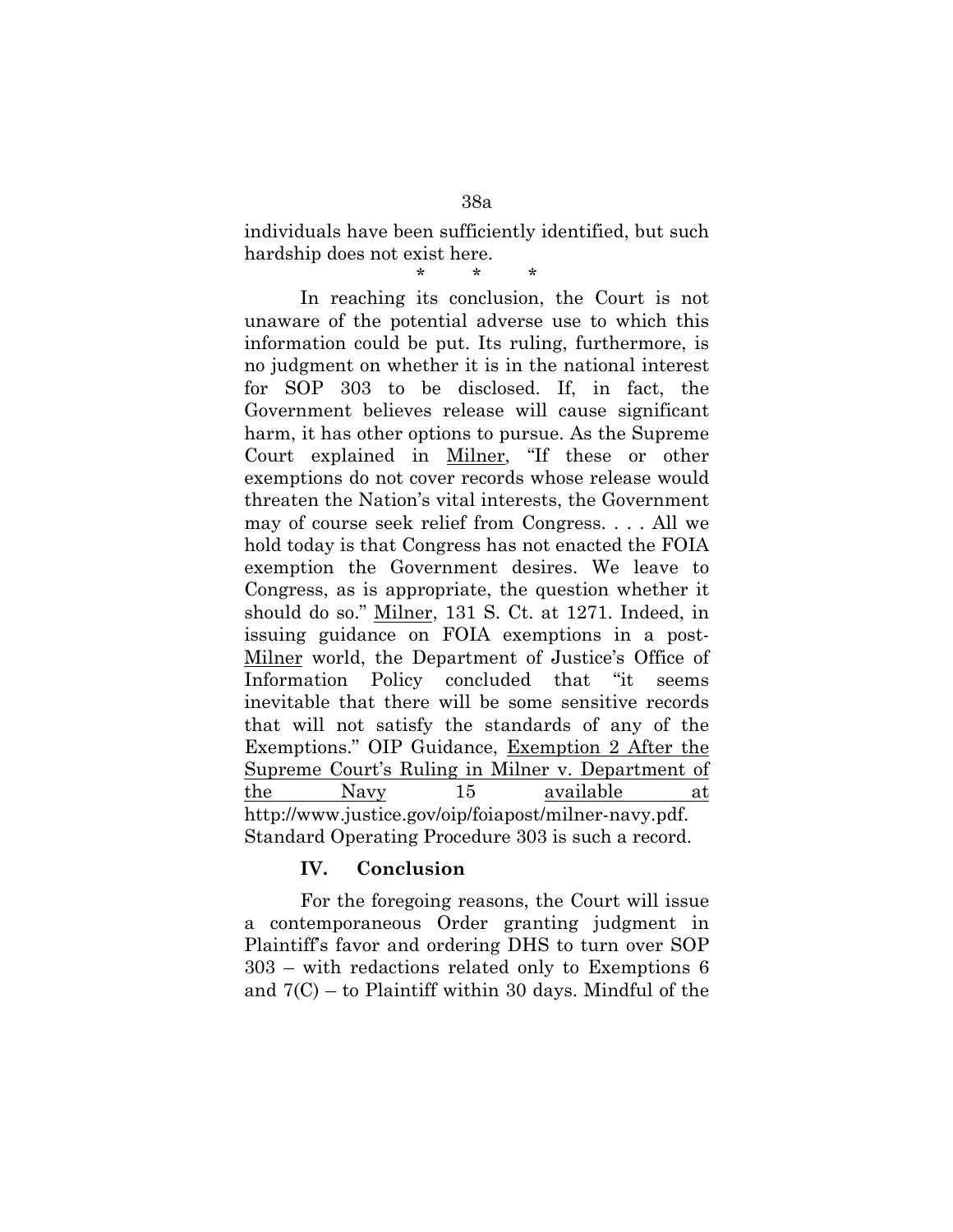#### 39a

national-security implications involved, and appreciating that disclosure of SOP 303 would effectively moot any appeal, this Opinion and accompanying Order will be stayed for 30 days in order to allow for either appeal, should the Government wish to file one, or another type of cure – e.g., classification of the document to exempt it from disclosure under Exemption 1 or legislation exempting it from FOIA under Exemption 3. If DHS notices an appeal by December 12, 2013, the stay shall remain in effect until the Court of Appeals rules on such appeal.

> /s/ James E. Boasberg JAMES E. BOASBERG United States District Judge

Date: November 12, 2013

 $\overline{\phantom{a}}$  , where  $\overline{\phantom{a}}$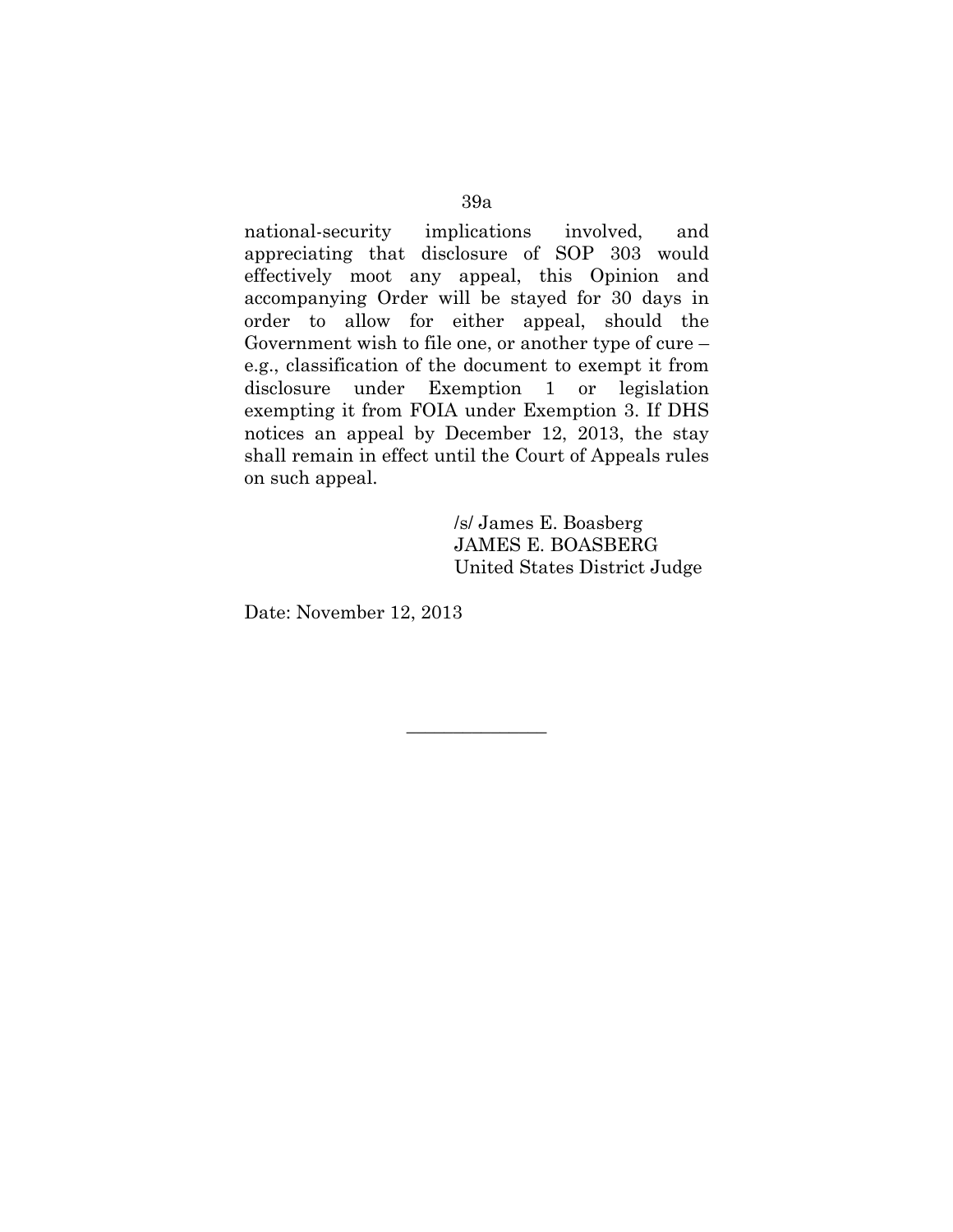#### **APPENDIX D**

# **DECLARATION OF JAMES V.M.L. HOLZER, I, IN SUPPORT OF DEFENDANT'S MOTION FOR SUMMARY JUDGMENT**

I, James V.M.L. Holzer declare and state as follows:

1. I am the Senior Director of FOIA Operations for the Department of Homeland Security Privacy Office (DHS Privacy). I am the Department official immediately responsible for responding to requests for records under the Freedom of Information Act (FOIA), 5 U.S.C. §552 (the FOIA), the Privacy Act, 5 U.S.C. § 552a (the Privacy Act), and other applicable records access Statutes and Regulations. I have held this position since November 7, 2012. Prior to that, I held the position of Director of Disclosure and FOIA Operations. I have been with the Department since 2009. I make the following statements based upon my personal knowledge, which in turn is based on a personal review of the records in the files established for processing FOIA requests and upon information furnished to me in the course of my official duties. Through the exercise of my official duties, I have also become familiar with the background of this case and have read a copy of the complaint.

2. The purpose of this declaration is to provide an overview of the FOIA process at DHS and to explain how the FOIA request that is the subject of the instant litigation was processed This declaration is submitted in support of defendant's motion for summary judgment.

#### 40a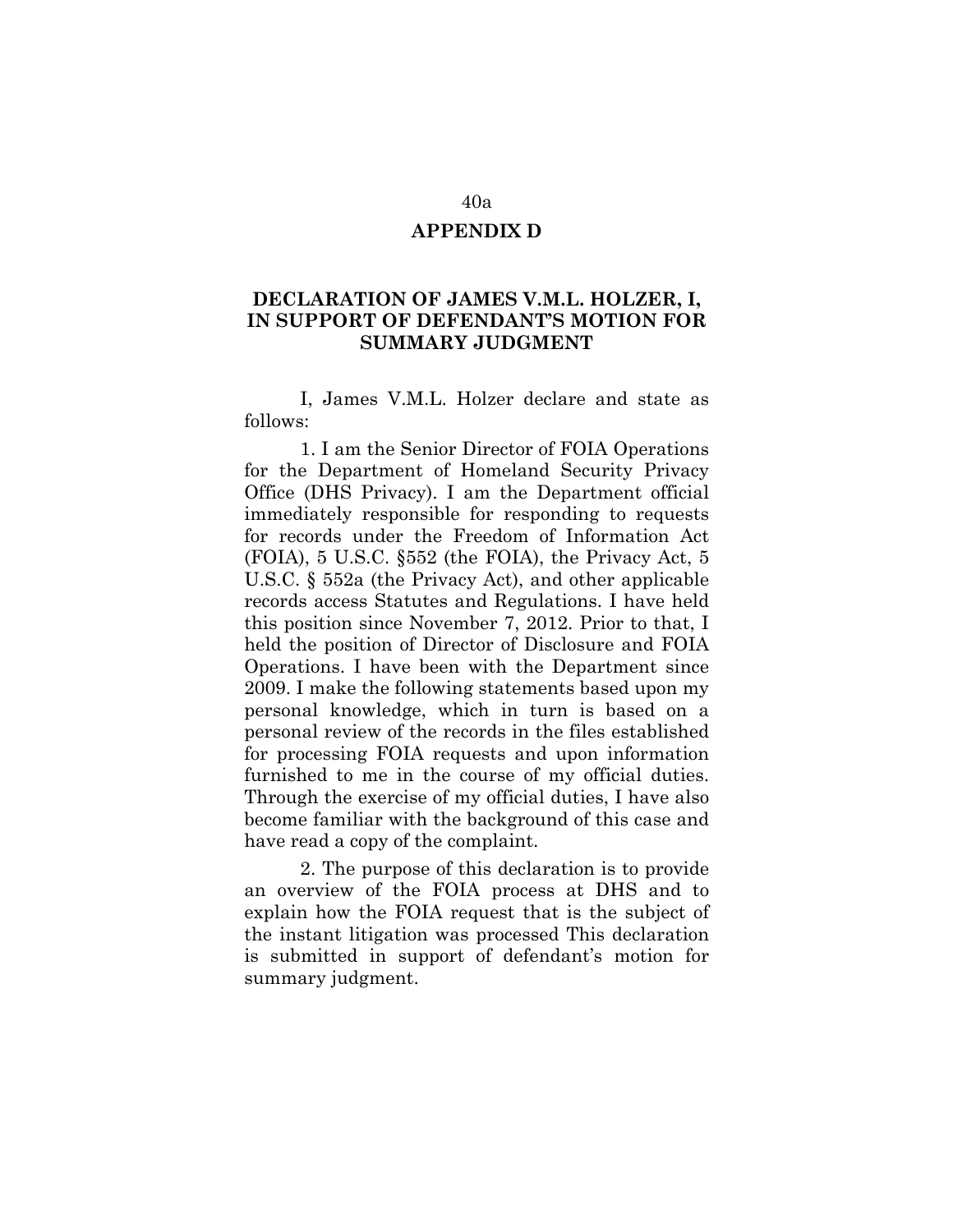3. The Department of Homeland Security's (DHS) FOIA operations is carried out by the DHS Privacy Office. FOIA requests directed to DHS are reviewed by DHS Privacy, and that office also refers those requests to the DHS offices and components likely to possess responsive documents. DHS Privacy also oversees FOIA and Privacy Act operations throughout DHS.

4. After DHS Privacy receives a FOIA request, that request receives a unique identification number. DHS Privacy uses the unique identification number to track the status of all FOIA requests that it receives. DHS Privacy then reviews the request to determine which DHS office or component is likely to possess responsive documents. This review may include conversations with DHS component FOIA offices to determine if they had received the same request directly from the public and if the component has responsive documents.

5. In addition to DHS Privacy, DHS components maintain offices that handle FOIA requests. These offices also use an automated case tracking systems which assigns case control numbers to all FOIA requests received by that component. Components log all incoming FOIA requests into an automated case tracking system, and input information about each request into the system (including, but not limited to, the requester's name and/or organization and, in the case of FOIA requests, the request's topic). These numbers are used to track the status of incoming FOIA requests.

6. The mission of DHS's National Protection and Programs Directorate (NPPD) is to assure a safe, secure, and resilient infrastructure. There are four subcomponents within NPPD, which are the Federal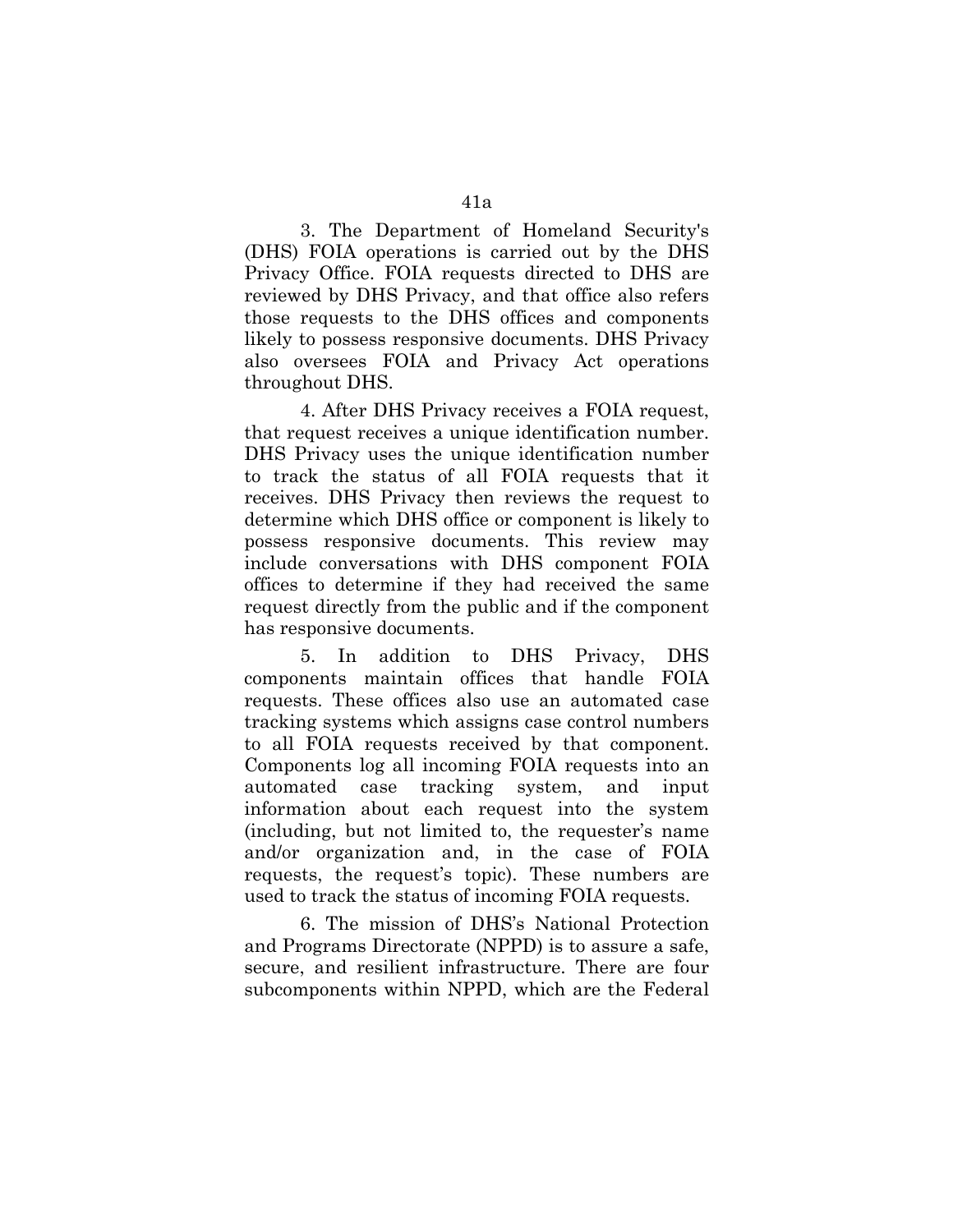Protective Service (FPS), Office of Cybersecurity and Communications (CS&C), Office of Infrastructure Protection (IP), and Office of Biometric Identity Management (OBIM). FPS provides security and law enforcement services to federally owned and leased buildings, facilities, properties. CS&C's mission is to assure the security, resiliency, and reliability of the nation's cyber and communications infrastructure. IP leads a coordinated national effort to reduce risk to our critical infrastructure. OBIM uses innovative technological solutions to provide decision-makers with accurate biometric-based information.

7. NPPD also has a FOIA Office, which processes FOIA requests received directly from the general public by postal delivery or email, and those referred to it by DHS Privacy, DHS component FOIA offices and federal agencies. The NPPD FOIA office processes FOIA requests for all NPPD subcomponents and offices.

8. When the NPPD FOIA office personnel receive a referral or tasking from DHS Privacy or some other source, NPPD FOIA personnel make a determination regarding which NPPD subcomponent or program office may have responsive documents, and then refer the request to the appropriate subcomponent or office.

## EPIC'S JULY 10, 2012 FOIA REQUEST

9. On July 18, 2012, DHS Privacy received a FOIA request from EPIC dated July 10, 2012. EPIC requested the following categories of records: (1) the full text of Standard Operating Procedure 303 (SOP 303), which describes a shutdown and restoration process for use by "commercial and private wireless networks" in the event of a crisis; (2) the full text of the predetermined "series of questions" that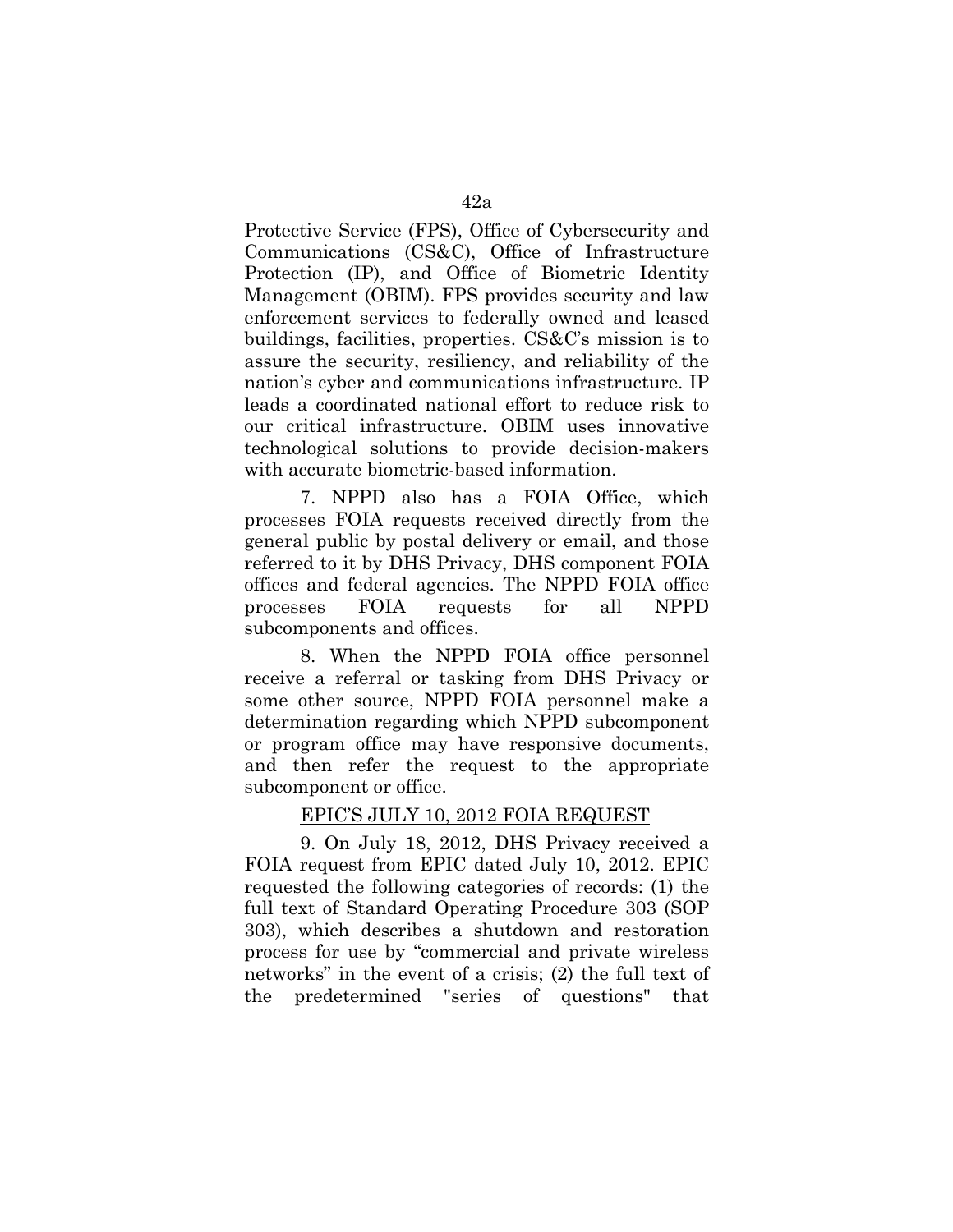determines if a shutdown is necessary; and (3) any executing protocols or guidelines related to the implementation of SOP 303, distributed to DHS, other federal agencies, or private companies, including protocols related to oversight of shutdown determinations.

10. When DHS Privacy received EPIC's FOIA request it had to determine which offices at DHS would be most likely to have records responsive to the request. EPIC specifically mentioned the National Communications System (NCS) and the National Coordinating Center for Communications (NCC) in its request, each of which was or is an NPPD organization. The NCS was formerly an organization within NPPD that was established to provide the Federal Government with national security and emergency preparedness communications as well as formulate and implement policies in this area. By Executive Order 13618 on July 6, 2012, the NCS was eliminated, and replaced with an alternate structure for performing the same functions.

11. The NPPD FOIA office believed that there were no responsive records. As discussed more fully below, the NPPD FOIA Office was incorrect, in that NPPD indeed had responsive documents, namely SOP 303. The NPPD FOIA office learned of its mistake later. The mistake was due in part to confusion regarding a similar FOIA request from another requester seeking certain records relating to the activation of SOP 303, but not the SOP itself, as EPIC had requested. Because the two FOIA requests were pending within the same timeframe and dealt with the same general subject matter area, NPPD did not fully appreciate the difference between EPIC's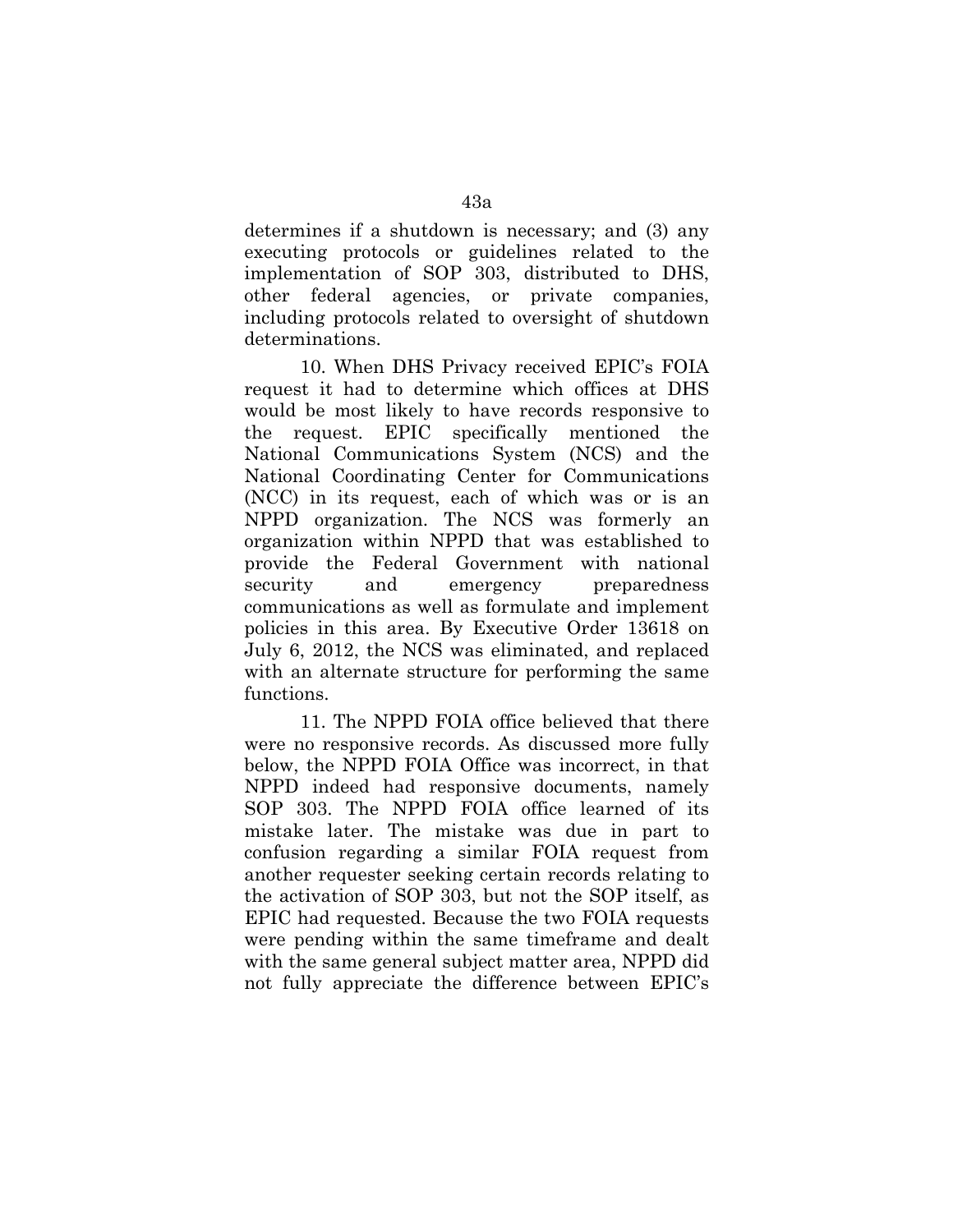request, which sought only three specific categories of documents (i.e., the full text of SOP 303, the full text of the series of questions used to determine the necessity of shutdown, and any executing protocols or guidelines), and the other FOIA request, which sought records related to particular security events where the SOP may have been implemented and activated.

12. In addition to referring EPIC's request to NPPD, DHS Privacy also directed the DHS Management Directorate (MGMT), the Office of the Chief Information Officer (OCIO) and the Under Secretary for Management (USM) to search for responsive documents. DHS Privacy believed that these offices would be likely to have documents related to communications policy, such as SOP 303. The DHS Management Directorate is the office responsible for Department budgets and appropriations, expenditure of funds, accounting and finance, procurement, human resources, information technology systems, facilities and equipment, and the identification and tracking of performance measurements. Because of its broad portfolio, MGMT often will know about a policy, procedure or initiative, and DHS Privacy often directs MGMT to search for responsive documents.

13. DHS Privacy directed that OCIO conduct a search because the request related to communications. OCIO is often involved in, and consulted on, information and communication issues, which might have had some information about the subject matter of the request. USM also was tasked to conduct a search because, like MGMT, it has a broad portfolio. The office oversees (i) the promulgation of policy, (ii) operations and (iii)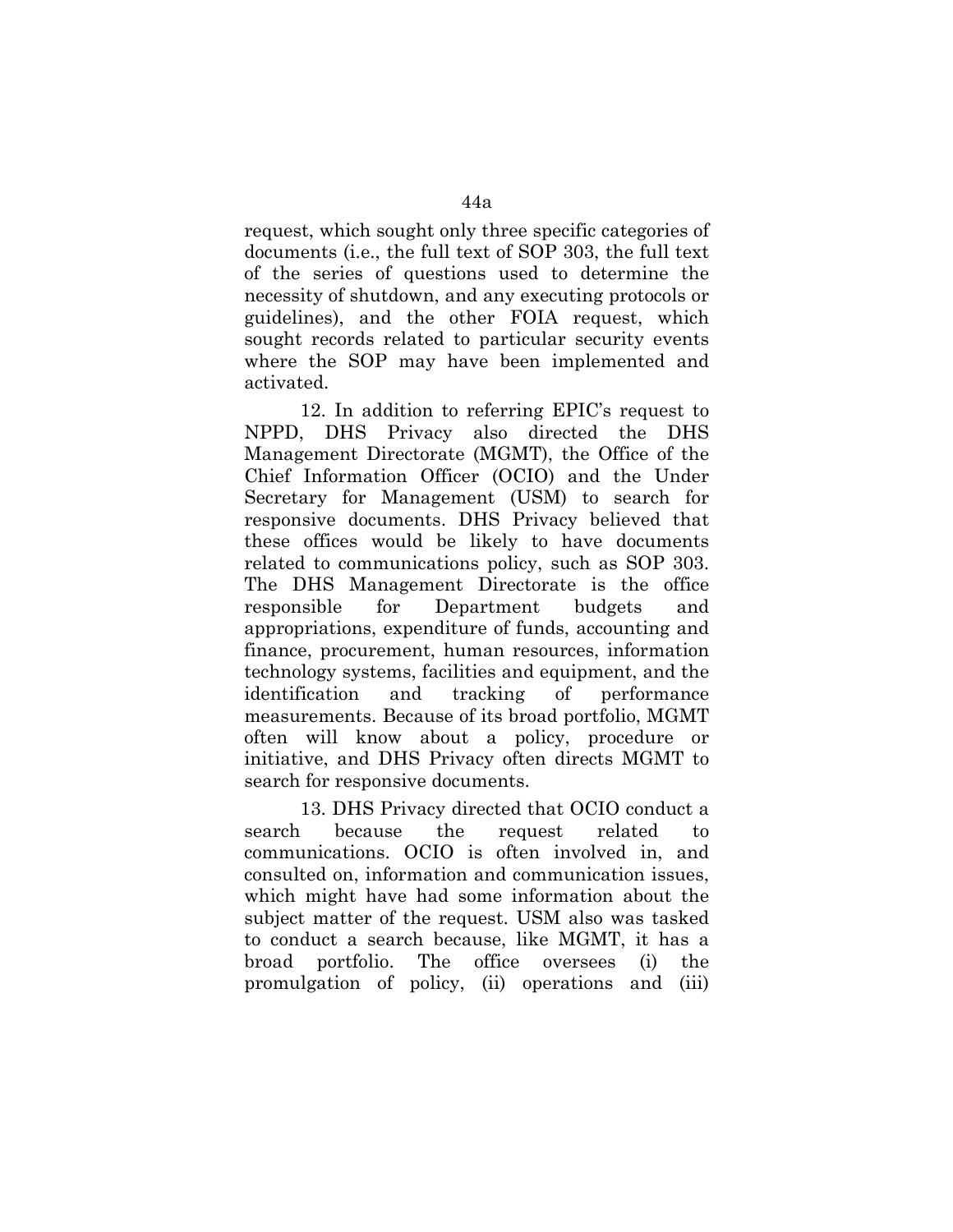oversight, for each of the critical management linesof-business. These lines of business include: acquisition, human capital, budget and finance, information technology, capital assets, and security.

14. DHS Privacy sent an acknowledgement to EPIC on July 24, 2012, assigning the matter file number DHS/OS/PRIV 12-0598 and indicated that DHS Privacy had tasked MGMT, OCIO, and USM with a search based on the opinion that those offices would be most likely to have records responsive to the request.

15. Each office conducted a search for documents related to the SOP, using the search terms "Standard Operating Procedure 303" and "SOP 303." These offices do not have one database to search for records that are responsive to Freedom of Information and/or Privacy Act requests. Consequently, each of the component offices was tasked to search for records. In this instance, for purposes of coordination, search requests were sent to the Chief of Staffs in each of the three Offices mentioned above. In each case, the offices searched shared computer drives, Share Point sites, and emails for information about the requested records. These are the storage places where DHS employees would typically place information about the products they are working on as well as copies of any final products that are proposed for dissemination or are actually disseminated. In each case, the Offices reported no records responsive to the request.

16. DHS Privacy sent its final response to EPIC on August 21, 2012. In the final response, DHS Privacy said that MGMT, OCIO, and USM, had conducted comprehensive searches for records that would be responsive to the request. DHS Privacy also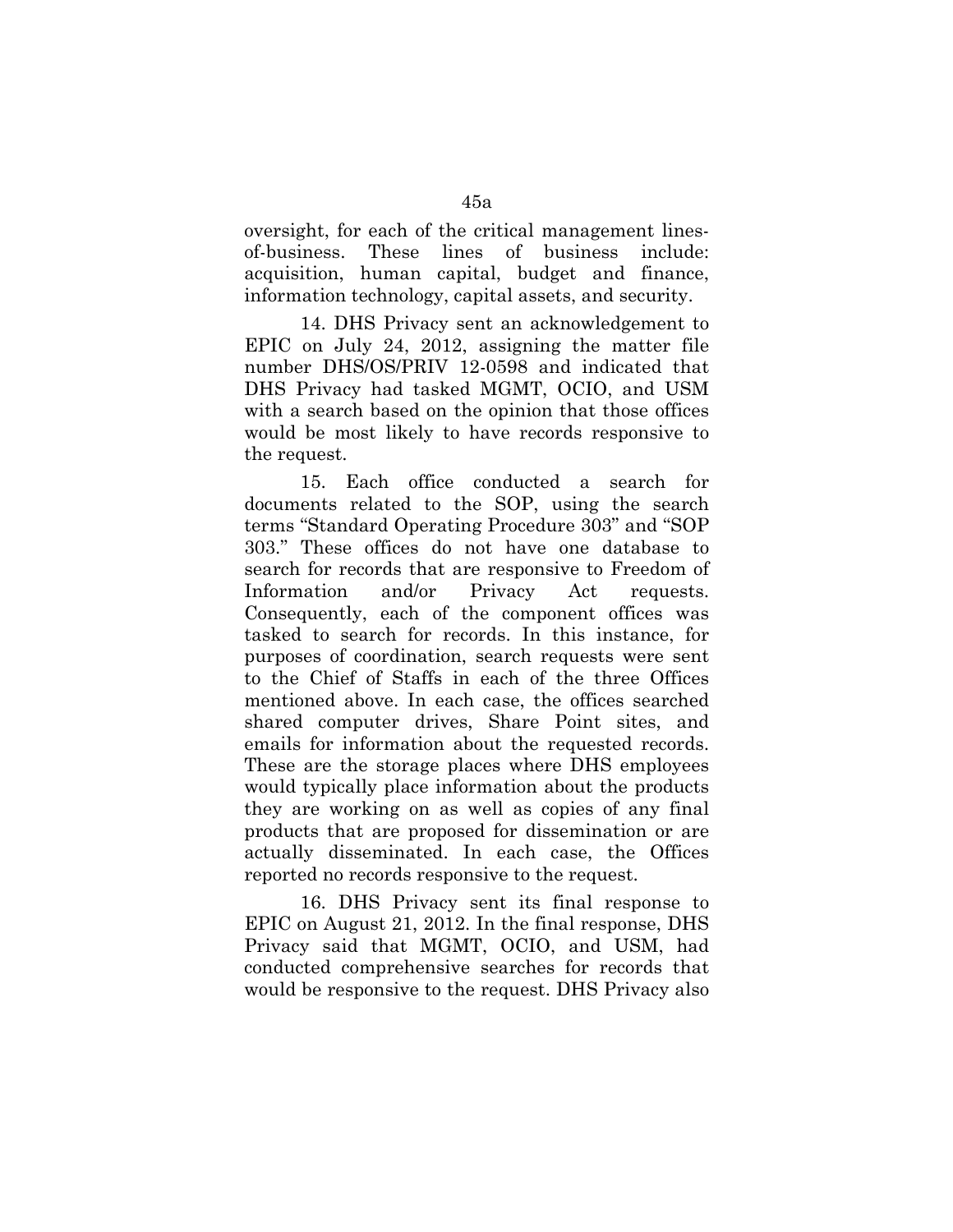said that these offices were unable to locate or identify any responsive records.

17. On October 2, 2012, DHS Privacy received an appeal from EPIC dated September 13, 2012. DHS Privacy acknowledged the appeal on October 25, 2012. DHS Privacy forwarded the appeal to the United States Coast Guard, Office of the Chief Administrative Law Judge (ALJ), as that office reviews FOIA appeals on behalf of DHS' Office of the General Counsel.

18. By the letter dated March 25, 2013, the ALJ notified DHS Privacy that it had reviewed the appeal, and it remanded the matter back to DHS Privacy for further review.

19. On April 19, 2013, DHS Privacy reached out to various offices, including MGMT, OCIO, and USM at DHS Headquarters to again inquire as to whether these offices might have responsive documents. DHS Privacy also contacted NPPD again, at which point, the NPPD FOIA Office realized that there was confusion about the nature of EPIC's request. The NPPD FOIA Office realized that NPPD would have one or possibly more records responsive to the EPIC request. NPPD conducted a search and quickly identified, in the files of the NCC, the only document that is responsive to the request. Specifically, NPPD consulted with the NCC because the NCC is the author of the SOP and implements the SOP. According to the NCC, there are no other documents that contain either the full text of the questions or any executing protocols or guidelines.

20. SOP 303 was drafted by the NCC and approved by CS&C on March 17, 2006. It has been periodically updated so that names and contact information contained therein remains current. The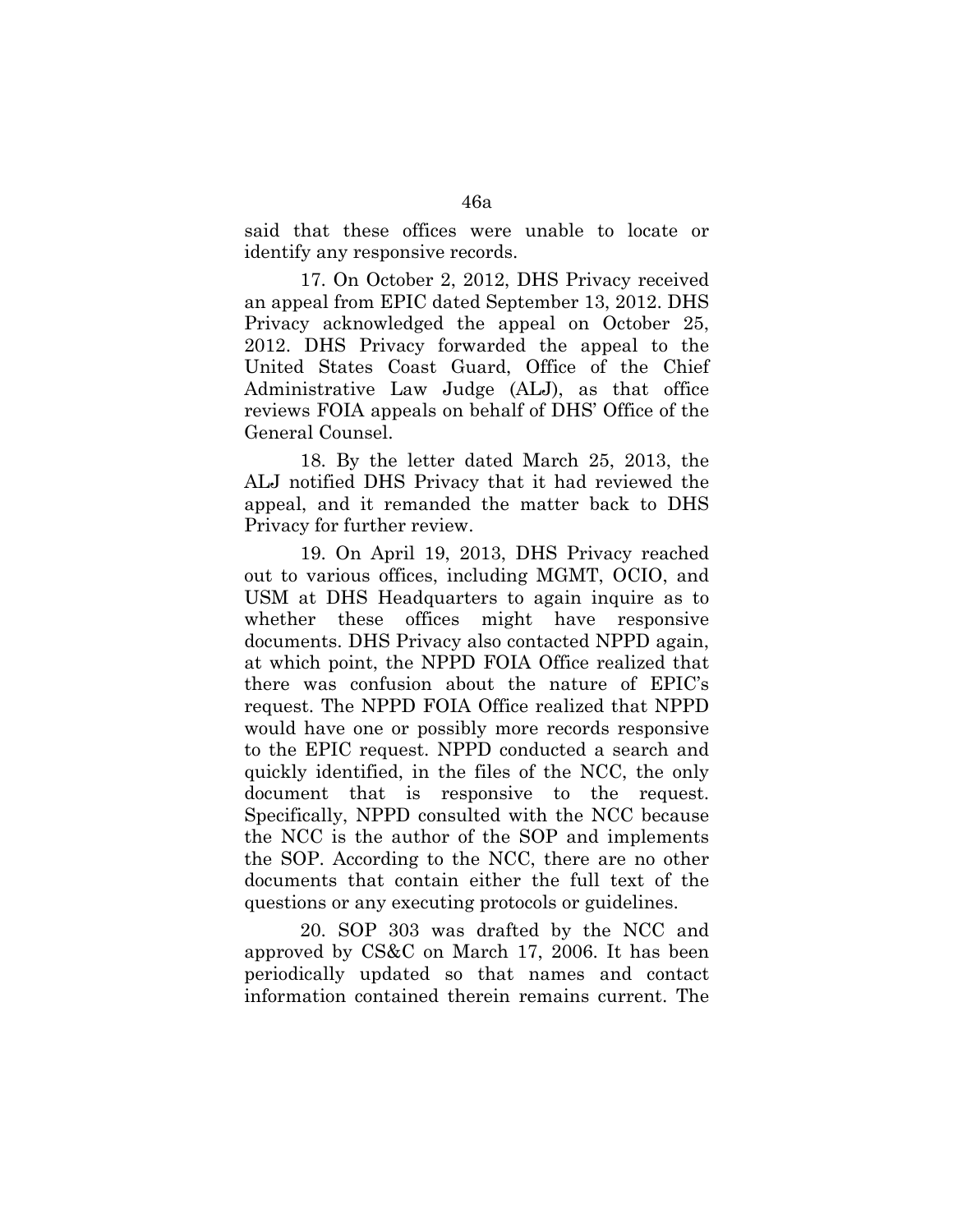SOP was compiled for a law enforcement purpose, which includes activities related to national security and homeland security. It was inspired by the Letter to the President on Emergency Wireless Protocol and Recommendations, dated March 1, 2006, and generated by the National Security Telecommunications Advisory Committee (NSTAC), an industry-led Presidential advisory committee established by Executive Order 12382. In the aftermath of the 2005 bombings in the London transportation system, the NSTAC perceived the need for a single governmental process to coordinate determinations of if and when cellular shutdown activities should be undertaken in light of the serious impact on access by the public to emergency communications services during these situations and the need to preserve the public trust in the integrity of the communications infrastructure. Consistent with the NSTAC's recommendation, the NCC developed SOP 303 as a unified voluntary process for the orderly shut-down and restoration of wireless services during critical emergencies such as the threat of radio-activated improvised explosive devices. The SOP establishes a procedure by which state homeland security officials can directly engage with wireless carriers, and it establishes factual authentication procedures for decision-makers.

21. Included as part of SOP 303 itself are the two other categories of records that EPIC seeks, *i.e.*, the full text of the pre-determined series of questions that determines if a shutdown is necessary, and the executing protocols related to the implementation of SOP 303. Again, DHS Privacy, in conjunction with the NCC, determined that the SOP is the only responsive document because there are no other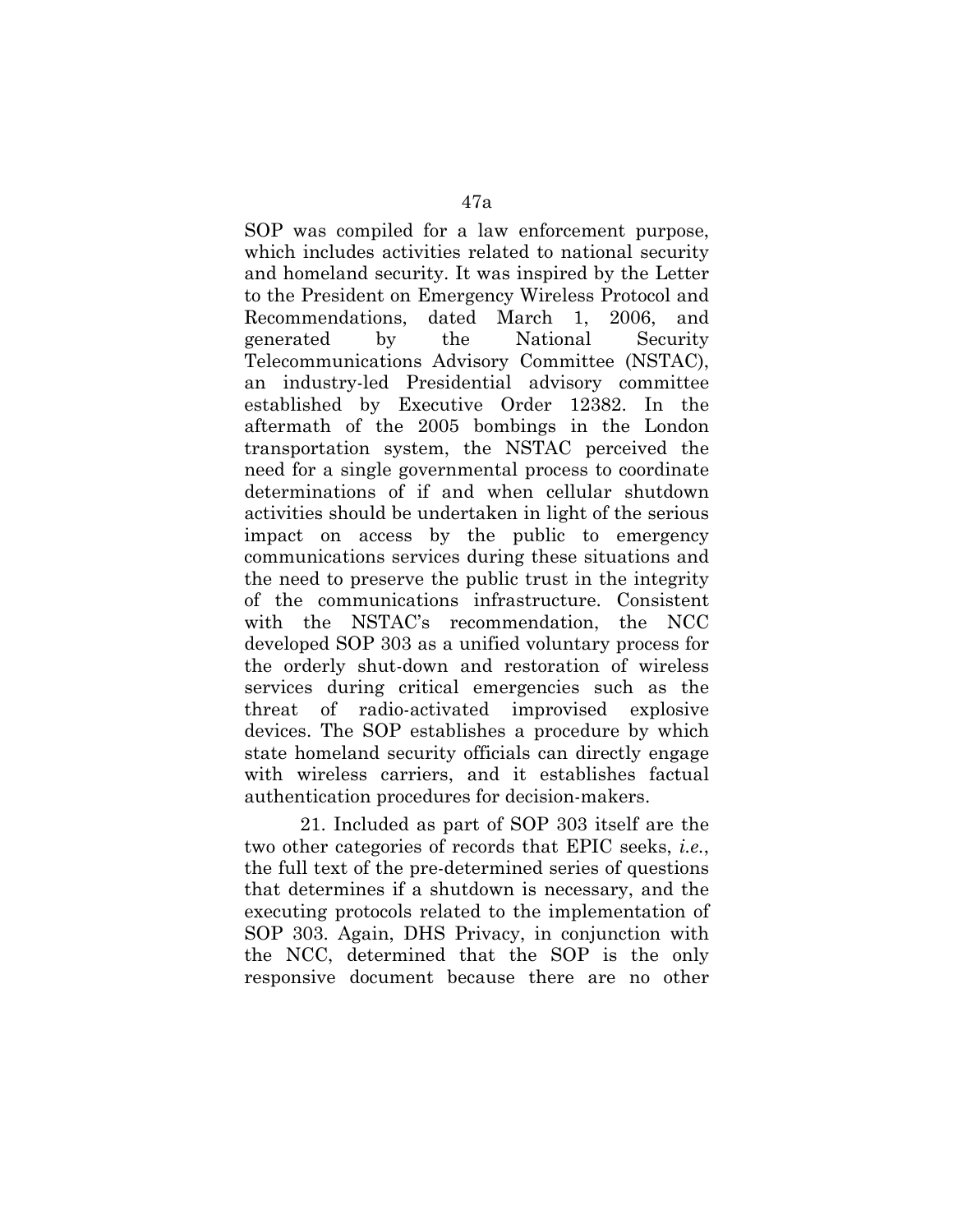documents that contain the full text of the questions or any executing protocols.

22. Portions of the SOP are being withheld pursuant to FOIA Exemptions  $b(6)$ ,  $b(7)(c)$ ,  $b(7)(e)$ , and b(7)(f), as the SOP contains security procedures and related information regarding the shutdown of cell phone service during various types of homeland security incidents, and personal information about certain law enforcement officials. After a review for segregability, NPPD FOIA Office determined that some information in the SOP could be released without compromising law enforcement or privacy objectives. DHS Privacy agrees with the assessment.

23. FOIA Exemption b(6) protects from disclosure information about individuals when the disclosure of the information "would constitute a clearly unwarranted invasion of personal privacy." 5 U.S.C. § 552 (b)(6). DHS applied the b(6) exemption to protect the names, direct dial telephone numbers, and email addresses for state homeland security officials who have an expectation of privacy. The redacted information does not directly shed light on the operations or activities of the government. The release of this information would constitute an unwarranted invasion of personal privacy, possibly subject the persons to harassment by the public and inquiries by the media, and potentially facilitate targeting of these officials by bad actors.

24. FOIA Exemption b(7)(c) permits the withholding of personal information in law enforcement records. DHS applied the  $b(7)(c)$ exemption to protect the names, direct-dial telephone numbers and e-mail addresses of high-ranking officials within each state's homeland security agency. The release of this information would not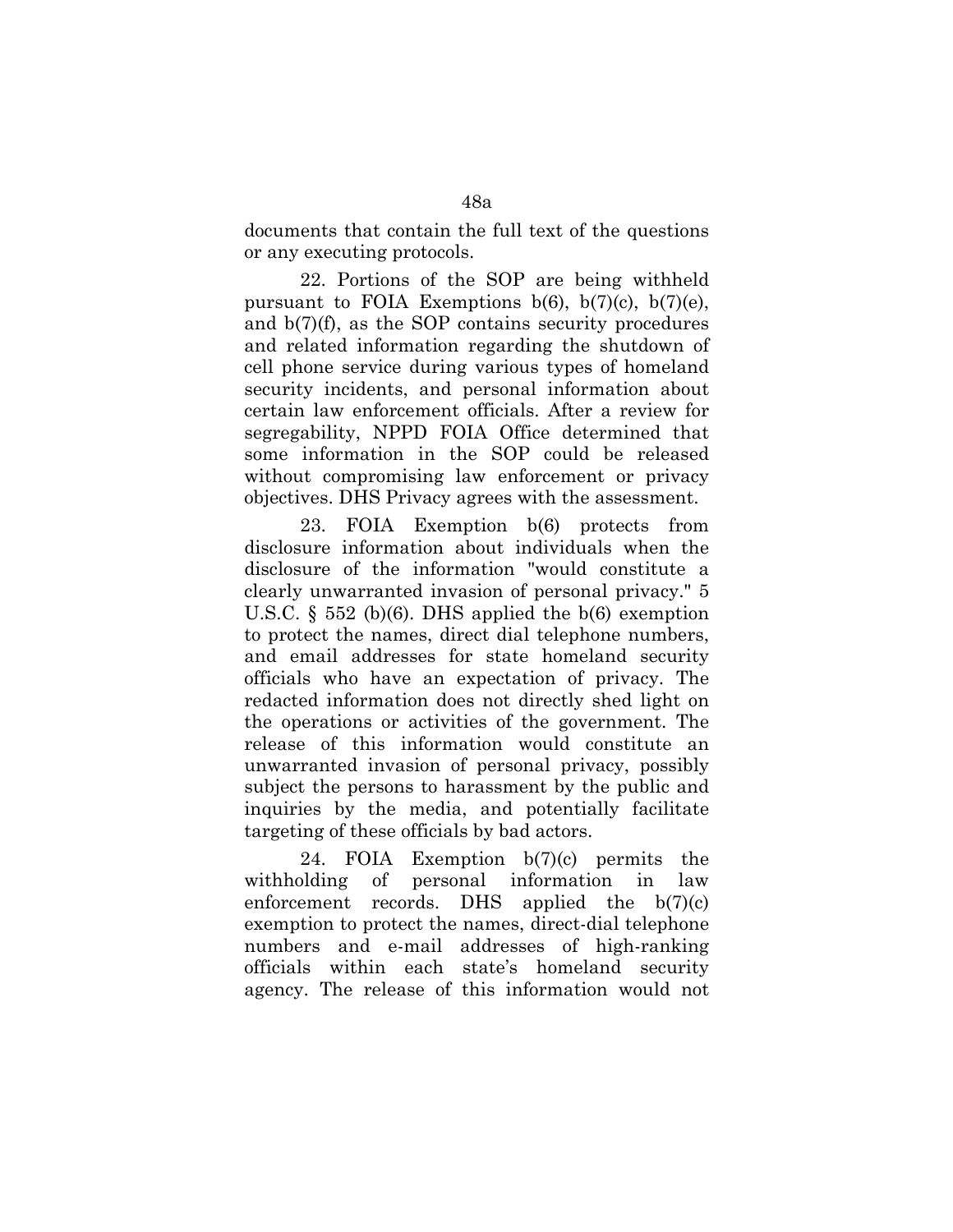shed lights on the agency's operations or activities and would constitute an unwarranted invasion of personal privacy, possibly subject the persons to harassment by the public and inquiries by the media, and potentially facilitate targeting of these officials by bad actors.

25. FOIA Exemption b(7)(e) permits the withholding of law enforcement information that "would disclose techniques and procedures for law enforcement investigations." The b(7)(e) exemption applies because the requested document contains a homeland security procedure primarily intended to efficiently and effectively deter the triggering of radio-activated improvised explosive devices. During the course of incidents involving the potential for improvised explosive devices to be dispersed over a wide geographic area, orderly deactivation of wireless networks may be the best option for preventing and/or mitigating explosions that would endanger life and property. SOP 303 establishes a protocol for verifying that circumstances exist that would justify shutting down wireless networks. It also ensures that decision makers consider potential public safety hazards when deciding whether to shut-down a wireless network, such as the inability of firstresponders and the public to use wireless phones for calls, including 911 calls. In addition, SOP 303 provides a step-by-step process for the orderly shutdown of wireless networks following verification of the facts and appropriate weighing of the circumstances. Finally, SOP 303 coordinates orderly resumption of wireless service. Making SOP 303 public would enable bad actors to circumvent or interfere with a law enforcement strategy designed to prevent activation of improvised explosive devices by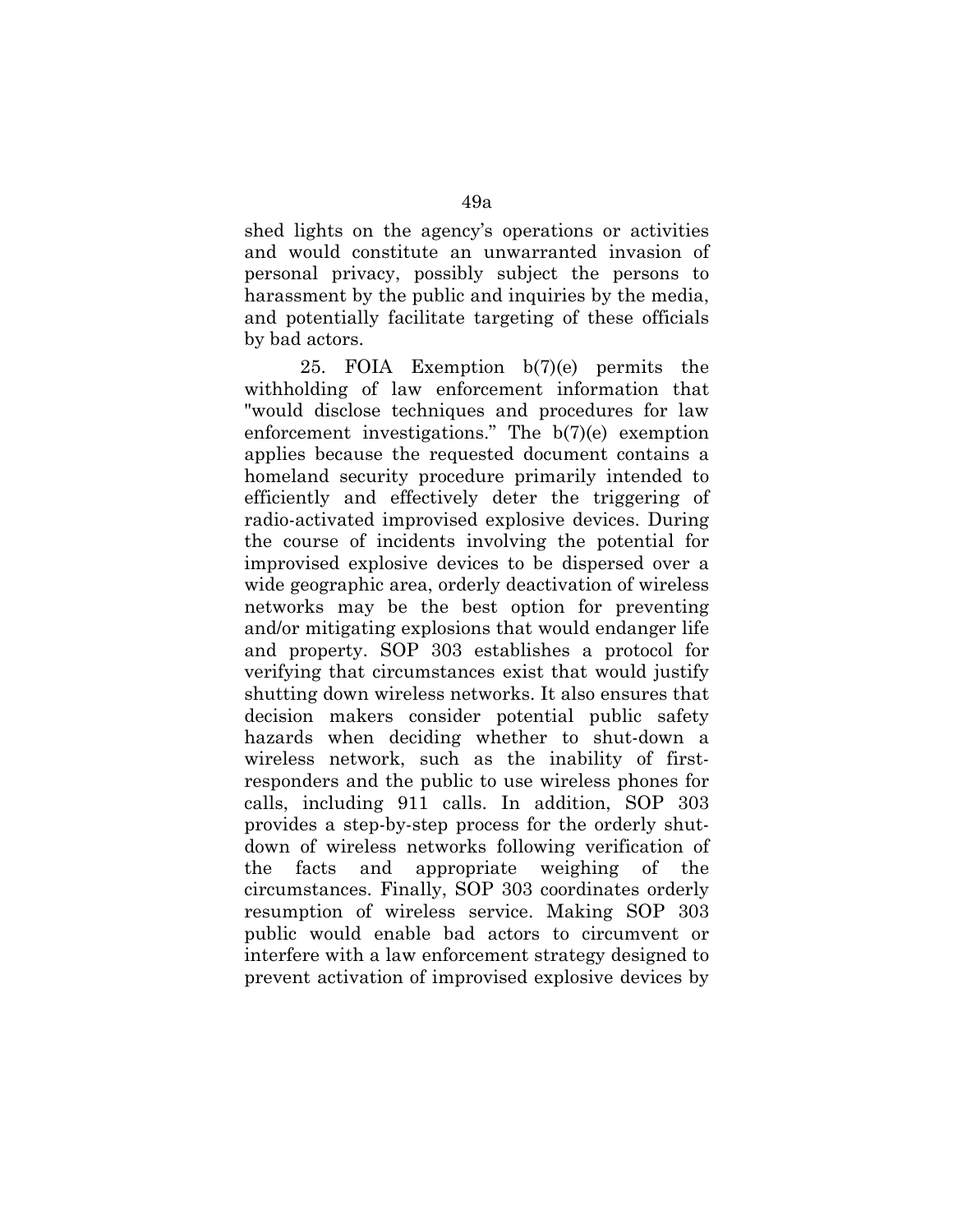providing information about when shutdown procedures are used and how a shutdown is executed.

26. FOIA Exemption  $b(7)(F)$  permits the withholding of records necessary to protect the physical safety of "any individual." Making SOP 303 public would, e.g., enable bad actors to insert themselves into the process of shutting down or reactivating wireless networks by appropriating verification methods and then impersonating officials designated for involvement in the verification process. The aim of such bad actors would be to disable the protocol so that they could freely use wireless networks to activate the improvised explosive devices. Given that disclosure of the requested information could reasonably lead to circumvention of or interference with a procedure aimed at preventing the triggering of improvised explosive devices, there is a reasonable expectation that disclosure could reasonably endanger individuals' lives or physical safety.

I declare under penalty of perjury that the foregoing is true and correct.

Executed this 28th day of June, 2013.

\_\_\_\_\_\_\_\_\_\_\_\_\_\_\_\_\_\_\_\_\_\_\_\_\_\_\_\_

James V.M.L. Holzer

 $\overline{\phantom{a}}$  , where  $\overline{\phantom{a}}$